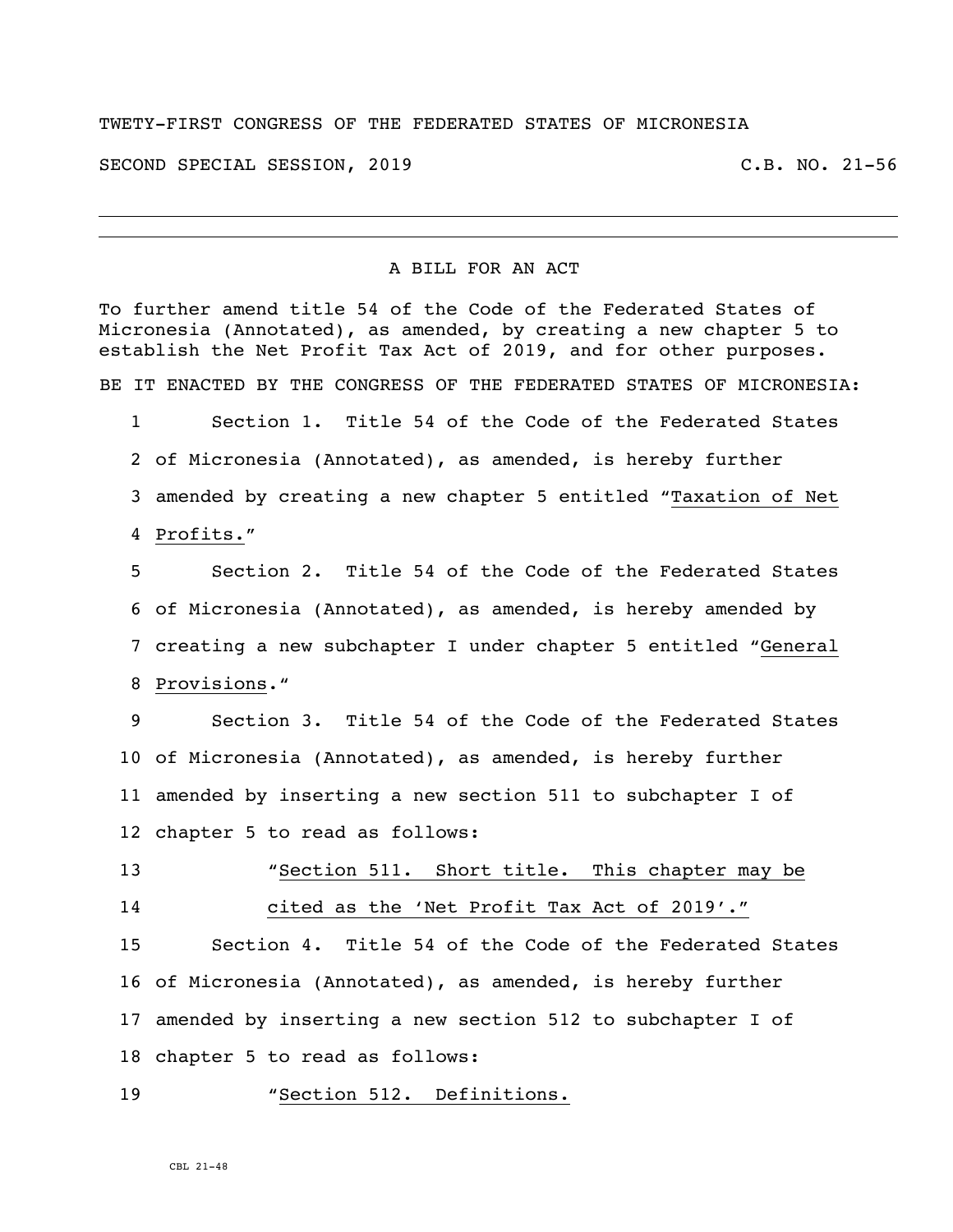| $\mathbf{1}$   | Wherever used in this chapter, except where otherwise |
|----------------|-------------------------------------------------------|
| $\overline{2}$ | specified, unless the subject matter, context, or     |
| 3              | sense otherwise requires:                             |
| 4              | (1) 'Associate' has the meaning in section 515 of     |
| 5              | this title.                                           |
| 6              | (2) 'Business' includes any profession, trade,        |
| 7              | manufacturing, or other undertaking carried on for    |
| 8              | pecuniary profit, but not including employment.       |
| 9              | (3) 'Business asset' means an asset, whether of       |
| 10             | revenue or capital nature, used in carrying on a      |
| 11             | business, including inventory, a depreciable asset,   |
| 12             | an intangible, or goodwill.                           |
| 13             | (4) 'CEO' means the Chief Executive Officer           |
| 14             | appointed under section 731 of this title.            |
| 15             | (5) 'Consideration received', in relation to a        |
| 16             | business asset, has the meaning attributed to it in   |
| 17             | section 553 of this title.                            |
| 18             | (6) 'Corporation' includes corporations and           |
| 19             | companies authorized to issue stock and any other     |
| 20             | business associations that limit the liability of     |
| 21             | individual owners.                                    |
| 22             | (7) 'Cost', in relation to a business asset, has      |
| 23             | the meaning attributed to it in section 552 of this   |
| 24             | title.                                                |
| 25             | (8) 'Depreciable asset' means any tangible personal   |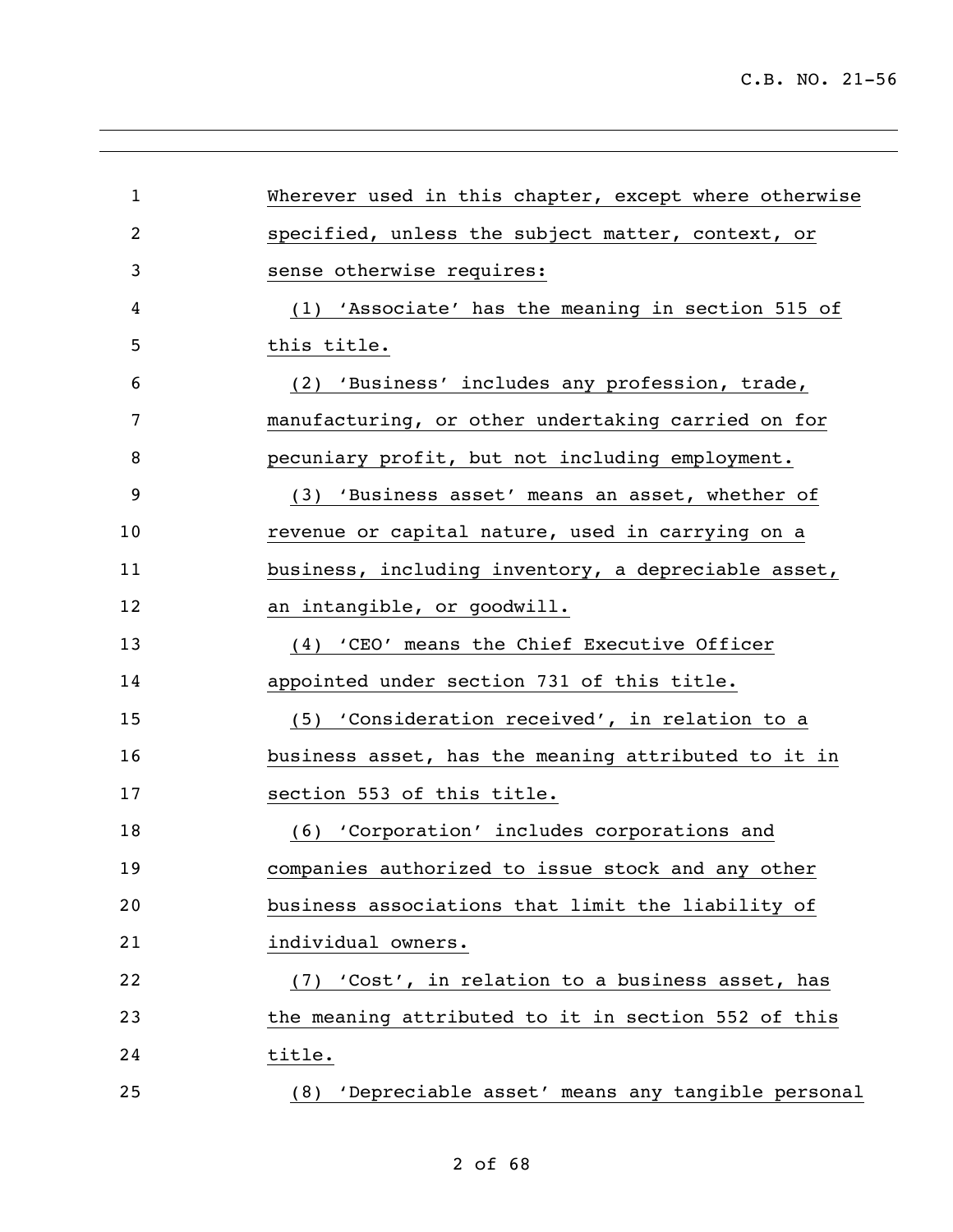| $\mathbf 1$ | property or that portion of a structural improvement  |
|-------------|-------------------------------------------------------|
| 2           | to real property that:                                |
| 3           | has a useful life exceeding one year;<br>(a)          |
| 4           | (b) is likely to lose value as a result of            |
| 5           | normal wear and tear, or obsolescence; and            |
| 6           | (c) is used solely to derive gross revenue.           |
| 7           | (9) 'Disposal', in relation to a business asset,      |
| 8           | has the meaning in section 551 of this title.         |
| 9           | (10) 'Distribution', in relation to an entity,        |
| 10          | includes a distribution of profits or entitlement to  |
| 11          | income by an entity to a member of the entity.        |
| 12          | (11) 'Employee' means any individual who, under the   |
| 13          | usual common law rules applicable in the FSM in       |
| 14          | determining an employer-employee relationship, has    |
| 15          | the status of an employee, and includes the holder of |
| 16          | an office.                                            |
| 17          | (12) 'Employment' means an employer-employee          |
| 18          | relationship as determined under the usual common law |
| 19          | rules applicable in the FSM and includes activities   |
| 20          | performed as the holder of an office.                 |
| 21          | (13) 'Entertainment' means the provision of food,     |
| 22          | beverages, tobacco, amusement, recreation, or         |
| 23          | hospitality of any kind.                              |
| 24          | (14) 'Entity' means a company, corporation,           |
| 25          | partnership, unincorporated association or other      |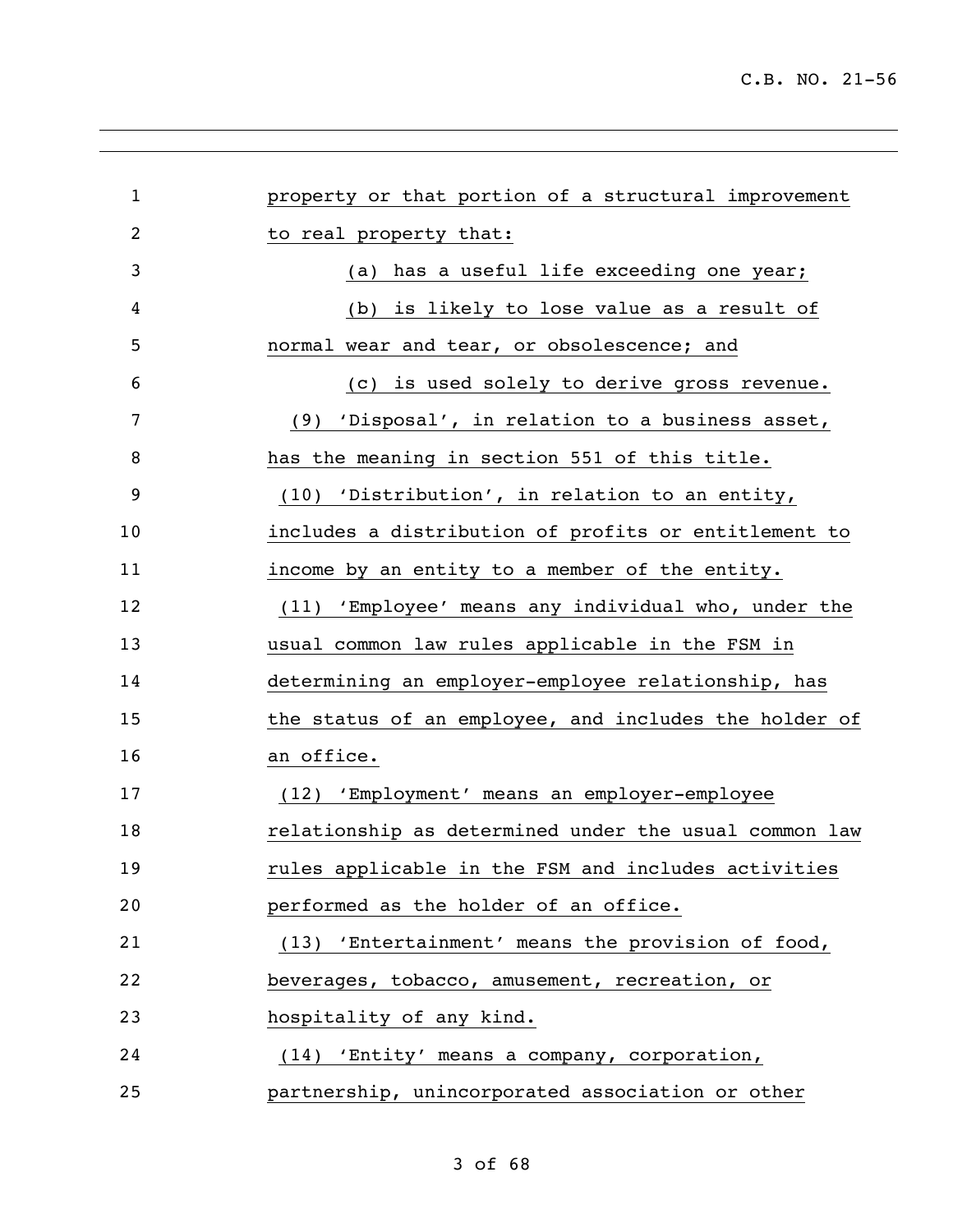| $\mathbf{1}$ | business entity, trust, or estate.                      |
|--------------|---------------------------------------------------------|
| 2            | (15) 'exempt income' has the meaning in section 533.    |
| 3            | (16) 'Finance lease' means a lease that is treated      |
| 4            | under generally accepted accounting principles as a     |
| 5            | finance lease and is so accounted for by the lessor     |
| 6            | in its financial accounts.                              |
| 7            | 'FSM' means the Federated States of Micronesia.<br>(17) |
| 8            | (18) 'Generally Accepted Accounting Principles' or      |
| 9            | 'GAAP' means those accounting principles currently      |
| 10           | accepted by certified public accountants, which are     |
| 11           | utilized by auditors practicing within the FSM;         |
| 12           | PROVIDED, HOWEVER, that in the event International      |
| 13           | Financial Reporting Standards (IFRS) become generally   |
| 14           | accepted by the financial/auditing entities within      |
| 15           | the FSM and as prescribed by law or regulations, then   |
| 16           | GAAP shall be modified by IFRS.                         |
| 17           | 'Gross revenue' has the meaning attributed to<br>(19)   |
| 18           | it in section 532 of this title.                        |
| 19           | (20) 'Industrial building' means a building that is     |
| 20           | a depreciable asset used, available for use, or held    |
| 21           | solely in carrying on:                                  |
| 22           | manufacturing operations;<br>(a)                        |
| 23           | research and development into improved or<br>(b)        |
| 24           | new methods of manufacture;                             |
| 25           | (c) mining operations (other than an                    |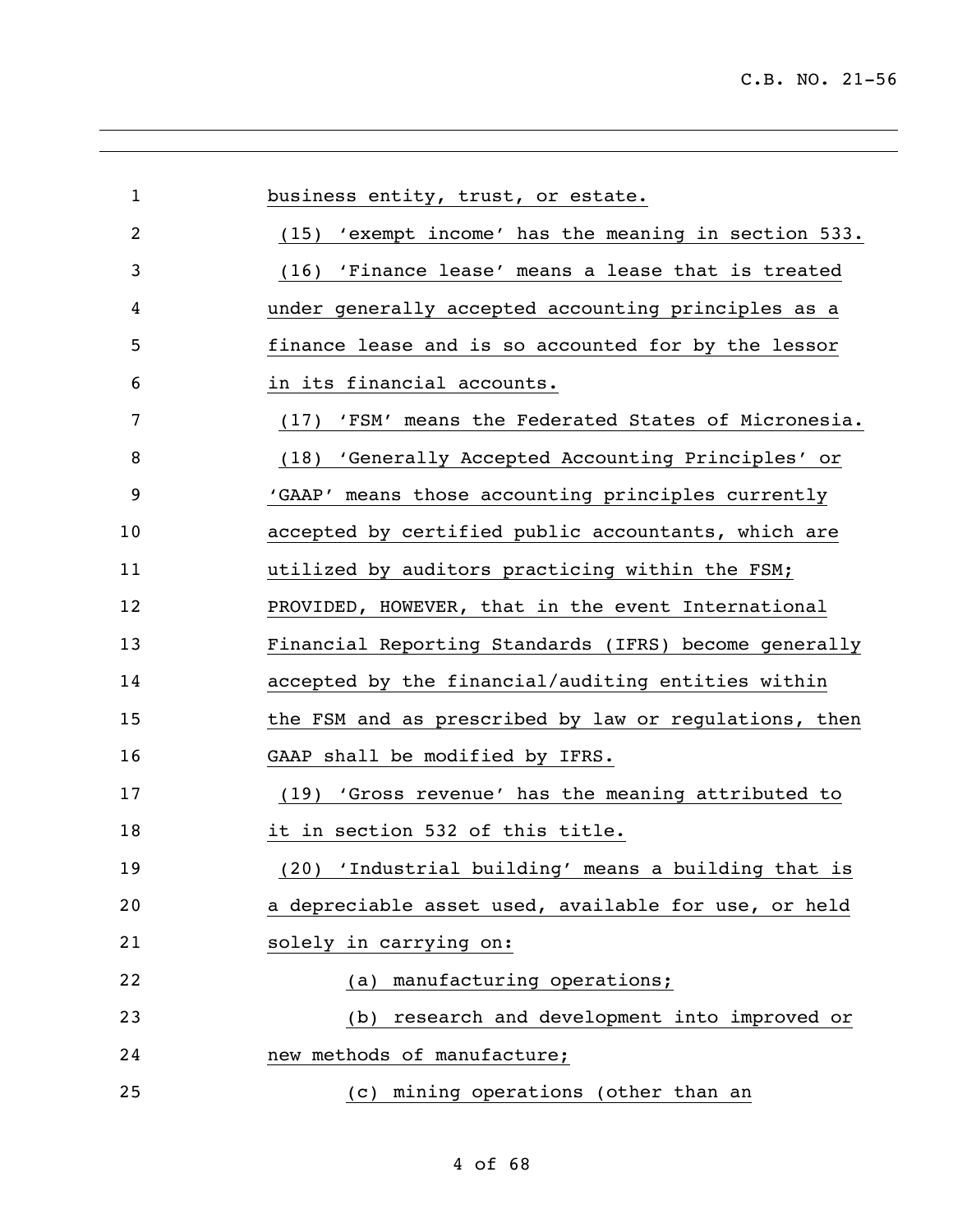| $\mathbf{1}$ | accommodation building); or                           |
|--------------|-------------------------------------------------------|
| 2            | (d) a hotel business.                                 |
| 3            | (21) 'Intangible' means:                              |
| 4            | (a) a patent, invention, design or model,             |
| 5            | secret formula or process, trademark, copyright, or   |
| 6            | other like property or right that has a limited       |
| 7            | useful life and is used solely to derive gross        |
| 8            | revenue;                                              |
| 9            | (b) a customer list, distribution channel, or         |
| 10           | unique name, symbol or picture, or other marketing    |
| 11           | intangible that has a limited useful life and is used |
| 12           | solely to derive gross revenue;                       |
| 13           | (c) contractual rights (including arising as a        |
| 14           | result of a prepayment of expenses) with a benefit    |
| 15           | for a limited period but of more than one year that   |
| 16           | are used solely to derive gross revenue; or           |
| 17           | (d) an expenditure that provides an advantage         |
| 18           | or benefit for a period of more than one year, other  |
| 19           | than expenditure incurred to acquire any tangible     |
| 20           | personal or real property, provided that the          |
| 21           | property, right, or expenditure is used solely to     |
| 22           | derive gross revenue.                                 |
| 23           | (22) 'Interest' means:                                |
| 24           | (a) an amount, whether described as interest,         |
| 25           | discount, premium, or otherwise, whether periodical   |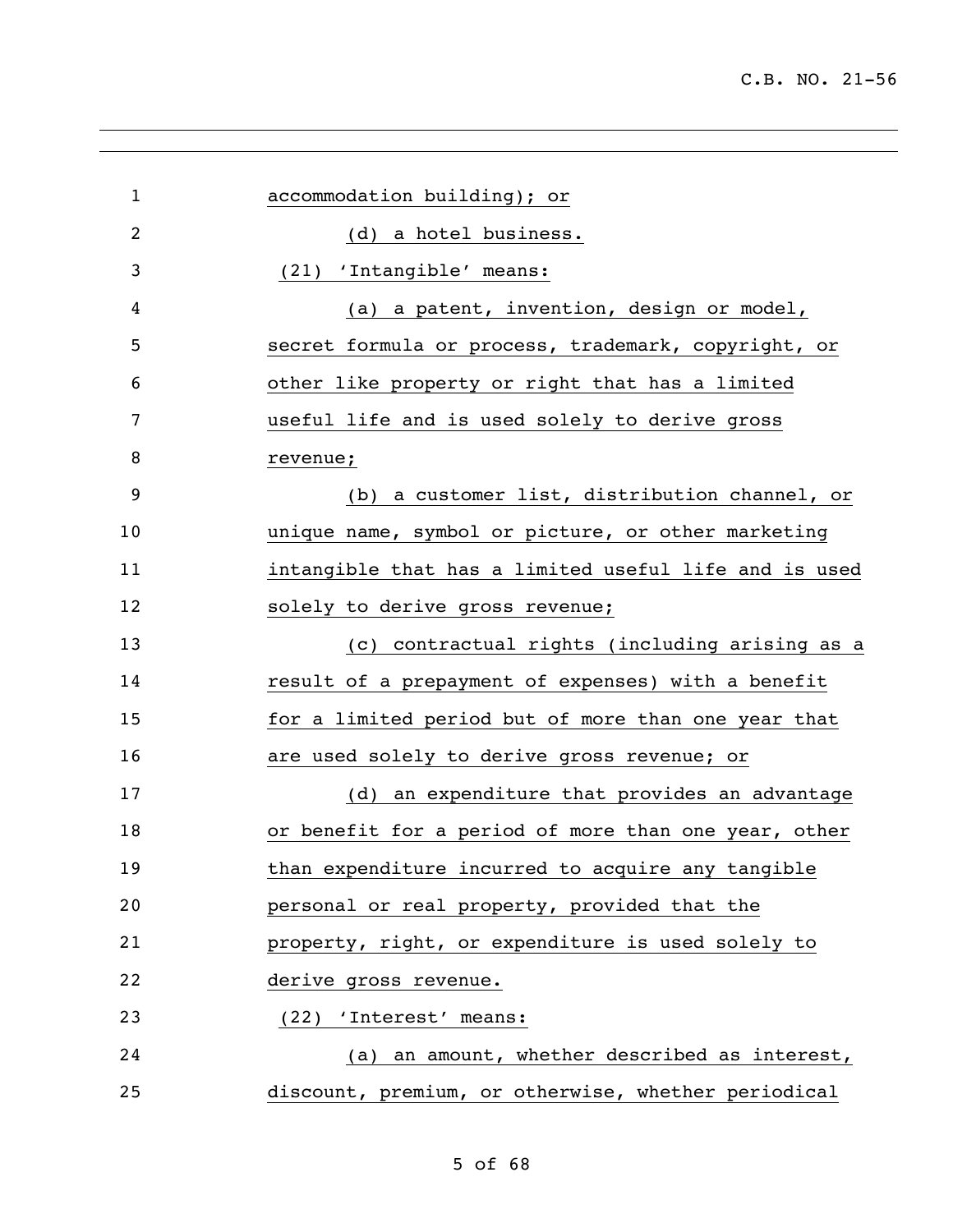| $\mathbf 1$ | or a lump sum, as consideration for the use of money  |
|-------------|-------------------------------------------------------|
| 2           | or being given time to pay;                           |
| 3           | (b) an amount that is functionally equivalent         |
| 4           | to an amount referred to in paragraph (a) of this     |
| 5           | subsection;                                           |
| 6           | (c) any amount treated as interest under              |
| 7           | section 546 of this title; or                         |
| 8           | (d) a commitment, guarantee, service, or              |
| 9           | similar fee payable in respect of a debt or other     |
| 10          | instrument or agreement giving rise to interest under |
| 11          | paragraphs (a), (b), or (c) of this subsection.       |
| 12          | (23) 'Inventory' means anything produced,             |
| 13          | manufactured, purchased, or otherwise acquired for    |
| 14          | sale or exchange, and includes livestock, or any raw  |
| 15          | materials, or consumables used in a production or     |
| 16          | manufacturing process.                                |
| 17          | (24) 'Liaison office' means an office the sole        |
| 18          | activity of which is representation.                  |
| 19          | (25) 'Management fee' means an amount as              |
| 20          | consideration for the rendering of a managerial       |
| 21          | service, but does not include salary or wages.        |
| 22          | (26) 'Member', in relation to an entity, means a      |
| 23          | shareholder or other owner in a corporation, partner  |
| 24          | in a partnership, beneficiary of a trust or estate,   |
| 25          | or any other person with an ownership interest in the |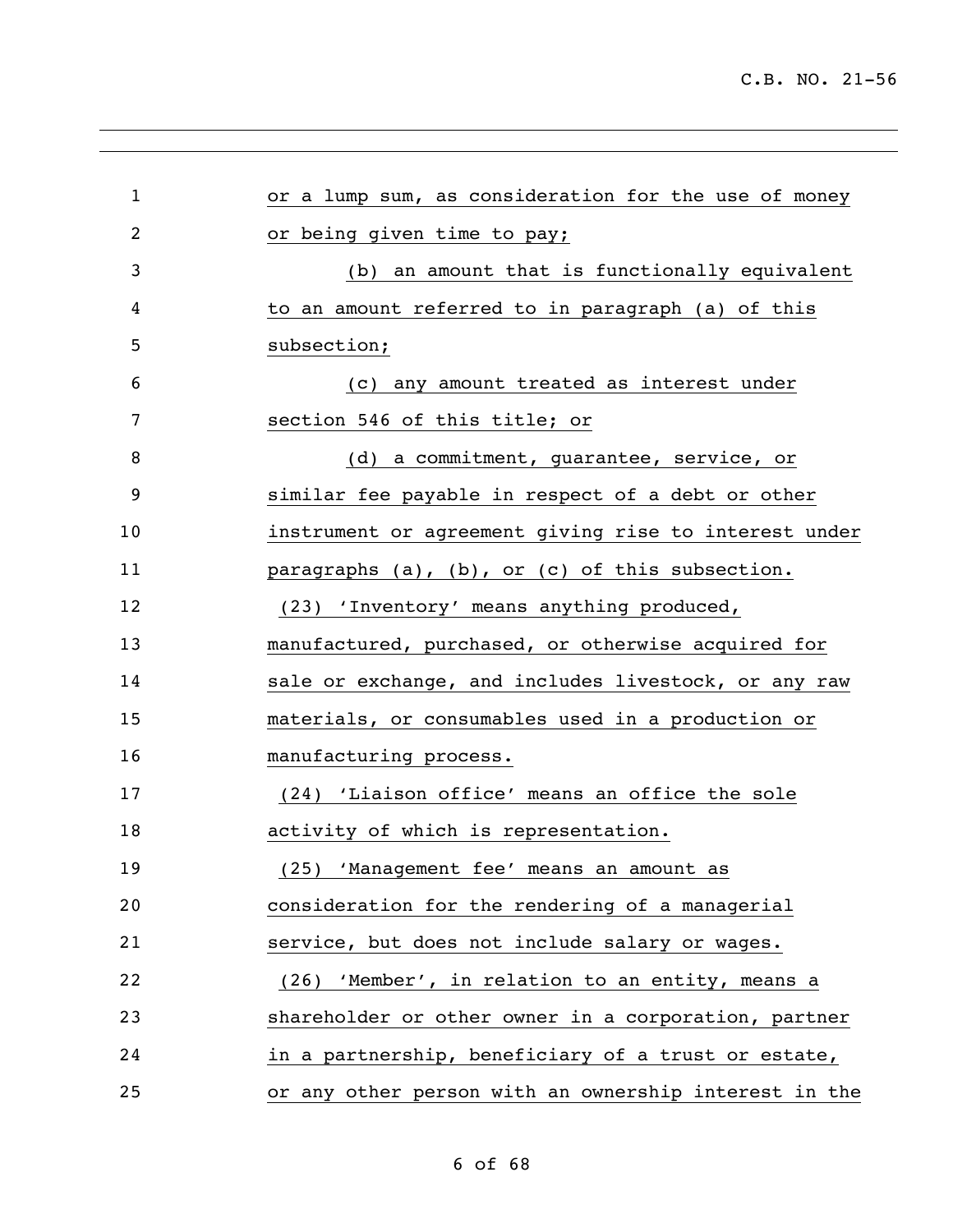| $\mathbf 1$ | entity.                                               |
|-------------|-------------------------------------------------------|
| 2           | (27) 'Natural resource amount' means:                 |
| 3           | an amount (including a premium or like<br>(a)         |
| 4           | amount) as consideration for the right to take        |
| 5           | minerals or a living or non-living resource from land |
| 6           | or sea; or                                            |
| 7           | an amount calculated in whole or part by<br>(b)       |
| 8           | reference to the quantity or value of minerals or a   |
| 9           | living or non-living resource taken from land or sea. |
| 10          | (28) 'net book value', in relation to a business      |
| 11          | asset, means the cost of the asset reduced by any     |
| 12          | depreciation or amortization deductions allowed in    |
| 13          | respect of the asset or, if section 552(5) applies,   |
| 14          | the cost apportioned to the asset under that section  |
| 15          | reduced by any depreciation or amortization           |
| 16          | deductions allowed that relate to the cost            |
| 17          | apportioned to the asset under section $552(5)$ .     |
| 18          | (29) 'Net profit' has the meaning in section 531 of   |
| 19          | this title.                                           |
| 20          | (30) 'Net profit tax' means a tax imposed under       |
| 21          | subchapter II of this chapter.                        |
| 22          | (31) 'Non-resident person' means a person that is     |
| 23          | not a resident person.                                |
| 24          | (32) 'Permanent establishment' means a fixed place    |
| 25          | of business through which the business of a person is |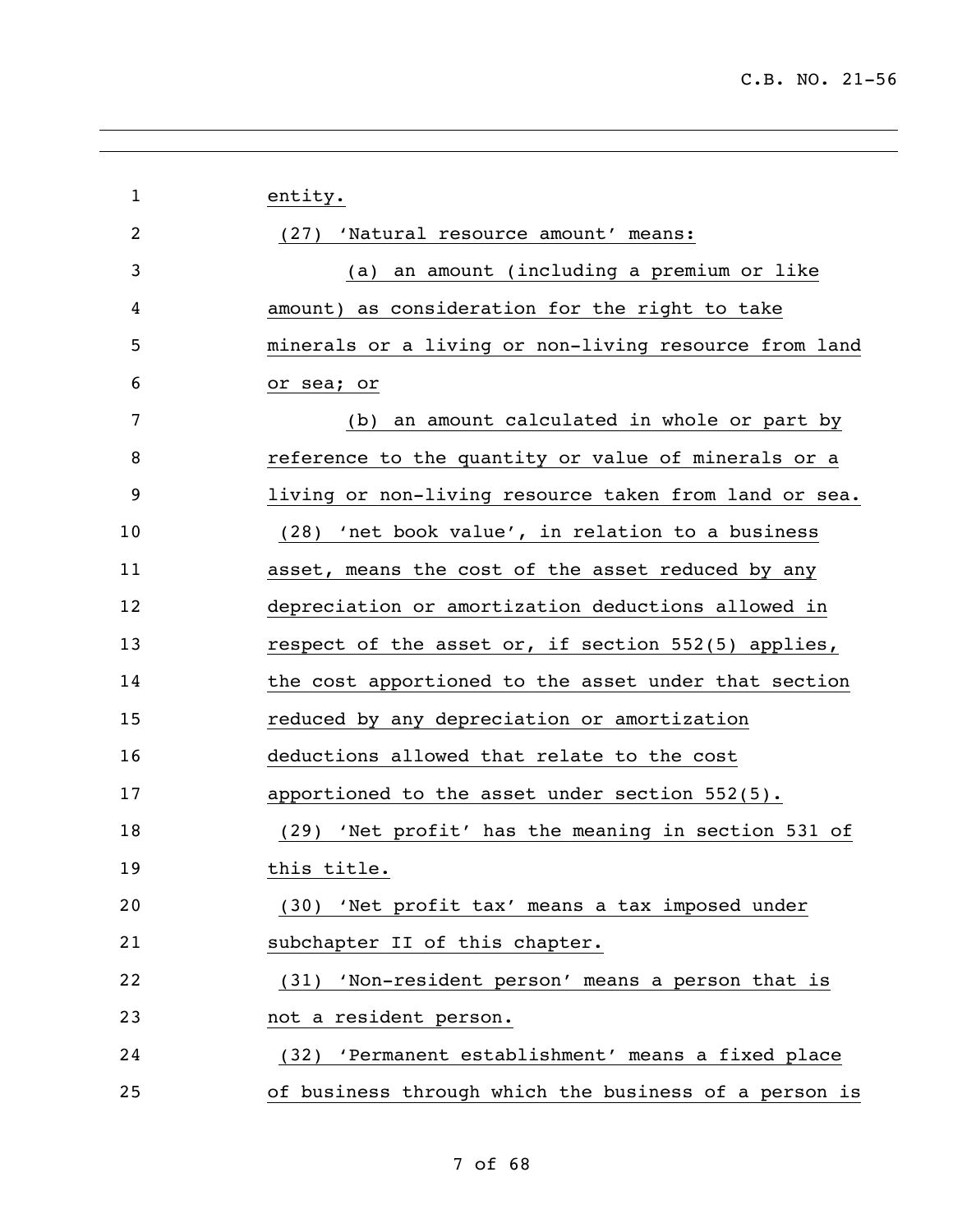| $\mathbf{1}$   | wholly or partly carried on, and includes:            |
|----------------|-------------------------------------------------------|
| $\overline{2}$ | (a) a place of management, branch, office             |
| 3              | (other than a liaison office), factory, warehouse, or |
| 4              | workshop;                                             |
| 5              | (b) a mine, oil or gas well, quarry, or other         |
| 6              | place of extraction of natural resources;             |
| 7              | (c) a building site, or a construction,               |
| 8              | assembly or installation project, or supervisory      |
| 9              | activities connected with such site or project, but   |
| 10             | only if the site, project or activities continue for  |
| 11             | more than ninety days;                                |
| 12             | (d) the furnishing of services by the person,         |
| 13             | including consultancy services, through employees or  |
| 14             | other personnel engaged by the person for such        |
| 15             | purpose, but only if activities of that nature        |
| 16             | continue for the same or a connected project for a    |
| 17             | period or periods aggregating more than ninety days   |
| 18             | within any twelve-month period;                       |
| 19             | (e) a person (referred to as an "agent")              |
| 20             | acting on behalf of another person (referred to as    |
| 21             | the "principal"), if the agent:                       |
| 22             | (i) has and habitually exercises an                   |
| 23             | authority to conclude contracts on behalf of the      |
| 24             | principal; or                                         |
| 25             | (ii) habitually maintains a stock of                  |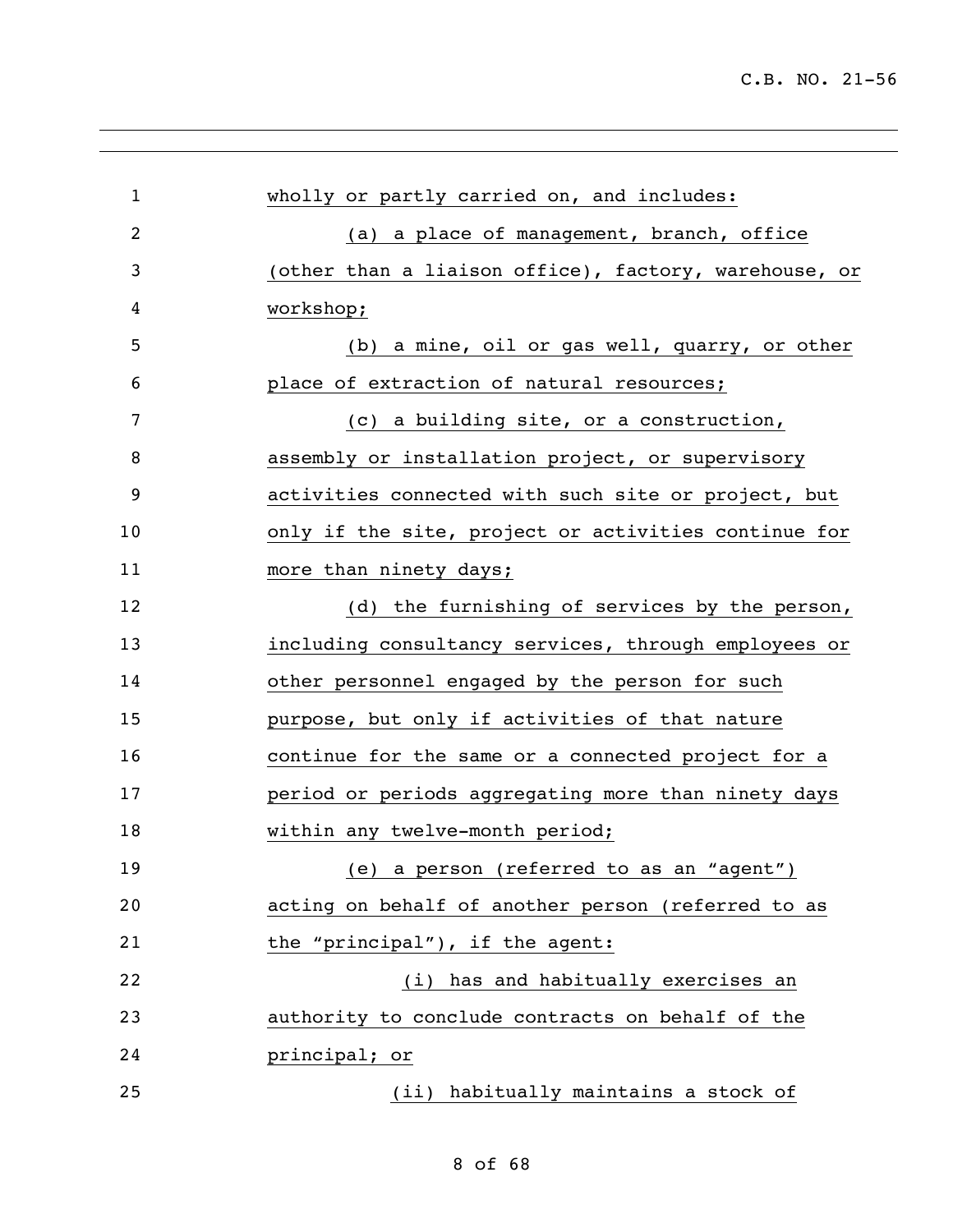| $\mathbf{1}$ | inventory from which the agent regularly delivers     |
|--------------|-------------------------------------------------------|
| 2            | inventory on behalf of the principal, but does not    |
| 3            | include an agent of independent status; or            |
| 4            | (f) any substantial equipment used by a               |
| 5            | person.                                               |
| 6            | (33) 'Person' means an individual, entity, a          |
| 7            | government, a political subdivision of a government,  |
| 8            | or a public international organization.               |
| 9            | (34) 'Prescribed' means set forth by the Secretary    |
| 10           | in regulations.                                       |
| 11           | (35) 'President' means the President of the FSM.      |
| 12           | (36) 'Public international organization' has the      |
| 13           | meaning in the International Organizations Immunities |
| 14           | Act of 1974, chapter 2 of title 10 of the Code of the |
| 15           | Federated States of Micronesia, or its successor.     |
| 16           | (37) 'Real property' includes an exploration,         |
| 17           | prospecting, development, or similar right relating   |
| 18           | to real property.                                     |
| 19           | (38) 'Relative' in relation to an individual, means:  |
| 20           | (a) an ancestor, a descendant of any of the           |
| 21           | grandparents, or an adopted child, of the individual; |
| 22           | (b) an ancestor, a descendant of any of the           |
| 23           | grandparents, or an adopted child of a spouse of the  |
| 24           | individual; or                                        |
| 25           | (c) a spouse of the individual or any person          |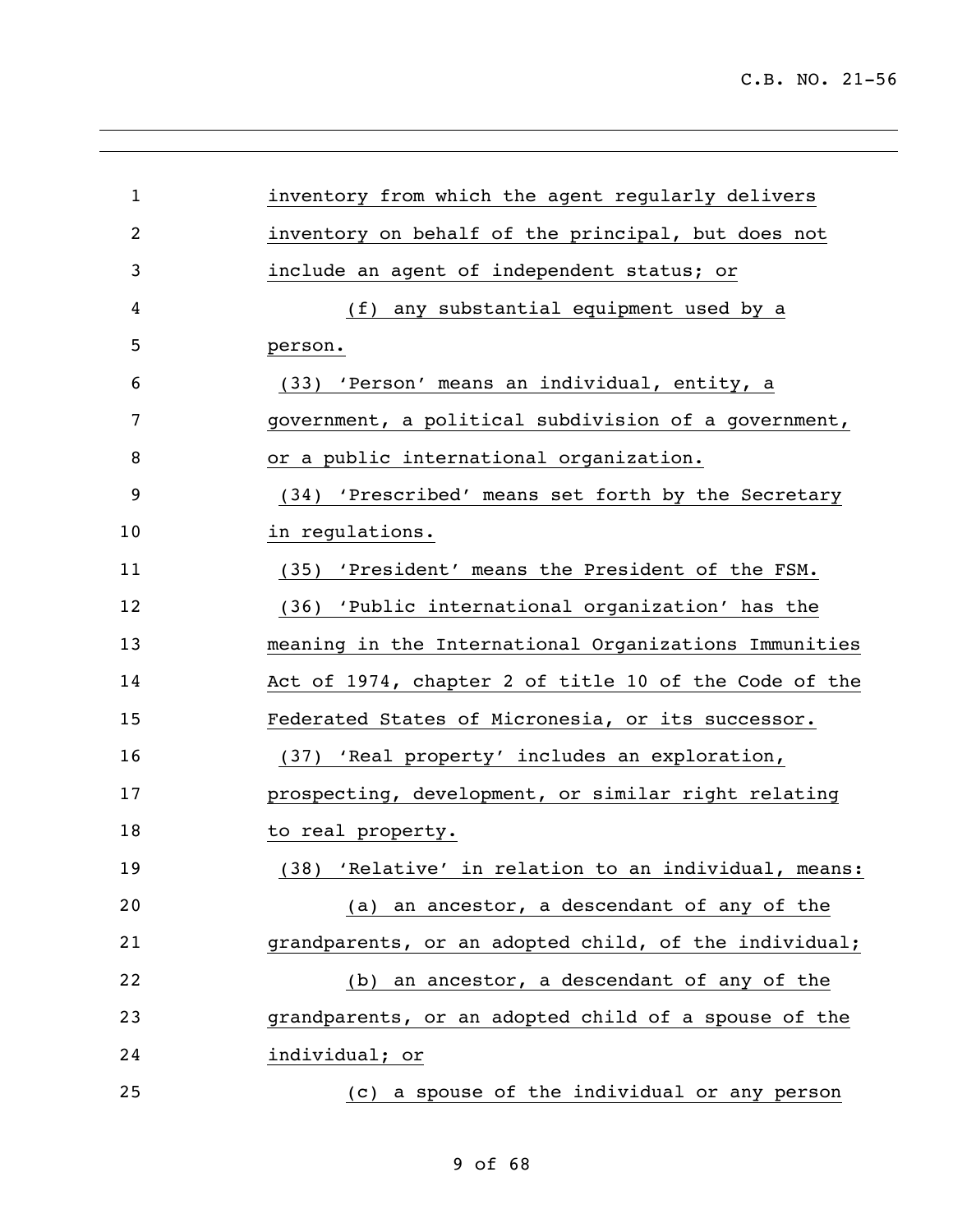| $\mathbf 1$ | specified in paragraph (a) or (b) of this subsection. |
|-------------|-------------------------------------------------------|
| 2           | (39) 'Resident person' means:                         |
| 3           | in the case of an individual, an<br>(a)               |
| 4           | individual who:                                       |
| 5           | has his or her home in the FSM; or<br>(i)             |
| 6           | (ii) is present in the FSM for a period               |
| 7           | of, or periods amounting in aggregate to, one hundred |
| 8           | eighty-three days or more in any twelve month period  |
| 9           | that commences or ends during a tax year; or          |
| 10          | (iii) is an employee of the National or of            |
| 11          | a State Government of the FSM posted abroad at any    |
| 12          | time during the year;                                 |
| 13          | in the case of any other person, the<br>(b)           |
| 14          | person is incorporated, formed, organized, or         |
| 15          | otherwise established in the FSM; or                  |
| 16          | (c) the Government of the FSM, a Government of        |
| 17          | a State Government in the FSM, or a local government  |
| 18          | in the FSM.                                           |
| 19          | (40) 'Royalty' means an amount, however described,    |
| 20          | whether periodical or a lump sum, as consideration    |
| 21          | for:                                                  |
| 22          | (a) the use of, or right to use any patent,           |
| 23          | invention, design or model, secret formula or         |
| 24          | process, trademark, or other like property or right;  |
| 25          | (b) the use of, or right to use any copyright         |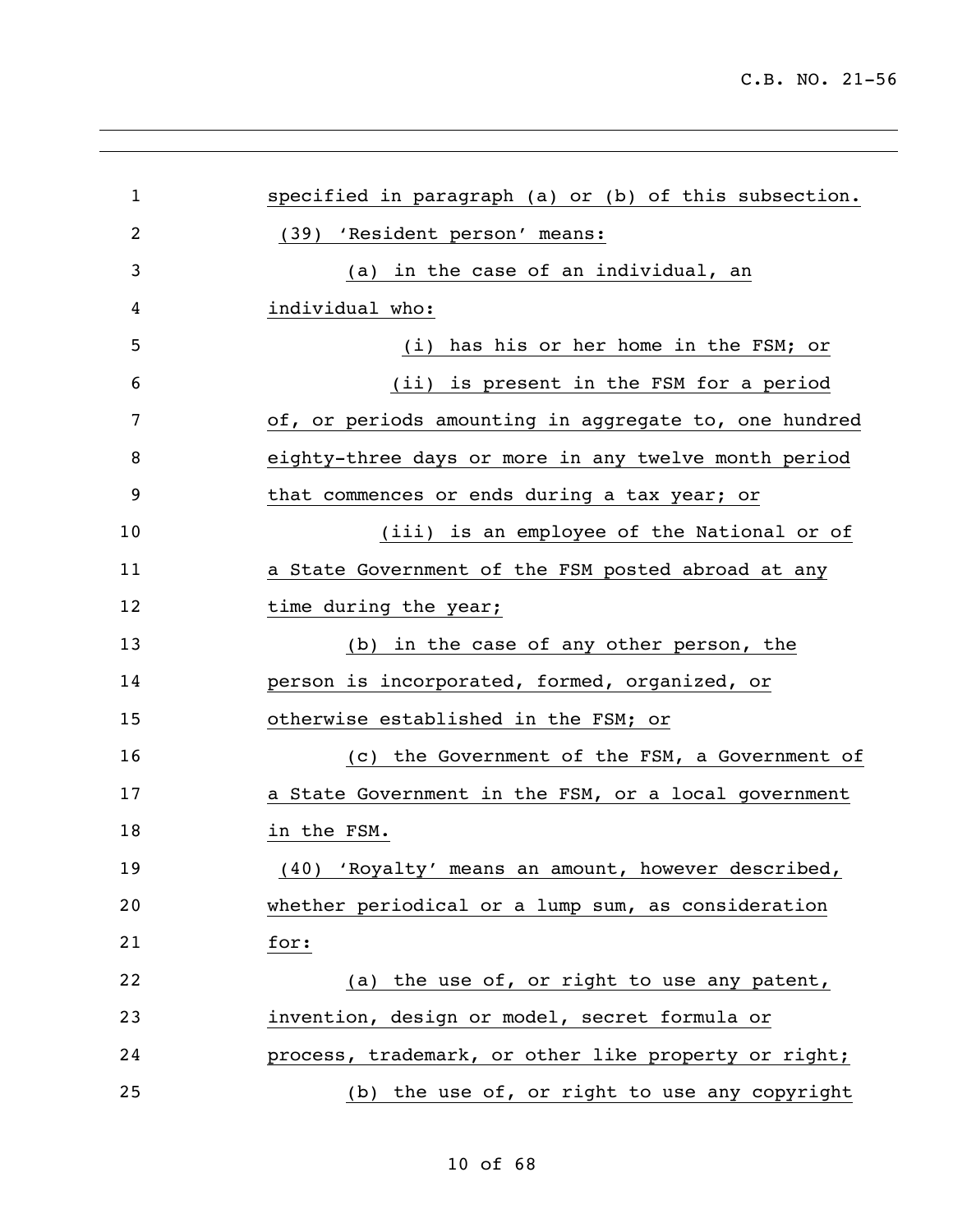| $\mathbf 1$    | of a literary, artistic, or scientific work           |
|----------------|-------------------------------------------------------|
| $\overline{2}$ | (including films or video tapes for use in connection |
| 3              | with television or tapes in connection with radio     |
| 4              | broadcasting);                                        |
| 5              | (c) the receipt of, or right to receive, any          |
| 6              | visual images or sounds, or both, transmitted by      |
| 7              | satellite, cable, optic fiber, or similar technology  |
| 8              | in connection with television, radio, or internet     |
| 9              | broadcasting;                                         |
| 10             | (d) the supply of any technical, industrial,          |
| 11             | commercial, or scientific knowledge,                  |
| 12             | experience, or skill;                                 |
| 13             | (e) the use of or right to use any industrial,        |
| 14             | commercial, or scientific equipment; or               |
| 15             | (f) the supply of any assistance that is              |
| 16             | ancillary and subsidiary to, and is furnished as a    |
| 17             | means of enabling the application or enjoyment of,    |
| 18             | any property or right referred to in paragraphs (a)   |
| 19             | through (e) of this subsection.                       |
| 20             | (41) 'Secretary' means the Secretary of the           |
| 21             | Department of Finance and Administration of the FSM   |
| 22             | National Government.                                  |
| 23             | (42) 'Small business' means a business that is        |
| 24             | carried on by a person that is not registered for the |
| 25             | value added tax, but not including a business making  |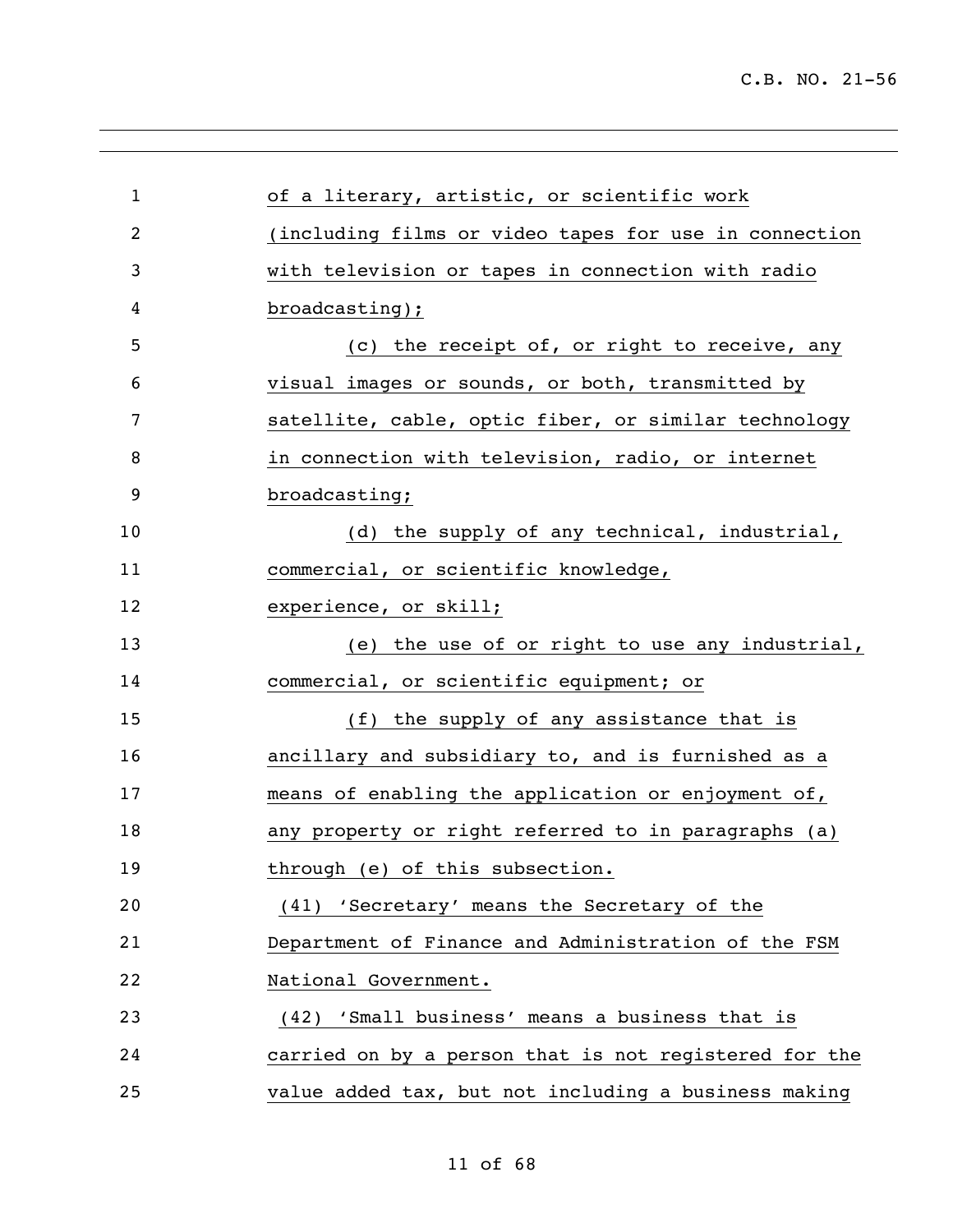| $\mathbf{1}$   | exempt supplies that would be above the value added         |
|----------------|-------------------------------------------------------------|
| $\overline{2}$ | tax (VAT) registration threshold if the exempt              |
| 3              | supplies were taxable supplies.                             |
| 4              | (43) 'State' means a State of the FSM.                      |
| 5              | (44) 'Structural improvement', in relation to real          |
| 6              | property, includes any building, road, driveway, car        |
| 7              | park, pipeline, bridge, tunnel, airport runway,             |
| 8              | canal, dock, wharf, retaining wall, fence, power            |
| 9              | lines, water or sewerage pipes, drainage,                   |
| 10             | landscaping, or dam.                                        |
| 11             | (45) 'Tax year' means:                                      |
| 12             | (a) in the case of a corporation, the period                |
| 13             | of twelve months ending on the date of the annual           |
| 14             | balance of its accounts; or                                 |
| 15             | (b) in any other case, the period of twelve                 |
| 16             | months ending on December 31.                               |
| 17             | (46) 'use' or 'used', in relation to a business             |
| 18             | asset, includes available for use or held.                  |
| 19             | (47) 'VAT' means the value added tax imposed                |
| 20             | pursuant to applicable revenue laws.                        |
| 21             | (48) 'VAT Law' means the Value Added Tax Act of a           |
| 22             | State."                                                     |
| 23             | Section 5. Title 54 of the Code of the Federated States     |
|                | 24 of Micronesia (Annotated), as amended, is hereby further |

amended by inserting a new section 513 to subchapter I of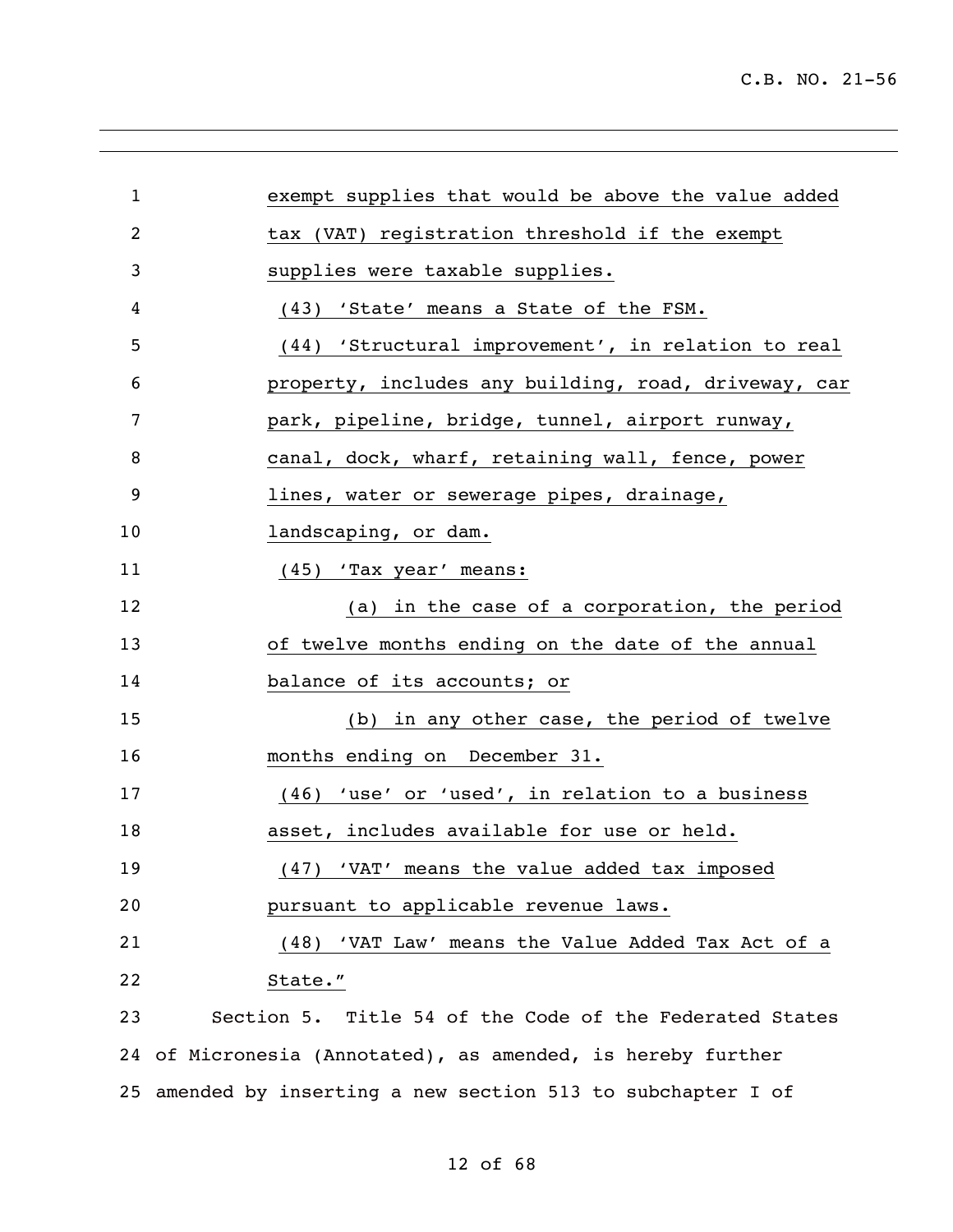| $\mathbf{1}$ | chapter 5 to read as follows:                         |
|--------------|-------------------------------------------------------|
| 2            | "Section 513. Source of income.                       |
| 3            | (1) An amount derived by a resident person in         |
| 4            | carrying on a business is derived from sources in the |
| 5            | FSM except to the extent that it is attributable to a |
| 6            | business carried on through a permanent establishment |
| 7            | of the person outside the FSM.                        |
| 8            | (2) An amount derived by a non-resident person in     |
| 9            | carrying on a business is derived from sources in the |
| 10           | FSM to the extent that it is attributable to a        |
| 11           | business carried on through a permanent establishment |
| 12           | of the person in the FSM.                             |
| 13           | (3) Notwithstanding subsections (1) and (2) of this   |
| 14           | section, the following amounts are considered derived |
| 15           | from sources in the FSM:                              |
| 16           | a fee for services performed in the FSM;<br>(a)       |
| 17           | rental from the lease of real property in<br>(b)      |
| 18           | the FSM;                                              |
| 19           | (c) interest, a royalty, or a management fee:         |
| 20           | (i) paid by a resident person, other than             |
| 21           | as an expense of a business carried on through a      |
| 22           | permanent establishment of the person outside the     |
| 23           | FSM; or                                               |
| 24           | (ii) paid by a non-resident person as an              |
| 25           | expense of a business carried on through a permanent  |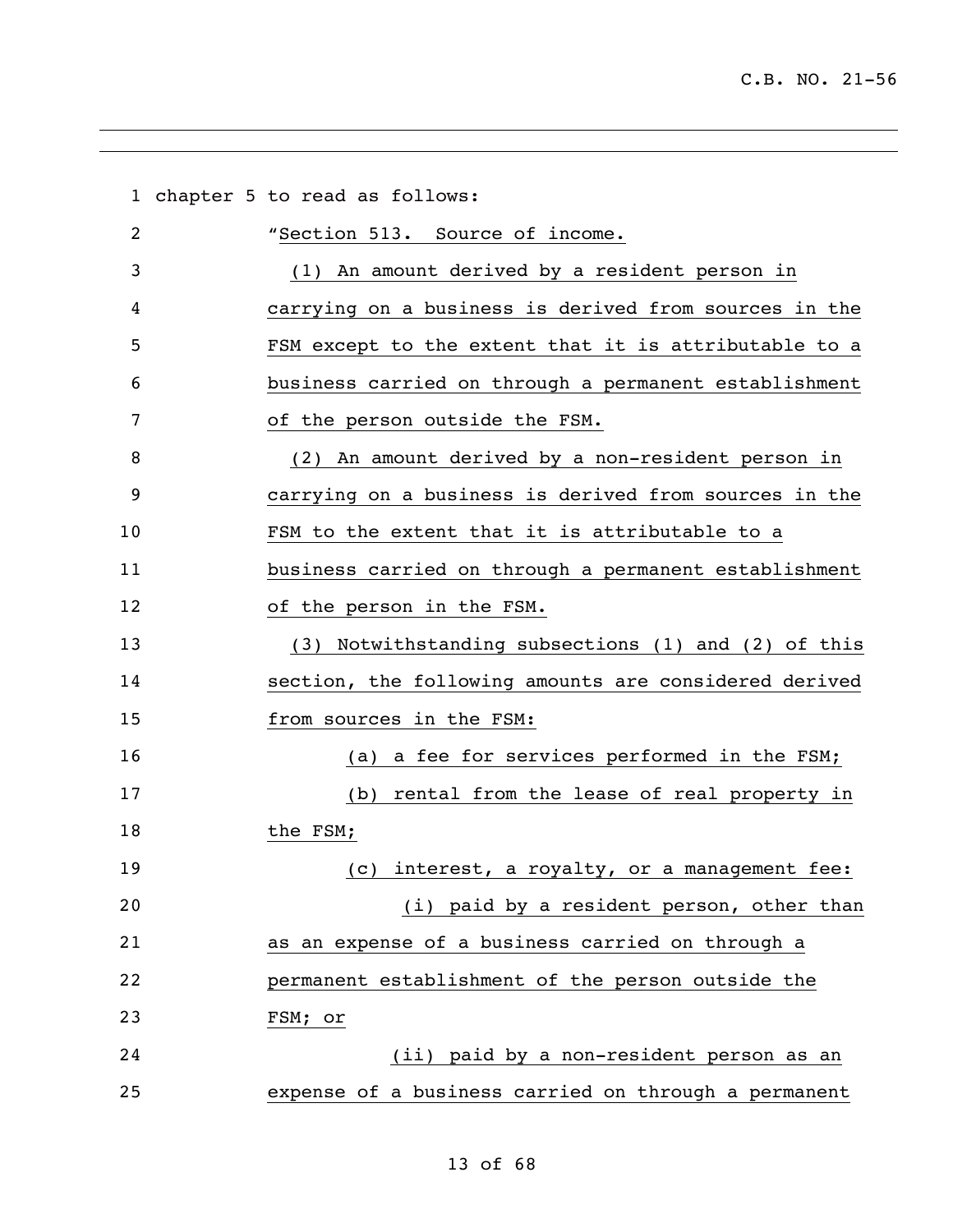| 1              | establishment of the person in the FSM;                      |
|----------------|--------------------------------------------------------------|
| $\overline{2}$ | (d) a natural resource amount in respect of a                |
| 3              | natural resource taken in the FSM;                           |
| 4              | (e) an insurance premium in respect of the                   |
| 5              | insurance of a risk in the FSM;                              |
| 6              | (f) a gain arising on disposal of real                       |
| 7              | property in the FSM; or                                      |
| 8              | (g) a gain arising on disposal of an ownership               |
| 9              | interest in an entity whose assets consist, directly         |
| 10             | or indirectly, through one or more interposed                |
| 11             | entities, solely or principally of real property in          |
| 12             | the FSM."                                                    |
| 13             | Section 6. Title 54 of the Code of the Federated States      |
|                | 14 of Micronesia (Annotated), as amended, is hereby further  |
|                | 15 amended by inserting a new section 514 to subchapter I of |
|                | 16 chapter 5 to read as follows:                             |
| 17             | "Section 514. Fair market value.                             |
| 18             | The fair market value of an asset, property,<br>(1)          |
| 19             | service, or benefit at a particular time is the              |
| 20             | ordinary open market value of the asset, property,           |
| 21             | service, or benefit at that time.                            |
| 22             | (2) If it is not possible to determine the fair              |
| 23             | market value of an asset, property, service, or              |
| 24             | benefit at a particular time under subsection (1) of         |
| 25             | this section, the fair market value is the                   |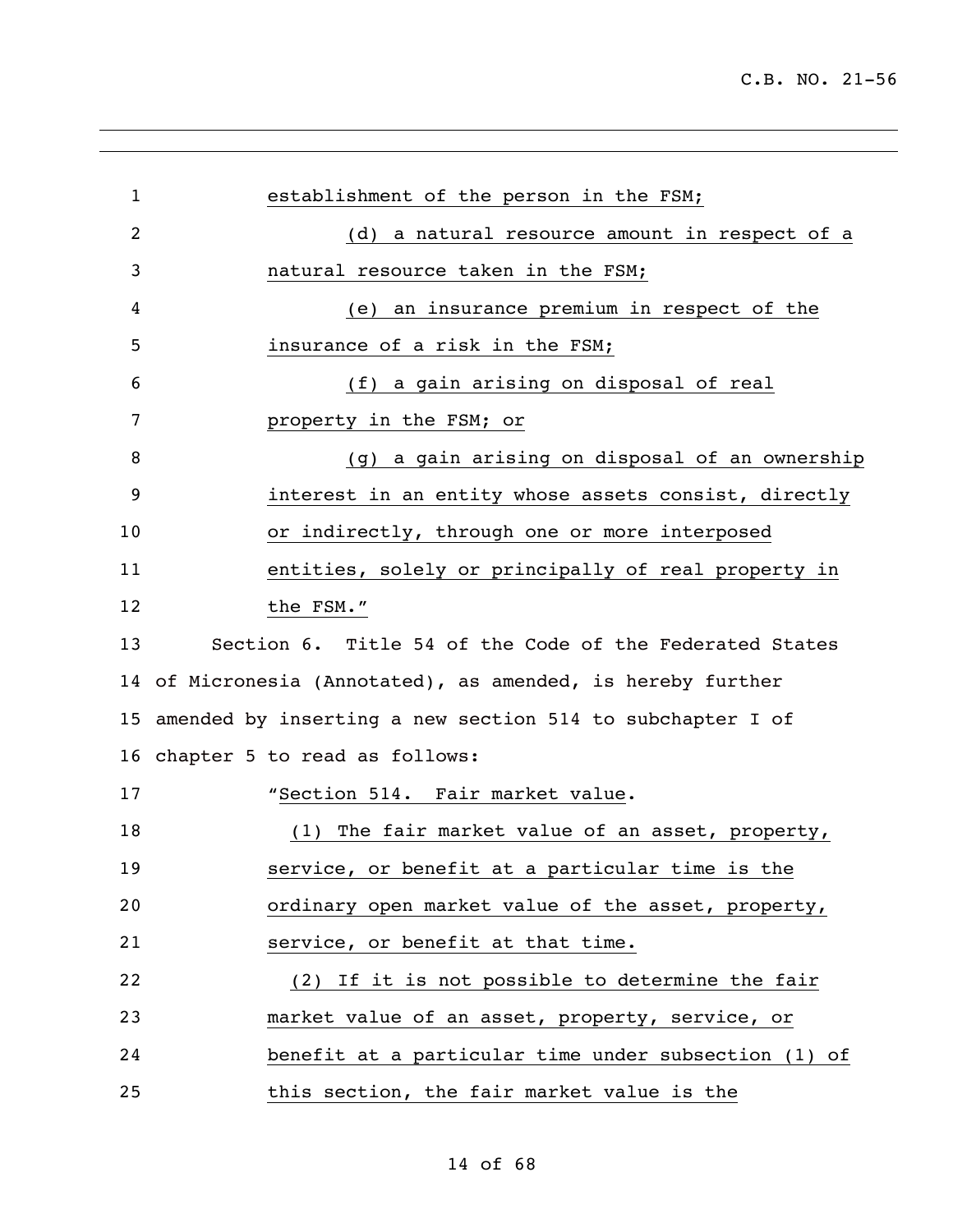| $\mathbf{1}$   | consideration a similar asset, property, service, or         |
|----------------|--------------------------------------------------------------|
| $\overline{2}$ | benefit would ordinarily fetch in the open market at         |
| 3              | that time, adjusted to take account of the                   |
| 4              | differences between the similar asset, property,             |
| 5              | service, or benefit and the actual asset, property,          |
| 6              | service, or benefit.                                         |
| 7              | (3) If the fair market value of an asset, property,          |
| 8              | service, or benefit cannot be determined under               |
| 9              | subsection $(1)$ or $(2)$ of this section, the fair          |
| 10             | market value is the amount determined by the CEO.            |
| 11             | (4) This section is subsection to section 561."              |
| 12             | Section 7. Title 54 of the Code of the Federated States      |
|                | 13 of Micronesia (Annotated), as amended, is hereby further  |
|                |                                                              |
|                | 14 amended by inserting a new section 515 to subchapter I of |
|                | 15 chapter 5 to read as follows:                             |
| 16             | "Section 515. Associate.                                     |
| 17             | (1) Subject to subsection (2) of this section, two           |
| 18             | persons are associates if the relationship between           |
| 19             | them is such that one may reasonably be expected to          |
| 20             | act in accordance with the intentions of the other,          |
| 21             | or both persons may reasonably be expected to act in         |
| 22             | accordance with the intentions of a third person.            |
| 23             | (2) Two persons are not associates solely by reason          |
| 24             | of the fact that one person is an employee or client         |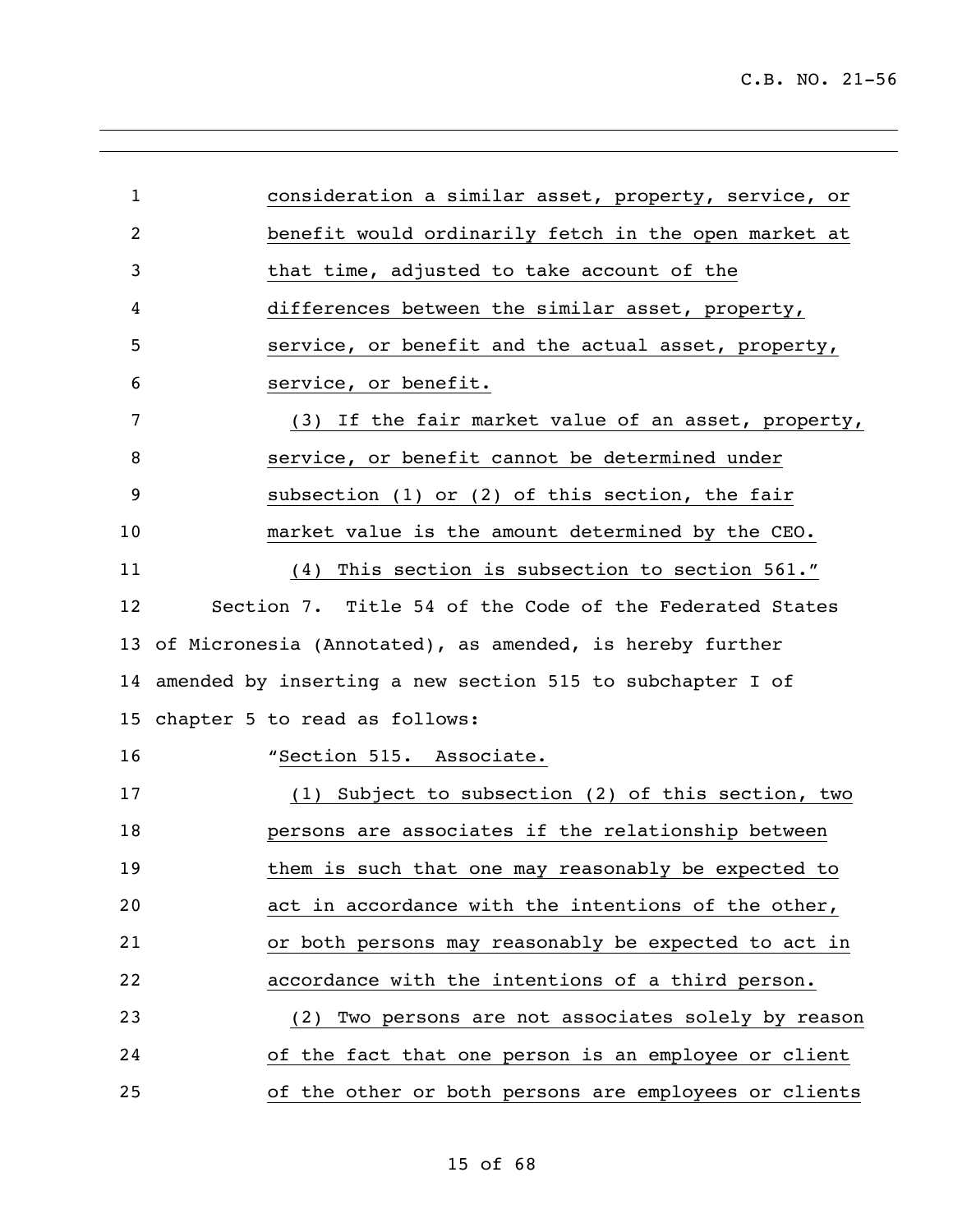| $\mathbf{1}$ | of a third person.                                    |
|--------------|-------------------------------------------------------|
| 2            | (3) Without limiting the generality of subsection     |
| 3            | (1) of this section, the following are treated as     |
| 4            | associates:                                           |
| 5            | an individual and a relative of the<br>(a)            |
| 6            | individual, except if the CEO is satisfied that       |
| 7            | neither person may reasonably be expected to act in   |
| 8            | accordance with the intentions of the other;          |
| 9            | (b) a partner in a partnership and the                |
| 10           | partnership, if the partner, either alone or together |
| 11           | with an associate or associates under another         |
| 12           | application of this section, controls fifty percent   |
| 13           | (50%) or more of the rights to income or capital of   |
| 14           | the partnership;                                      |
| 15           | (c) a trust or estate and a person who                |
| 16           | benefits or may benefit under the trust or estate;    |
| 17           | (d) a member in a corporation and the                 |
| 18           | corporation, if the member, either alone or together  |
| 19           | with an associate or associates under another         |
| 20           | application of this section, controls either directly |
| 21           | or through one or more interposed entities:           |
| 22           | (i) fifty percent (50%) or more of the                |
| 23           | voting power in the corporation;                      |
| 24           | (ii) fifty percent (50%) or<br>оf<br>the<br>more      |
| 25           | rights to dividends; or                               |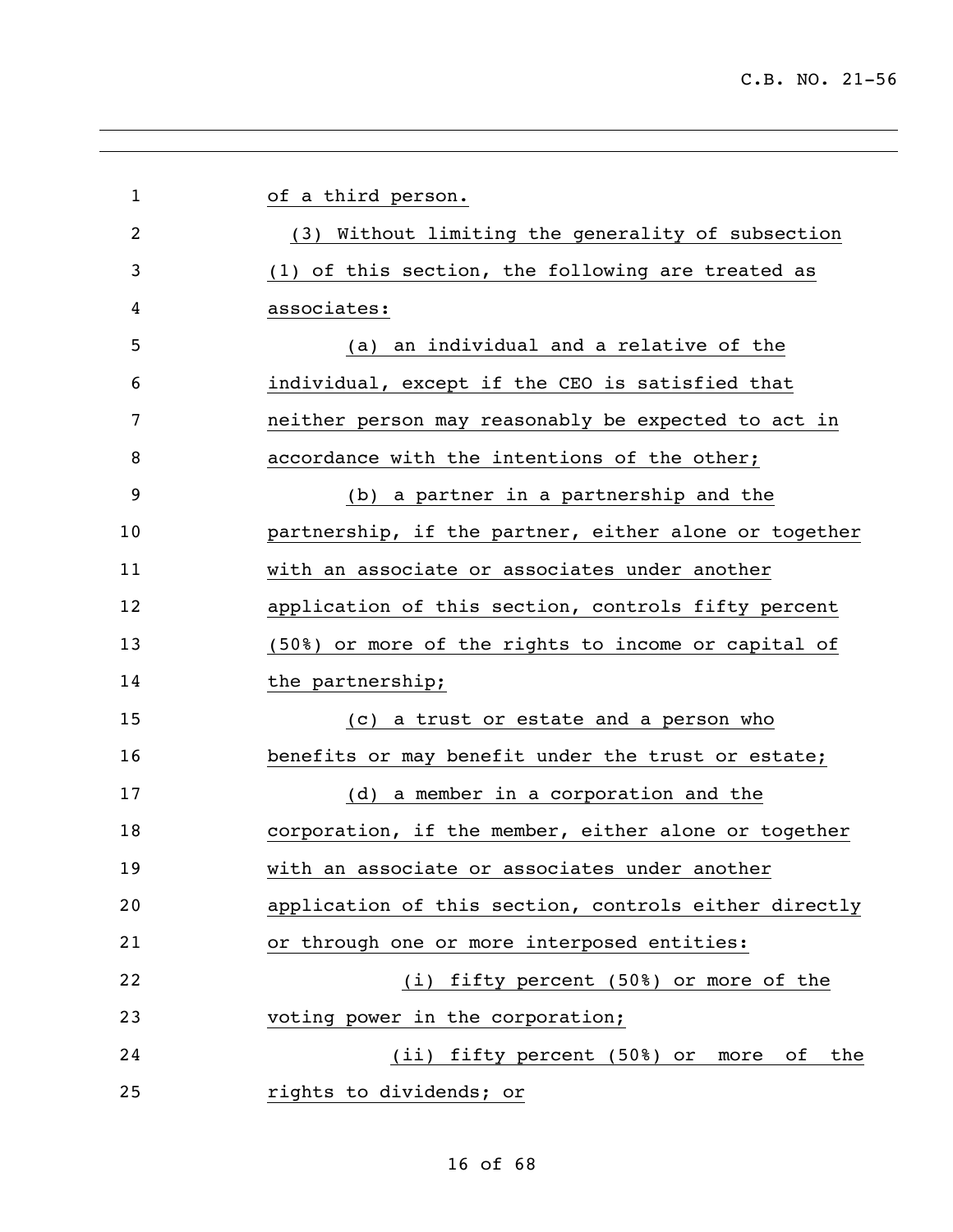| $\mathbf{1}$ | (iii) fifty percent (50%) or more of the                    |
|--------------|-------------------------------------------------------------|
| 2            | rights to capital; and                                      |
| 3            | (e) two corporations, if a person, either                   |
| 4            | alone or together with an associate or associates           |
| 5            | under another application of this section, controls         |
| 6            | either directly or through one or more interposed           |
| 7            | entities:                                                   |
| 8            | (i) fifty percent (50%) or more of the voting               |
| 9            | power in both corporations;                                 |
| 10           | (ii) fifty percent (50%) or more of the rights              |
| 11           | to dividends in both corporations; or                       |
| 12           | (iii) fifty percent (50%) or more of the rights             |
| 13           | to capital in both corporations.                            |
| 14           | (4) In applying subsection $(3)(b)$ , $(d)$ , or $(e)$ of   |
| 15           | this section holdings that are attributable to a            |
| 16           | person from an associate are not reattributed to            |
| 17           | another associate."                                         |
| 18           | Section 8. Title 54 of the Code of the Federated States     |
|              | 19 of Micronesia (Annotated), as amended, is hereby further |
|              | 20 amended by creating a new subchapter II under chapter 5  |
|              | 21 entitled: "Imposition of Tax".                           |
| 22           | Section 9. Title 54 of the Code of the Federated States     |
|              | 23 of Micronesia (Annotated), as amended, is hereby further |

chapter 5 to read as follows:

of 68

amended by inserting a new section 521 to subchapter II of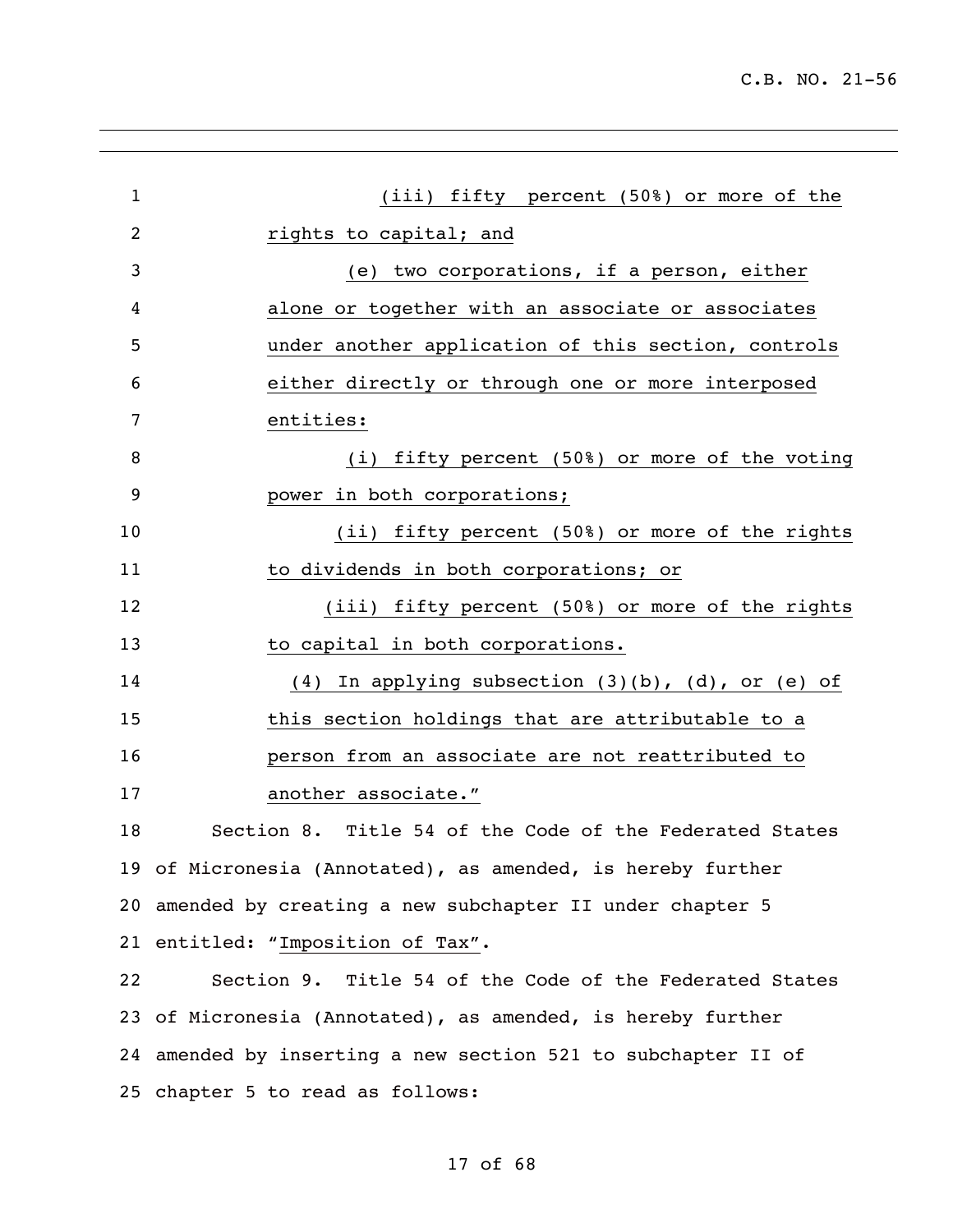| $\mathbf{1}$ | "Section 521. Imposition of net profit tax.                   |
|--------------|---------------------------------------------------------------|
| 2            | Net profit tax is imposed for each tax year at the            |
| 3            | rate of twenty five percent (25%) on the net profit           |
| 4            | for the tax year of every business."                          |
| 5            | Section 10. Title 54 of the Code of the Federated States      |
| 6            | of Micronesia (Annotated), as amended, is hereby further      |
| 7            | amended by inserting a new section 522 to subchapter II of    |
| 8            | chapter 5 to read as follows:                                 |
| 9            | "Section 522. Imposition of presumptive tax.                  |
| 10           | A presumptive tax of eighty dollars (\$80) per tax            |
| 11           | year is imposed on a business if the gross revenue            |
| 12           | of the business for the tax year does not exceed ten          |
| 13           | thousand dollars (\$10,000.)"                                 |
| 14           | Section 11. Title 54 of the Code of the Federated States      |
| 15           | of Micronesia (Annotated), as amended, is hereby further      |
|              | 16 amended by inserting a new section 523 to subchapter II of |
| 17           | chapter 5 to read as follows:                                 |
| 18           | "Section 523. General provisions applicable to net            |
| 19           | profit tax and presumptive tax.                               |
| 20           | (1) Net profit tax or presumptive tax is payable by           |
| 21           | the person or persons carrying on the business. If a          |
| 22           | person carries on more than one business, the net             |
| 23           | profit tax or presumptive tax payable is computed and         |
| 24           | reported separately for each business. For this               |
| 25           | purpose, if a business has operations in more than            |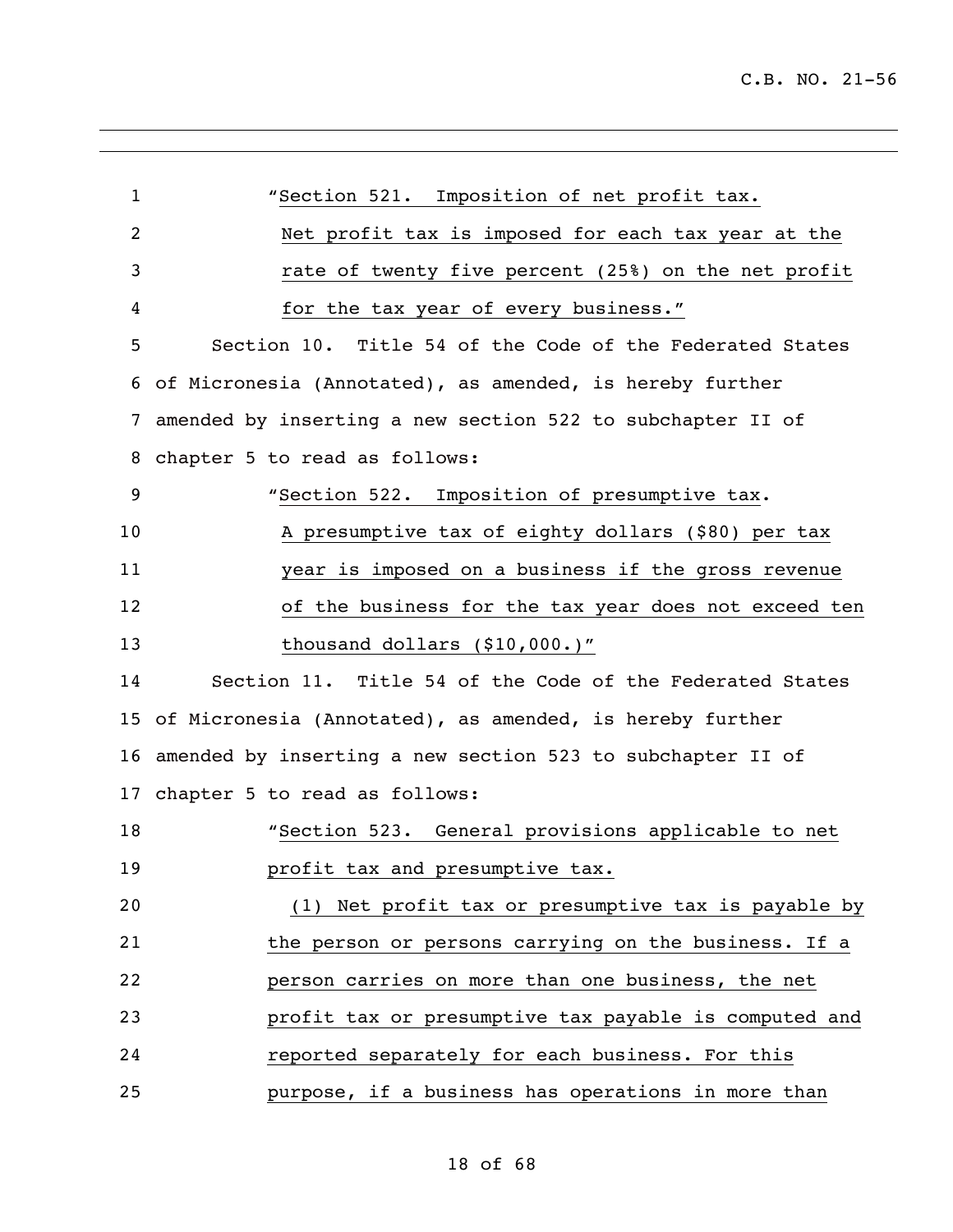| $\mathbf{1}$ | one State, the operations in each State are treated           |
|--------------|---------------------------------------------------------------|
| 2            | as a separate business.                                       |
| 3            | (2) No net profit tax or presumptive tax is payable           |
| 4            | if the gross revenue of a business for a tax year             |
| 5            | does not exceed two thousand dollars (\$2,000).               |
| 6            | (3) Notwithstanding subsection (1) of this section,           |
| 7            | in determining whether the gross revenue of a                 |
| 8            | business carried on by a person does not exceed ten           |
| 9            | thousand dollars (\$10,000) for the purposes of               |
| 10           | section 522 of this title, or two thousand dollars            |
| 11           | $(52,000)$ for the purposes of subsection (2) of this         |
| 12           | section, account is taken of the gross revenue of all         |
| 13           | businesses carried on by the person and by associates         |
| 14           | of the person in the FSM."                                    |
| 15           | Section 12. Title 54 of the Code of the Federated States      |
|              | 16 of Micronesia (Annotated), as amended, is hereby further   |
|              | 17 amended by inserting a new section 524 to subchapter II of |
|              | 18 chapter 5 to read as follows:                              |
| 19           | "Section 524. Imposition of tax on transportation             |
| 20           | income of non-resident person.                                |
| 21           | (1) Tax is imposed at the rate of three percent               |
| 22           | (3%) on the gross revenue derived by a non-resident           |
| 23           | person without a permanent establishment in the FSM           |
| 24           | operating a ship or aircraft for the carriage of              |
| 25           | passengers, livestock, mail, merchandise, or goods            |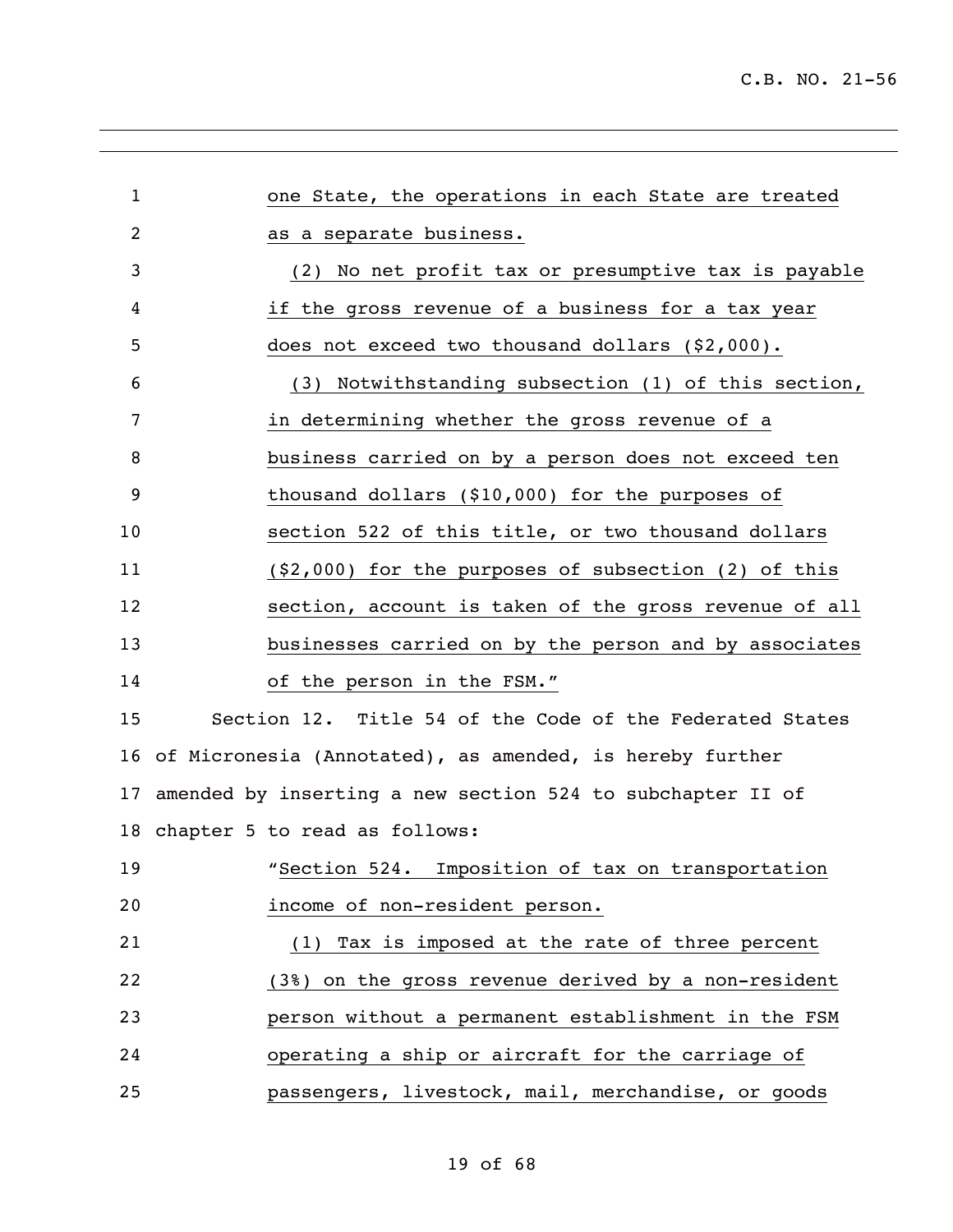| $\mathbf{1}$ | embarked in the FSM.                                       |
|--------------|------------------------------------------------------------|
| 2            | (2) Tax payable under this section shall be payable        |
| 3            | by the non-resident person deriving the amount             |
| 4            | subject to tax. The tax payable is discharged if the       |
| 5            | tax has been paid in accordance with section 575 or        |
| 6            | 576 of this title.                                         |
| 7            | (3) Subsection (1) of this section does not apply          |
| 8            | to an amount that is exempt income."                       |
| 9            | Section 13. Title 54 of the Code of the Federated States   |
| 10           | of Micronesia (Annotated), as amended, is hereby further   |
| 11           | amended by inserting a new section 525 to subchapter II of |
| 12           | chapter 5 to read as follows:                              |
| 13           | "Section 525. Imposition of tax on certain payments        |
| 14           | to non-resident persons.                                   |
| 15           | (1) Tax is imposed at the rate specified in                |
| 16           | subsection (2) of this section on the gross amount         |
| 17           | of interest, a royalty, natural resource amount,           |
| 18           | insurance premium, or management fee derived by a          |
| 19           | non-resident person from sources in the FSM.               |
| 20           | (2) The rate of tax imposed under subsection (1) of        |
| 21           | this section is:                                           |
| 22           | (a) five percent (5%) of the gross amount of               |
| 23           | the insurance premium; or                                  |
| 24           | (b) fifteen percent (15%) of the gross amount              |
| 25           | of the interest, royalty, natural resource amount, or      |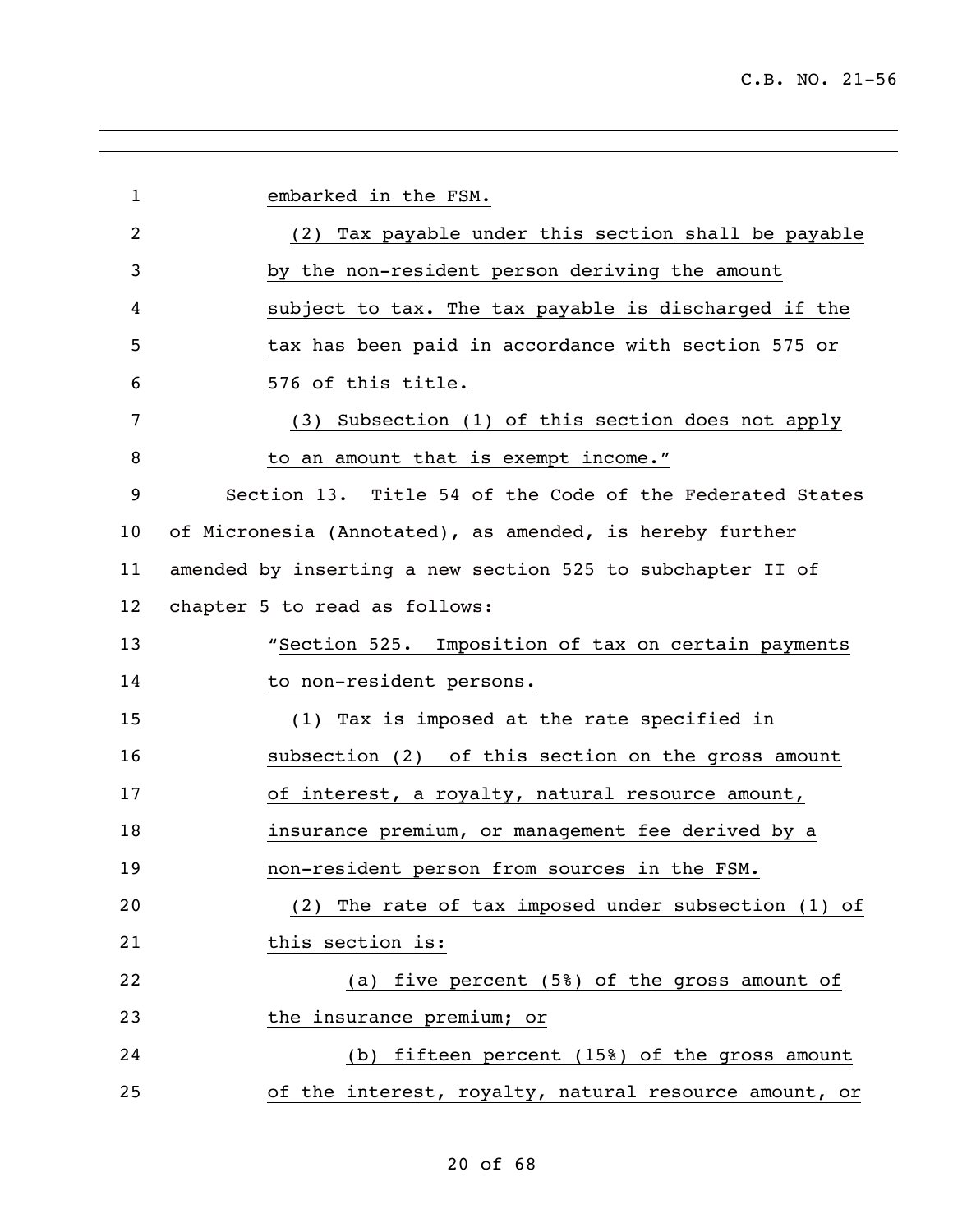| $\mathbf{1}$   | management fee.                                                |
|----------------|----------------------------------------------------------------|
| $\overline{2}$ | (3) Subsection (1) of this section does not apply              |
| 3              | to:                                                            |
| 4              |                                                                |
|                | an amount that is exempt income; or<br>(a)                     |
| 5              | (b) interest, a royalty, natural resource                      |
| 6              | amount, insurance premium, or management fee that is           |
| 7              | attributable to a business carried on by the non-              |
| 8              | resident person through a permanent establishment of           |
| 9              | the person in the FSM and, in that case, the                   |
| 10             | interest, royalty, natural resource amount, insurance          |
| 11             | premium, or management fee is taxable under section            |
| 12             | 521 of this title.                                             |
| 13             | (4) The tax payable under subsection (1) of this               |
| 14             | section is discharged if the tax has been paid in              |
| 15             | accordance with section 581 of this title."                    |
| 16             | Section 14. Title 54 of the Code of the Federated States       |
| 17             | of Micronesia (Annotated), as amended, is hereby further       |
| 18             | amended by creating a new subchapter III under chapter 5       |
|                | 19 entitled: "Computation of Net Profit".                      |
| 20             | Section 15. Title 54 of the Code of the Federated States       |
|                | 21 of Micronesia (Annotated), as amended, is hereby further    |
|                | 22 amended by inserting a new section 531 to subchapter III of |
|                | 23 chapter 5 to read as follows:                               |
| 24             | "Section 531. Net profit.                                      |
| 25             | The net profit of a business for a tax year is the             |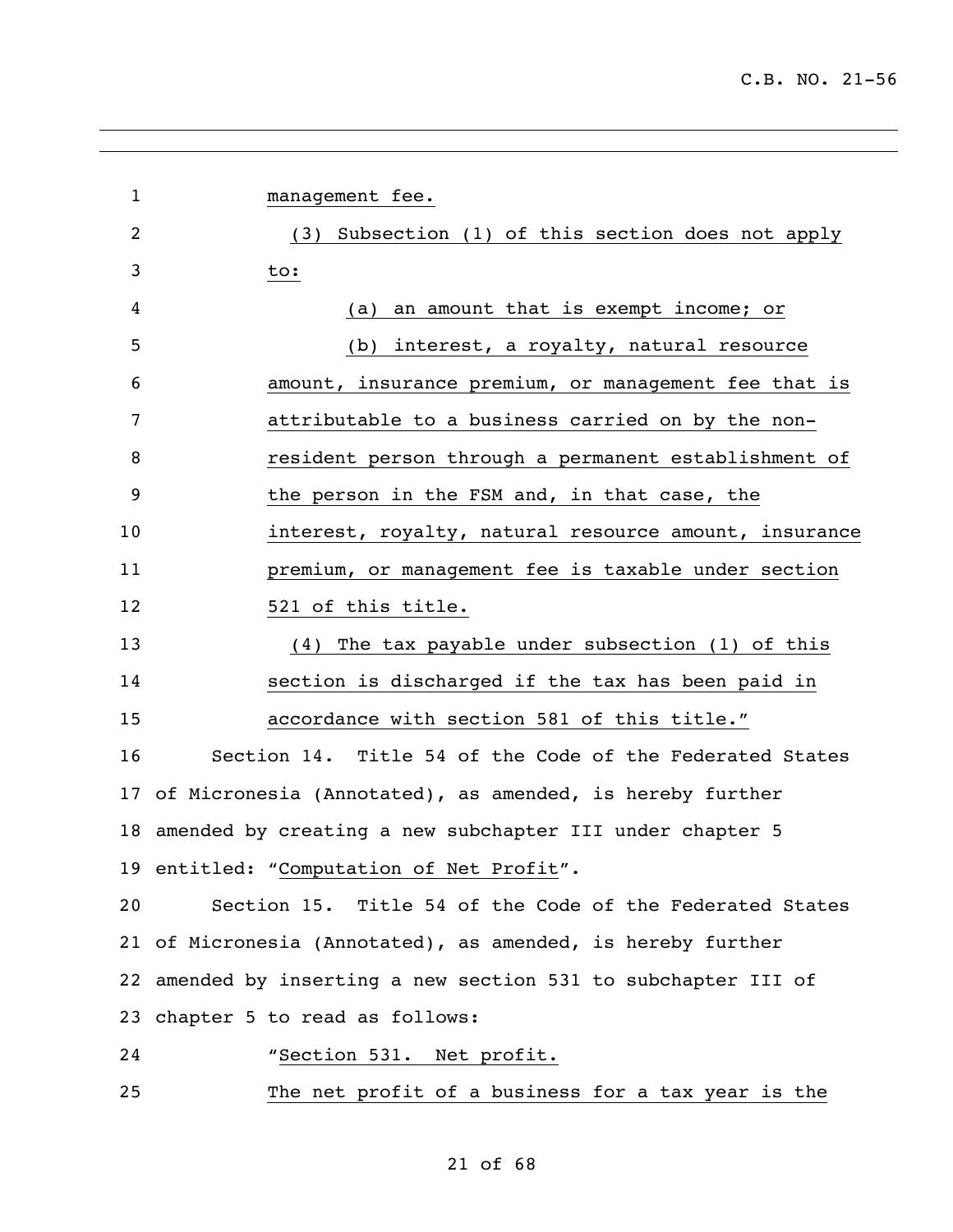| 1              | gross revenue of the business for the year reduced by       |
|----------------|-------------------------------------------------------------|
| $\overline{2}$ | the total amount of deductions allowed to the               |
| 3              | business for the year."                                     |
| 4              | Section 16. Title 54 of the Code of the Federated States    |
| 5.             | of Micronesia (Annotated), as amended, is hereby further    |
| 6              | amended by inserting a new section 532 to subchapter III of |
| 7              | chapter 5 to read as follows:                               |
| 8              | "Section 532. Gross revenue.                                |
| 9              | (1) The gross revenue of a business for a tax year          |
| 10             | is the sum of the following amounts (other than an          |
| 11             | amount that is exempt income) derived by the business       |
| 12             | during the year from sources in the FSM:                    |
| 13             | (a) the gross receipts from the carrying on of              |
| 14             | the business, including the gross proceeds from the         |
| 15             | disposal of inventory and the gross fees for the            |
| 16             | provision of services;                                      |
| 17             | (b) the gross receipts from the capital of the              |
| 18             | business, including interest, royalties, and rentals;       |
| 19             | (c) the net gain on disposal of a business                  |
| 20             | asset (other than inventory);                               |
| 21             | (d) the net gain on satisfaction or                         |
| 22             | cancellation of a debt of the business; and                 |
| 23             | (e) the amount of an expense, loss, or bad                  |
| 24             | debt previously allowed as a deduction that has been        |
| 25             | reimbursed or recovered by the business.                    |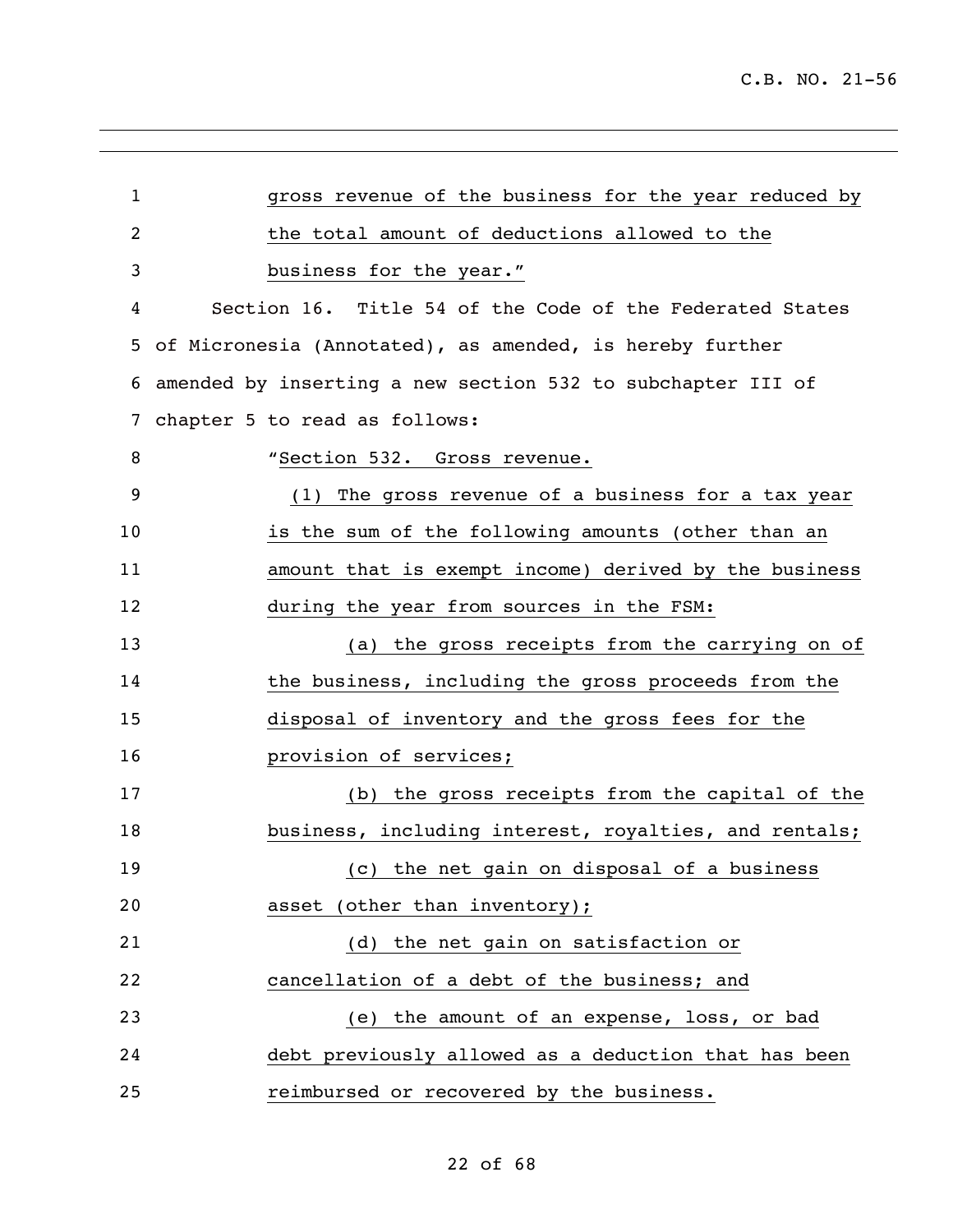| $\mathbf{1}$ | (2) For the purposes of subsection $(1)(c)$ of this         |
|--------------|-------------------------------------------------------------|
| 2            | section, the net gain on disposal of a business asset       |
| 3            | is the consideration received on disposal of the            |
| 4            | asset less the net book value of the asset at the           |
| 5            | time of disposal.                                           |
| 6            | $(3)$ For the purposes of subsection $(1)(d)$ of this       |
| 7            | section, the net gain on disposal of a debt of a            |
| 8            | business is the amount of the debt less the amount          |
| 9            | received on satisfaction or cancellation of the debt.       |
| 10           | (4) The gross revenue of a business does not                |
| 11           | include any amount subject to tax under sections 522,       |
| 12           | 524, or 525 of this title."                                 |
| 13           | Section 17. Title 54 of the Code of the Federated States    |
|              | 14 of Micronesia (Annotated), as amended, is hereby further |
| 15           | amended by inserting a new section 533 to subchapter III of |
|              | 16 chapter 5 to read as follows:                            |
| 17           | "Section 533. Exempt income.                                |
| 18           | The following amounts are exempt income:<br>(1)             |
| 19           | (a) a distribution by an entity;                            |
| 20           | (b) interest paid by a resident corporation to              |
| 21           | a non-resident person in respect of debentures if the       |
| 22           | following conditions are satisfied:                         |
| 23           | (i) the debentures were issued by the                       |
| 24           | corporation outside the FSM for the purpose of              |
| 25           | raising a loan outside the FSM;                             |

# of 68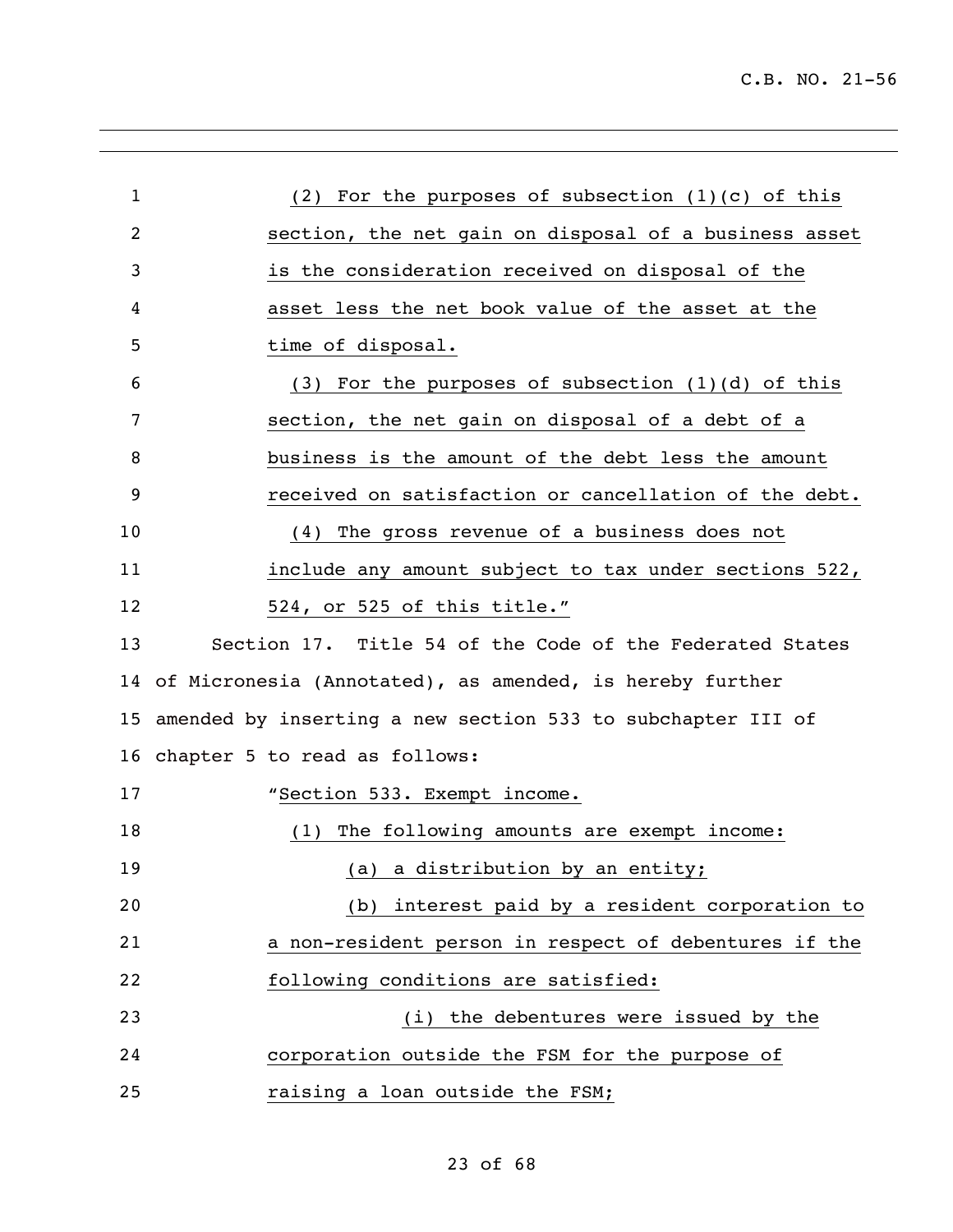| $\mathbf 1$ | (ii) the debentures were issued with a                         |
|-------------|----------------------------------------------------------------|
| 2           | view to public subscription or other wide                      |
| 3           | distribution;                                                  |
| 4           | (iii) the debentures were issued for the                       |
| 5           | purpose of raising funds for use by the corporation            |
| 6           | in a business carried on in the FSM; and                       |
| 7           | (iv) the interest is paid outside the FSM;                     |
| 8           | and                                                            |
| 9           | (c) an amount exempt from tax under an                         |
| 10          | international agreement between the Government of the          |
| 11          | FSM and a foreign government or a public                       |
| 12          | international organization.                                    |
| 13          | (2) A provision in another law providing that an               |
| 14          | amount is exempt income does not have legal effect             |
| 15          | unless also provided for in this chapter.                      |
| 16          | (3) For purposes of subsection (2) of this section,            |
| 17          | exemptions contained in chapter 3 of title 54 and              |
| 18          | chapter 10 of title 37 of the Code of the Federated            |
| 19          | States of Micronesia have legal effect."                       |
| 20          | Section 18. Title 54 of the Code of the Federated States       |
|             | 21 of Micronesia (Annotated), as amended, is hereby further    |
|             | 22 amended by inserting a new section 534 to subchapter III of |
|             | 23 chapter 5 to read as follows:                               |
| 24          | "Section 534. Deductions.                                      |
| 25          | (1) Subject to this chapter, the total amount of               |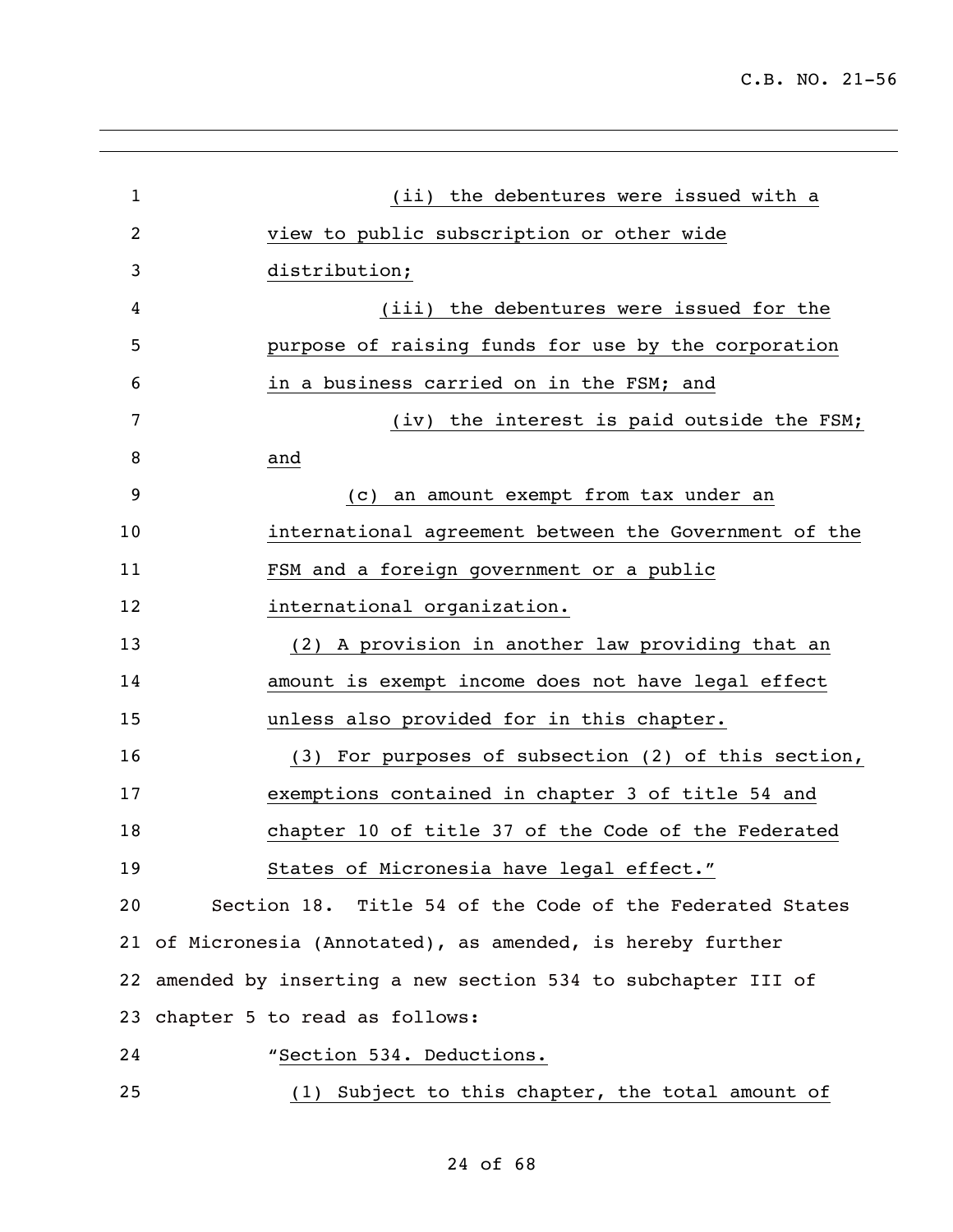| $\mathbf{1}$ | deductions allowed to a business for a tax year is    |
|--------------|-------------------------------------------------------|
| 2            | the sum of:                                           |
| 3            | (a) subject to section 535 of this title, the         |
| 4            | expenses or losses incurred during the year solely in |
| 5            | deriving amounts included in the gross revenue of the |
| 6            | business;                                             |
| 7            | the cost of inventory for the year as<br>(b)          |
| 8            | determined under this chapter;                        |
| 9            | (c) the total amount, as determined under             |
| 10           | section 536 of this title, by which the value of the  |
| 11           | depreciable assets of the business have declined      |
| 12           | during the year by reason of wear and tear from use   |
| 13           | in deriving amounts included in the gross revenue of  |
| 14           | the business;                                         |
| 15           | (d) the total amount, as determined under             |
| 16           | section 537 of this title, by which the value of the  |
| 17           | intangibles of the business have declined in value    |
| 18           | during the year from use in deriving amounts included |
| 19           | in the gross revenue of the business; and             |
| 20           | (e) the net loss on disposal of a business            |
| 21           | asset (other than inventory) during the year.         |
| 22           | (2) For the purposes of subsection $(1)(e)$ of this   |
| 23           | section, the net loss on disposal of a business asset |
| 24           | is the net book value of the asset at the time of     |
| 25           | disposal less the consideration received on disposal  |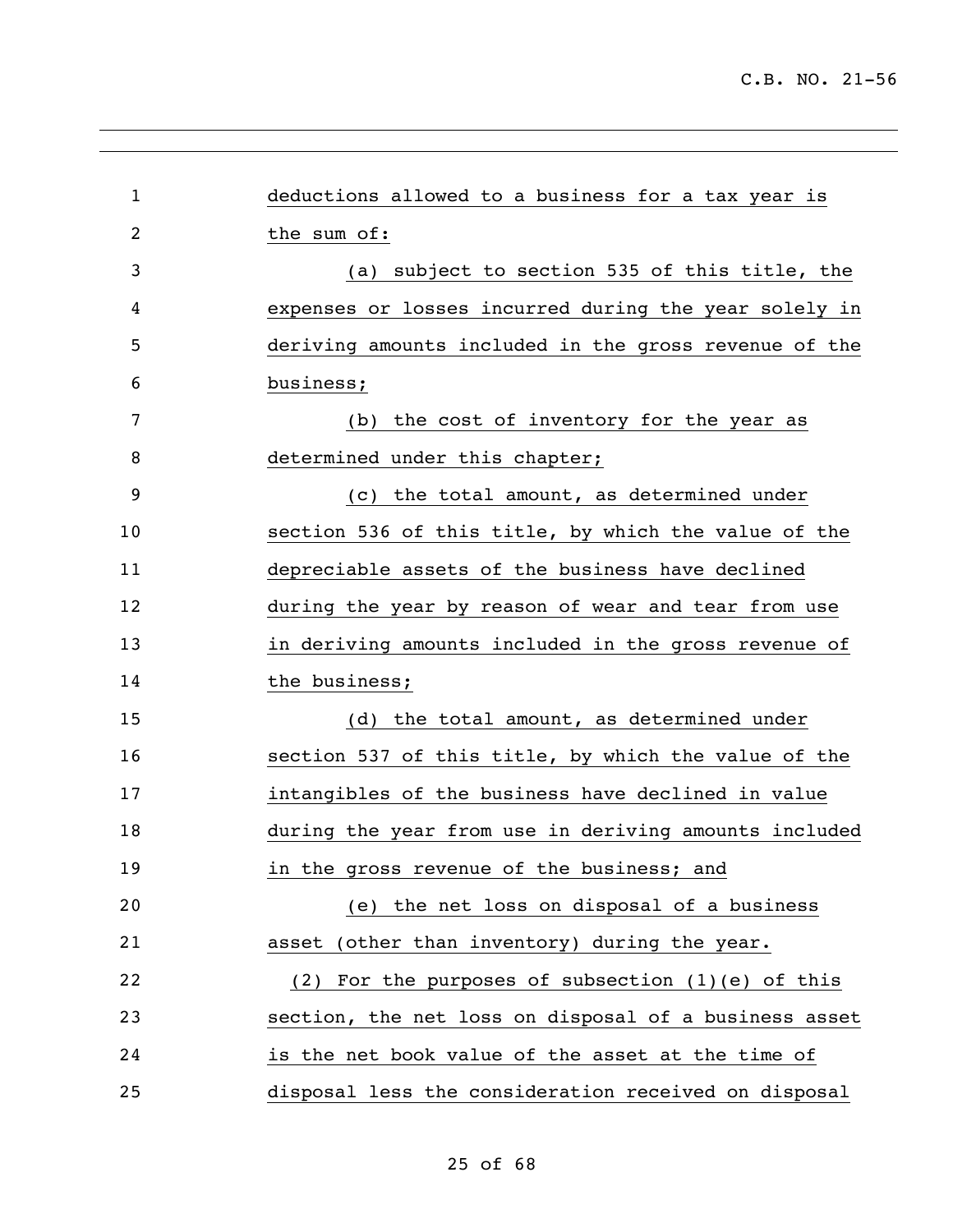| $\mathbf{1}$ | of the asset."                                              |
|--------------|-------------------------------------------------------------|
| 2            | Section 19. Title 54 of the Code of the Federated States    |
|              | 3 of Micronesia (Annotated), as amended, is hereby further  |
| 4            | amended by inserting a new section 535 to subchapter III of |
| 5            | chapter 5 to read as follows:                               |
| 6            | "Section 535. Non-deductible expenses.                      |
| 7            | No deduction is allowed for:<br>(1)                         |
| 8            | (a) a distribution by an entity or capital                  |
| 9            | withdrawn from a business;                                  |
| 10           | (b) an expense or loss of a capital nature                  |
| 11           | except as provided in section $534(1)(c)$ , (d), or (e)     |
| 12           | of this title;                                              |
| 13           | (c) an amount placed in a reserve fund, a                   |
| 14           | provision for expected expenses or losses, or an            |
| 15           | amount capitalized in any way;                              |
| 16           | (d) an expense or loss to the extent                        |
| 17           | recoverable under a policy of insurance or contract         |
| 18           | of indemnity;                                               |
| 19           | (e) an expense incurred in providing                        |
| 20           | entertainment except:                                       |
| 21           | (i) if the entertainment was provided in                    |
| 22           | the ordinary course of a business carried on to             |
| 23           | provide the entertainment and the entertainment was         |
| 24           | not provided to an employee or an associate of the          |
| 25           | person carrying on the business;                            |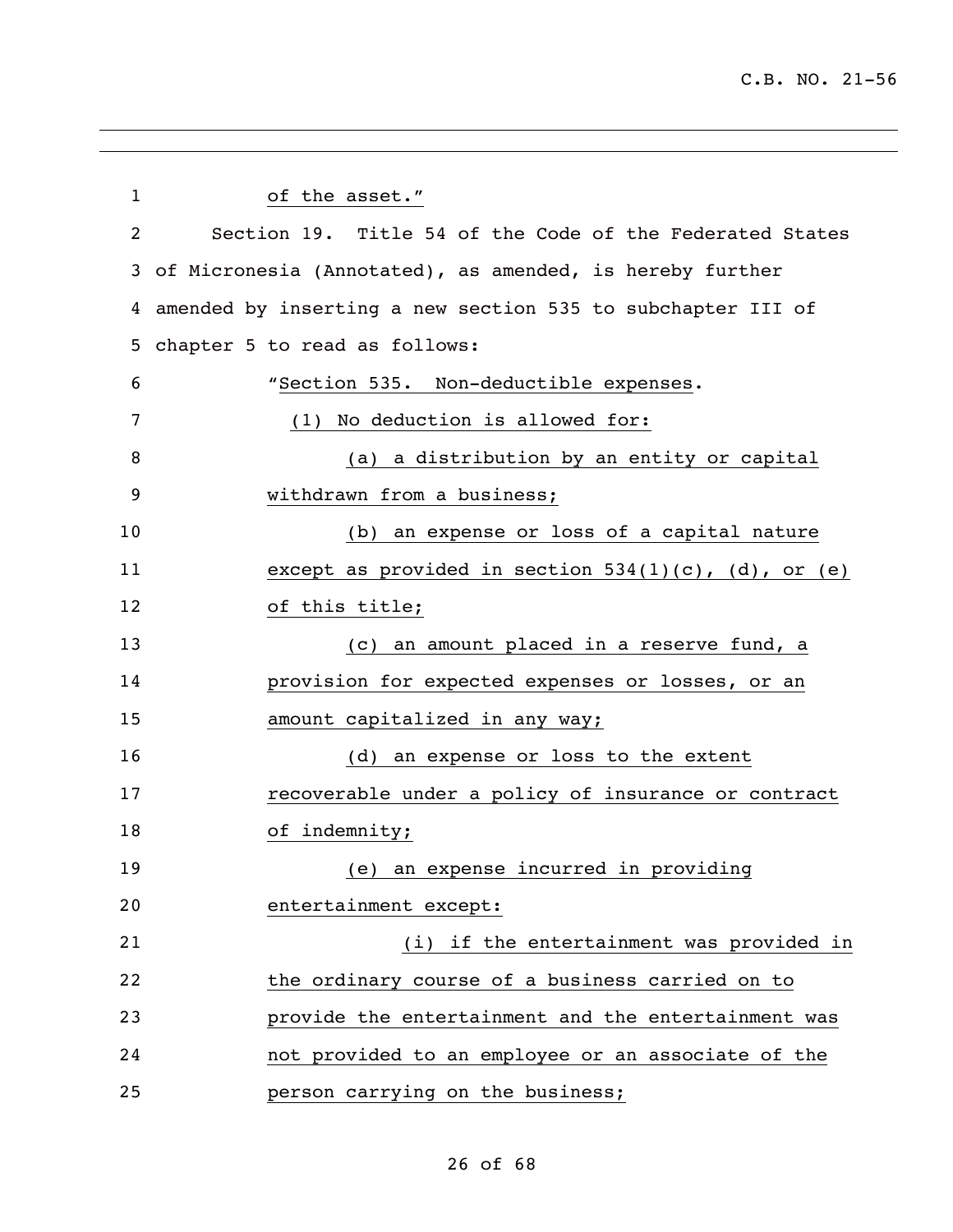| $\mathbf 1$    | (ii) if the entertainment is a meal or                |
|----------------|-------------------------------------------------------|
| $\overline{2}$ | refreshment consumed by the owner or employee of a    |
| 3              | business while the owner or employee was traveling    |
| 4              | for the purposes of the business; or                  |
| 5              | (iii) if the entertainment is a meal or               |
| 6              | refreshment provided to an employee on the business'  |
| 7              | premises and which is available to all full-time      |
| 8              | employees on equal terms;                             |
| 9              | (f) interest payable to an associate other            |
| 10             | than that interest included in the gross revenue of a |
| 11             | business carried on by the associate or taxable under |
| 12             | section 525 of this title;                            |
| 13             | (g) the net profit tax, including any penalty         |
| 14             | or late payment interest payable in respect of net    |
| 15             | profit tax payable;                                   |
| 16             | (h) a fine or penalty imposed for violation of        |
| 17             | any law, rule, or regulation; or                      |
| 18             | (i) a bribe, kickback, or other expense               |
| 19             | incurred to accomplish an illegal transaction or      |
| 20             | activity.                                             |
| 21             | (2) A person required to withhold tax under           |
| 22             | subchapter VII of this chapter in respect of an       |
| 23             | amount paid to a non-resident person is not allowed a |
| 24             | deduction for the amount paid until the tax has been  |
| 25             | withheld and paid to the CEO.                         |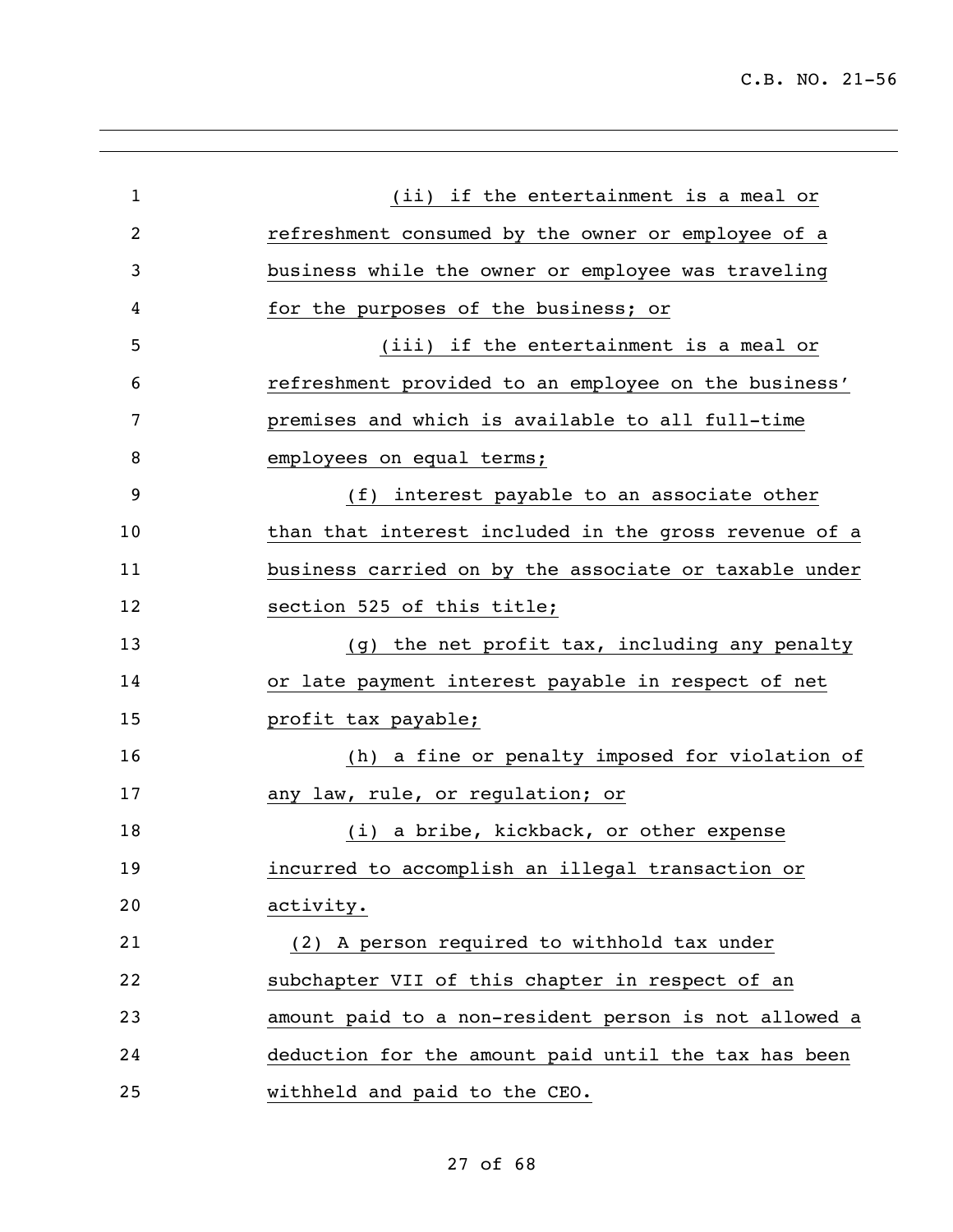| $\mathbf{1}$ | (3) The only deduction allowed in relation to the           |
|--------------|-------------------------------------------------------------|
| 2            | cost of an intangible of a business is as provided          |
| 3            | for in section 537."                                        |
| 4            | Section 20. Title 54 of the Code of the Federated States    |
| 5            | of Micronesia (Annotated), as amended, is hereby further    |
| 6            | amended by inserting a new section 536 to subchapter III of |
| 7            | chapter 5 to read as follows:                               |
| 8            | "Section 536. Depreciable assets.                           |
| 9            | (1) A business is allowed a deduction for a tax             |
| 10           | year for the amount by which the value of the               |
| 11           | depreciable assets of a business has declined during        |
| 12           | the year.                                                   |
| 13           | (2) The decline in value of a depreciable asset of          |
| 14           | a business for a tax year is computed by applying the       |
| 15           | rate specified in subsection (3) of this section            |
| 16           | against the cost of the asset.                              |
| 17           | The rate of depreciation is:<br>(3)                         |
| 18           | (a) in the case of motor vehicles, buses and                |
| 19           | minibuses, goods vehicles, trucks, tractors,                |
| 20           | trailers, and trailer-mounted containers, computers         |
| 21           | and data handling equipment, construction equipment         |
| 22           | and earthmoving equipment, and plant and machinery          |
| 23           | used in manufacturing, mining, or farming operations,       |
| 24           | fifty percent $(508)$ ;                                     |
| 25           | (b) in the case of industrial buildings, ten                |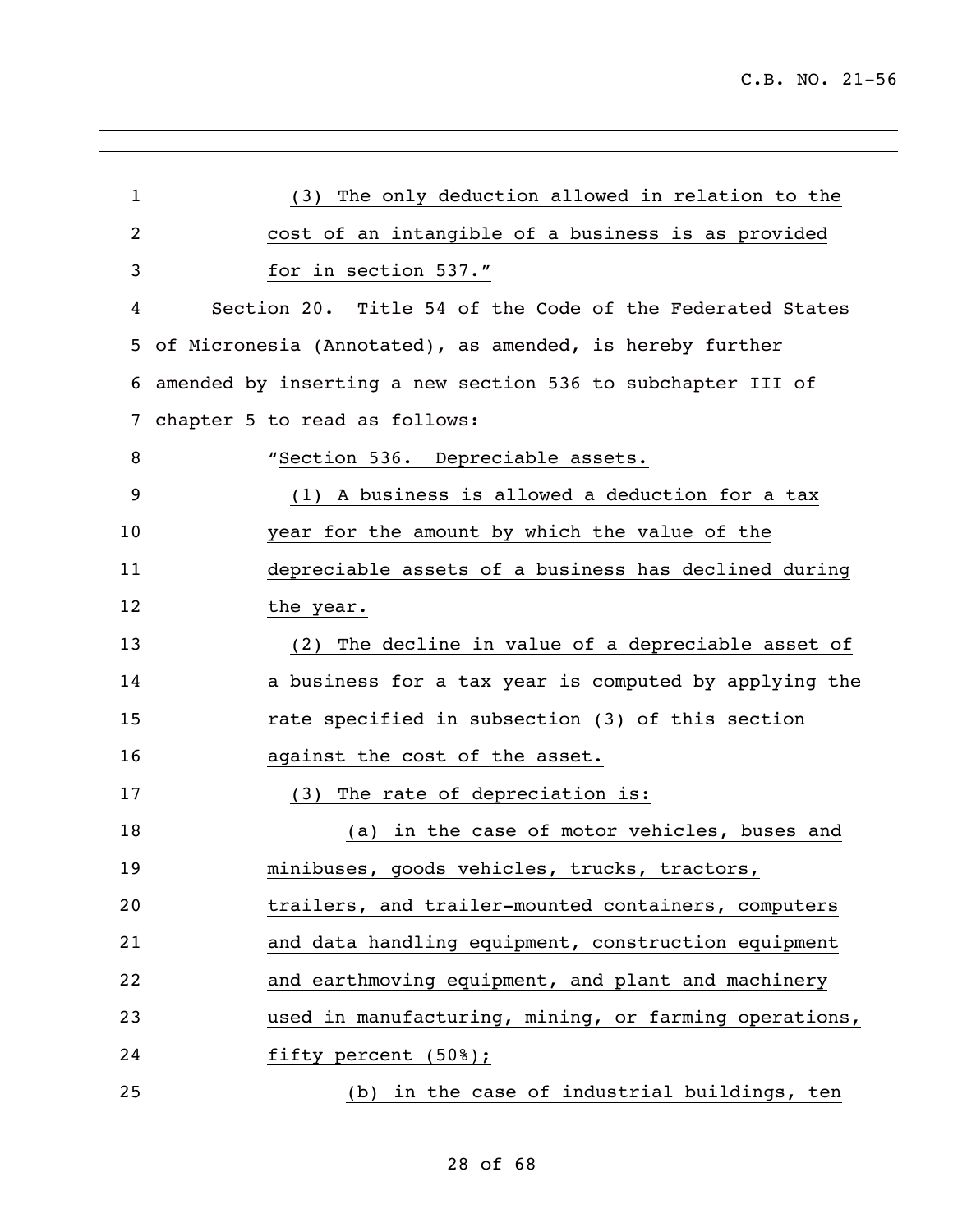| $\mathbf 1$ | percent $(108)$ ;                                              |
|-------------|----------------------------------------------------------------|
| 2           | (c) in the case of any other structural                        |
| 3           | improvement, five percent (5%); or                             |
| 4           | (d) in the case of any other depreciable                       |
| 5           | asset, thirty three and one-third percent $(33^1/_3)^8$ .      |
| 6           | (4) If a depreciable asset of a business is not                |
| 7           | used in carrying on the business for the whole of the          |
| 8           | year, the amount computed under subsection (2) of              |
| 9           | this section is reduced by the proportion of the year          |
| 10          | that the asset was not so used.                                |
| 11          | (5) The total decline in value allowed as a                    |
| 12          | deduction under section $534(1)(c)$ of this title for a        |
| 13          | depreciable asset for the current tax year and all             |
| 14          | previous tax years must not exceed the cost of the             |
| 15          | asset."                                                        |
| 16          | Section 21. Title 54 of the Code of the Federated States       |
| 17          | of Micronesia (Annotated), as amended, is hereby further       |
|             | 18 amended by inserting a new section 537 to subchapter III of |
|             | 19 chapter 5 to read as follows:                               |
| 20          | "Section 537. Intangibles.                                     |
| 21          | (1) A business is allowed a deduction for a tax                |
| 22          | year for the amount by which the value of the                  |
| 23          | intangibles of a business has declined during the              |
| 24          | year.                                                          |
| 25          | (2) The decline in value of an intangible of a                 |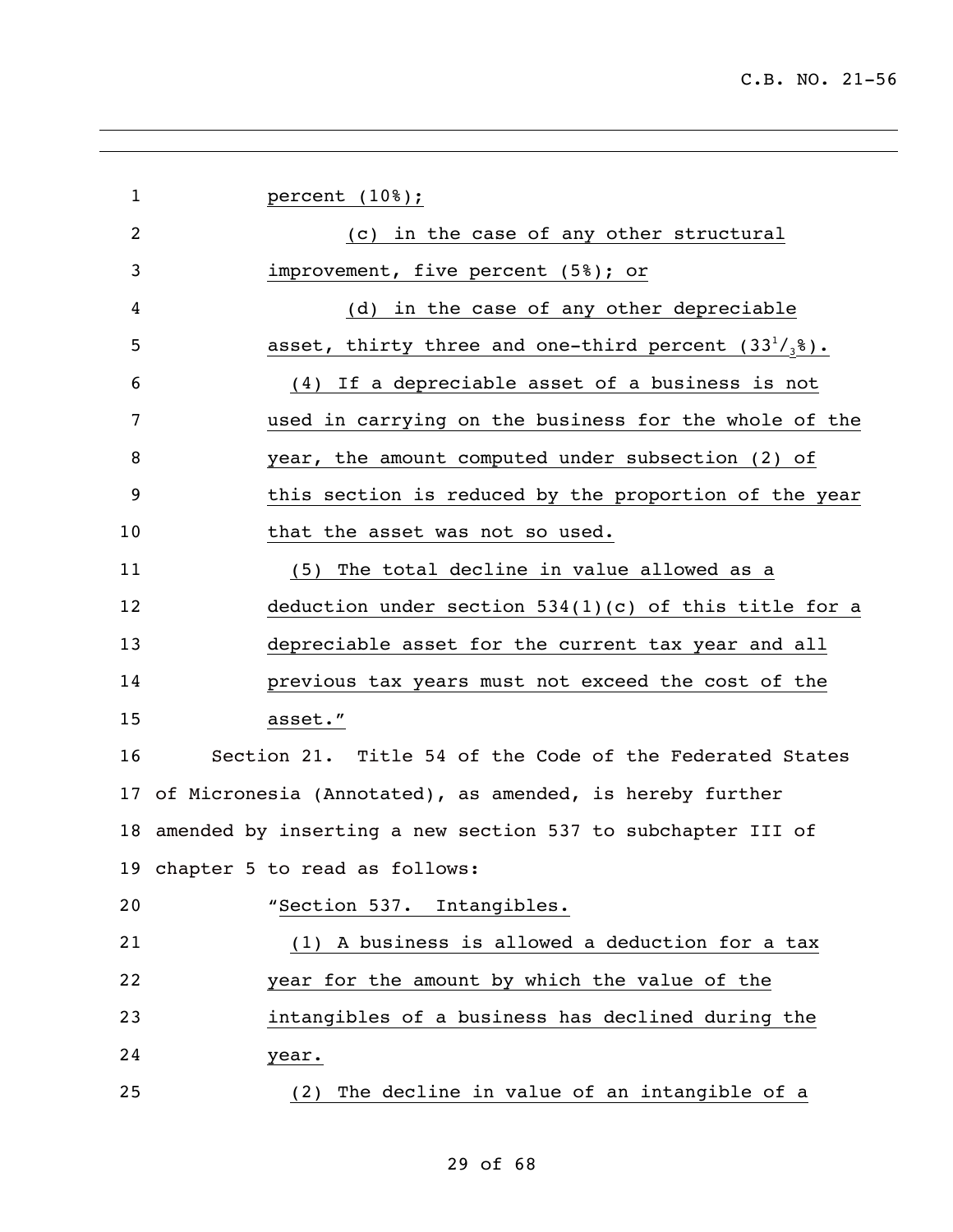| 1              | business for a tax year is computed by dividing the            |
|----------------|----------------------------------------------------------------|
| $\overline{2}$ | cost of the intangible by its useful life.                     |
| 3              | (3) An intangible is treated as having a useful                |
| 4              | life of ten years if:                                          |
| 5              | (a) it has a useful life of more than ten                      |
| 6              | years; or                                                      |
| 7              | (b) it does not have an ascertainable useful                   |
| 8              | life.                                                          |
| 9              | (4) If an intangible of a business is not used in              |
| 10             | carrying on the business for the whole of the year,            |
| 11             | the amount computed under subsection (2) of this               |
| 12             | section is reduced by the proportion of the year that          |
| 13             | the intangible was not so used.                                |
| 14             | (5) The total decline in value allowed as a                    |
| 15             | deduction under section $534(1)(d)$ of this title for          |
| 16             | an intangible for the current tax year and all                 |
| 17             | previous tax years must not exceed the cost of the             |
| 18             | intangible."                                                   |
| 19             | Section 22. Title 54 of the Code of the Federated States       |
|                | 20 of Micronesia (Annotated), as amended, is hereby further    |
|                | 21 amended by inserting a new section 538 to subchapter III of |
|                | 22 chapter 5 to read as follows:                               |
| 23             | "Section 538. Net loss carry forward.                          |
| 24             | (1) If the total amount of deductions of a business            |
| 25             | allowed for a tax year (other than under this section          |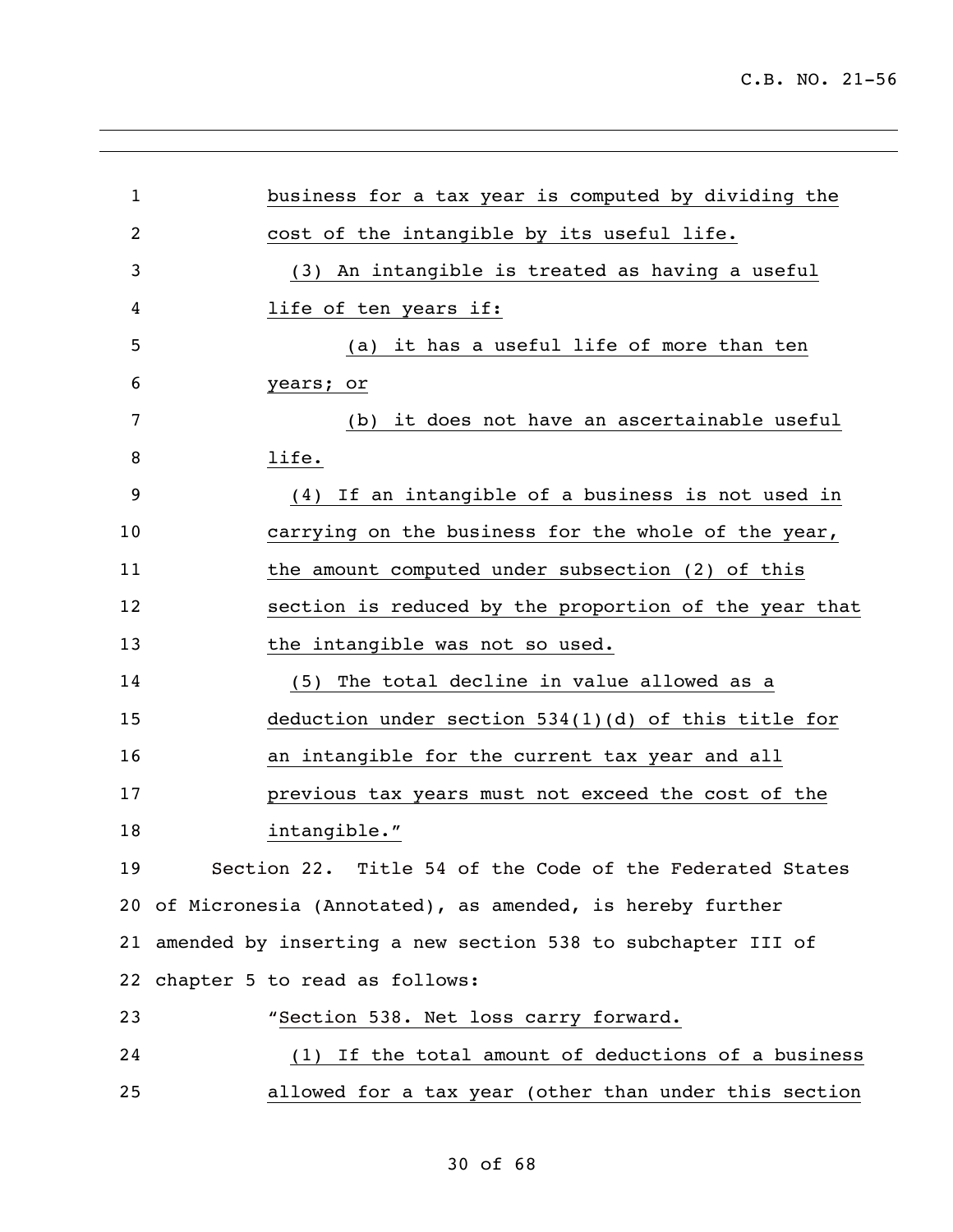| 1  | or section 540(3) of this title) exceeds the gross    |
|----|-------------------------------------------------------|
| 2  | revenue of the business for the year, the amount of   |
| 3  | the excess is the net loss of the business for the    |
| 4  | year.                                                 |
| 5  | (2) If a business has a net loss for a tax year,      |
| 6  | the amount of the loss is carried forward to the      |
| 7  | following tax year and allowed as a deduction in      |
| 8  | computing the net profit of the business for that     |
| 9  | following year.                                       |
| 10 | (3) If a net loss is not wholly deducted under        |
| 11 | subsection (2) of this section, the amount not        |
| 12 | deducted is carried forward to the next following tax |
| 13 | year and applied as specified in subsection (2) of    |
| 14 | this section in that year, and so on until the loss   |
| 15 | is fully deducted, but no loss can be carried forward |
| 16 | for more than three tax years after the year in which |
| 17 | the loss was incurred.                                |
| 18 | (4) If a business has a net loss carried forward      |
| 19 | under this section for more than one tax year, the    |
| 20 | loss of the earliest year is deducted first.          |
| 21 | (5) If a business has a net loss carried forward      |
| 22 | under this section and an interest expense carried    |
| 23 | forward under section 540 of this title for a tax     |
| 24 | year, the net loss carried forward is deducted first. |
| 25 | (6) If a person carries on more than one business,    |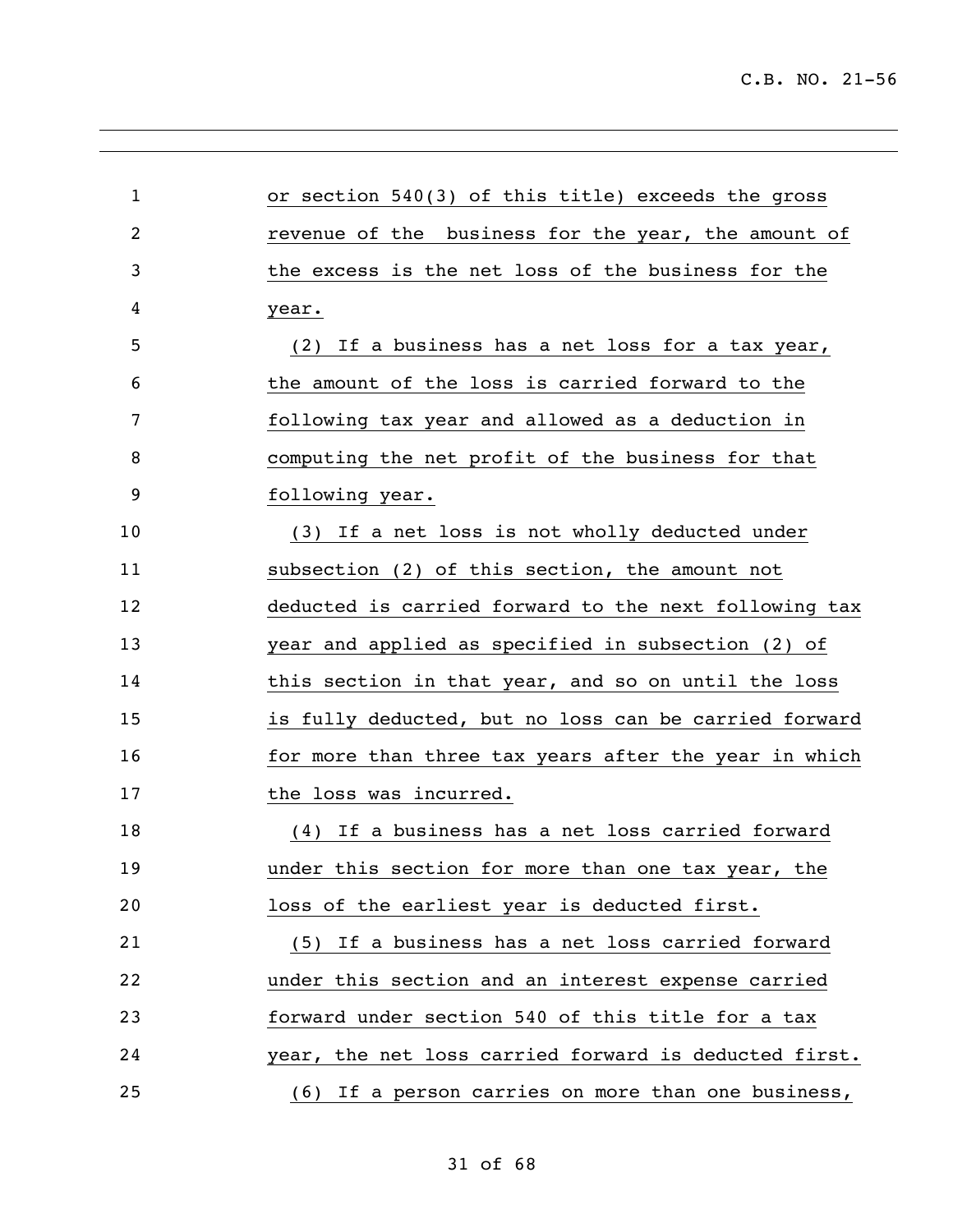| $\mathbf 1$ | this section applies separately to each business."             |
|-------------|----------------------------------------------------------------|
| 2           | Section 23. Title 54 of the Code of the Federated States       |
| 3           | of Micronesia (Annotated), as amended, is hereby further       |
| 4           | amended by inserting a new section 539 to subchapter III of    |
| 5           | chapter 5 to read as follows:                                  |
| 6           | "Section 539. Currency translation.                            |
| 7           | An amount taken into account under this chapter<br>(1)         |
| 8           | must be expressed in United States dollars.                    |
| 9           | (2) Subject to subsection (3) of this section, if              |
| 10          | an amount is in a currency other than United States            |
| 11          | dollars, the amount must be translated to United               |
| 12          | States dollars at the United States Federal Reserve            |
| 13          | exchange rate applying between the foreign currency            |
| 14          | and United States dollars on the date the amount is            |
| 15          | taken into account for the purposes of this chapter.           |
| 16          | (3) With the prior written permission of the CEO,              |
| 17          | amounts taken into account in computing the net                |
| 18          | profit or net loss of a business for a tax year may            |
| 19          | be translated to United States dollars at the average          |
| 20          | mid-exchange rate for the tax year between the                 |
| 21          | foreign currency and United States dollars."                   |
| 22          | Section 24. Title 54 of the Code of the Federated States       |
|             | 23 of Micronesia (Annotated), as amended, is hereby further    |
|             | 24 amended by inserting a new section 540 to subchapter III of |
|             | 25 chapter 5 to read as follows:                               |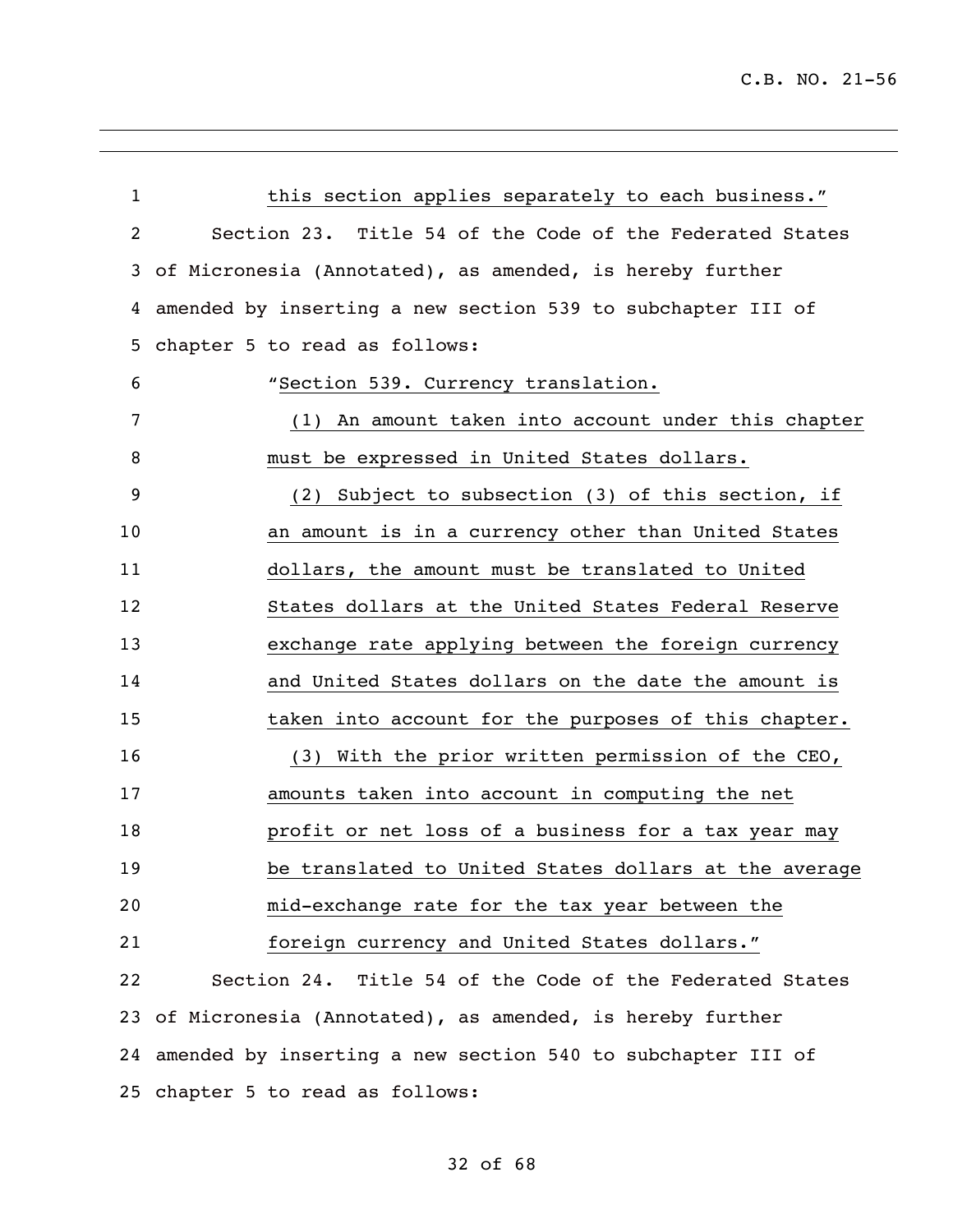| $\mathbf 1$ | "Section 540. Interest expense.                                                                                                                                                                                                                                                                                                                  |
|-------------|--------------------------------------------------------------------------------------------------------------------------------------------------------------------------------------------------------------------------------------------------------------------------------------------------------------------------------------------------|
| 2           | (1) Subject to section $535(1)(f)$ of this title and                                                                                                                                                                                                                                                                                             |
| 3           | subsection (2) of this section, a business is allowed                                                                                                                                                                                                                                                                                            |
| 4           | a deduction for any interest expense incurred by the                                                                                                                                                                                                                                                                                             |
| 5           | business during a tax year to the extent to which the                                                                                                                                                                                                                                                                                            |
| 6           | business has used the proceeds or benefit of the debt                                                                                                                                                                                                                                                                                            |
| 7           | or other instrument or agreement giving rise to the                                                                                                                                                                                                                                                                                              |
| 8           | interest solely to derive amounts included in the                                                                                                                                                                                                                                                                                                |
| 9           | gross revenue of the business.                                                                                                                                                                                                                                                                                                                   |
| 10          | The total amount of interest allowed to a<br>(2)                                                                                                                                                                                                                                                                                                 |
| 11          | business as a deduction under this section for a tax                                                                                                                                                                                                                                                                                             |
| 12          | year must not exceed the amount computed according to                                                                                                                                                                                                                                                                                            |
| 13          | the following formula:                                                                                                                                                                                                                                                                                                                           |
| 14          | $A + (50\% \times (B - C))$                                                                                                                                                                                                                                                                                                                      |
| 15          | Where:                                                                                                                                                                                                                                                                                                                                           |
| 16          | is the total interest income derived by the<br>A                                                                                                                                                                                                                                                                                                 |
| 17          | business from sources in the FSM during the year;                                                                                                                                                                                                                                                                                                |
| 18          | is the total gross revenue of the business for<br>B                                                                                                                                                                                                                                                                                              |
| 19          | the year, other than interest income; and                                                                                                                                                                                                                                                                                                        |
| 20          | is the total amount of deductions allowed to<br>$\mathbf{C}$ and $\mathbf{C}$ and $\mathbf{C}$ and $\mathbf{C}$ and $\mathbf{C}$ and $\mathbf{C}$ and $\mathbf{C}$ and $\mathbf{C}$ and $\mathbf{C}$ and $\mathbf{C}$ and $\mathbf{C}$ and $\mathbf{C}$ and $\mathbf{C}$ and $\mathbf{C}$ and $\mathbf{C}$ and $\mathbf{C}$ and $\mathbf{C}$ and |
| 21          | the business for the year incurred in deriving                                                                                                                                                                                                                                                                                                   |
| 22          | amounts included in gross revenue, other than for                                                                                                                                                                                                                                                                                                |
| 23          | interest incurred.                                                                                                                                                                                                                                                                                                                               |
| 24          | (3) If an amount of interest is not deducted in a                                                                                                                                                                                                                                                                                                |
| 25          | tax year as a result of subsection (2) of this                                                                                                                                                                                                                                                                                                   |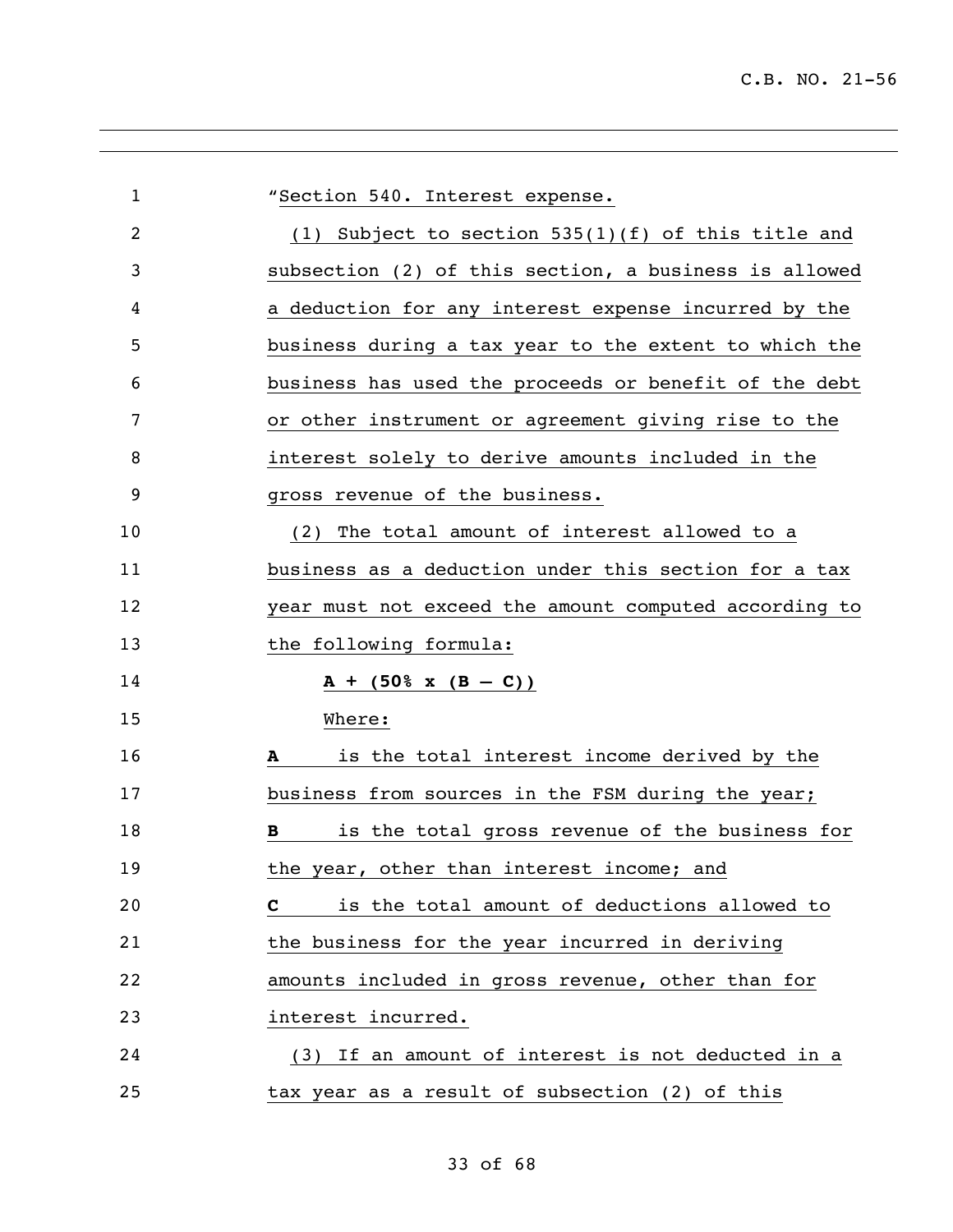| $\mathbf{1}$    | section, the undeducted amount of the interest is             |
|-----------------|---------------------------------------------------------------|
| $\overline{2}$  | carried forward and treated as interest incurred by           |
| 3               | the business in the next following tax year and               |
|                 |                                                               |
| 4               | deducted in accordance with this section in that              |
| 5               | year, and so on until the interest is fully deducted.         |
| 6               | (4) Subsection (2) of this section does not apply             |
| 7               | to a financial institution."                                  |
| 8               | Section 25. Title 54 of the Code of the Federated States      |
| 9               | of Micronesia (Annotated), as amended, is hereby further      |
| 10              | amended by creating a new subchapter IV under chapter 5 to be |
| 11              | entitled "Tax Accounting".                                    |
| 12              | Section 26. Title 54 of the Code of the Federated States      |
| 13              | of Micronesia (Annotated), as amended, is hereby further      |
| 14              | amended by inserting a new section 541 to subchapter IV of    |
| 15 <sub>1</sub> | chapter 5 to read as follows:                                 |
| 16              | "Section 541. Simplified tax accounting for small             |
| 17              | businesses.                                                   |
| 18              | (1) The net profit of a small business is computed            |
| 19              | in accordance with generally accepted accounting              |
| 20              | principles subject to the following modifications:            |
| 21              | (a) the revenues and expenses of the business                 |
| 22              | are accounted for on a cash basis under which an              |
| 23              | amount of revenue is derived when it is received and          |
| 24              | an expense is incurred when it is paid;                       |
| 25              | (b) no deduction is allowed for an amount                     |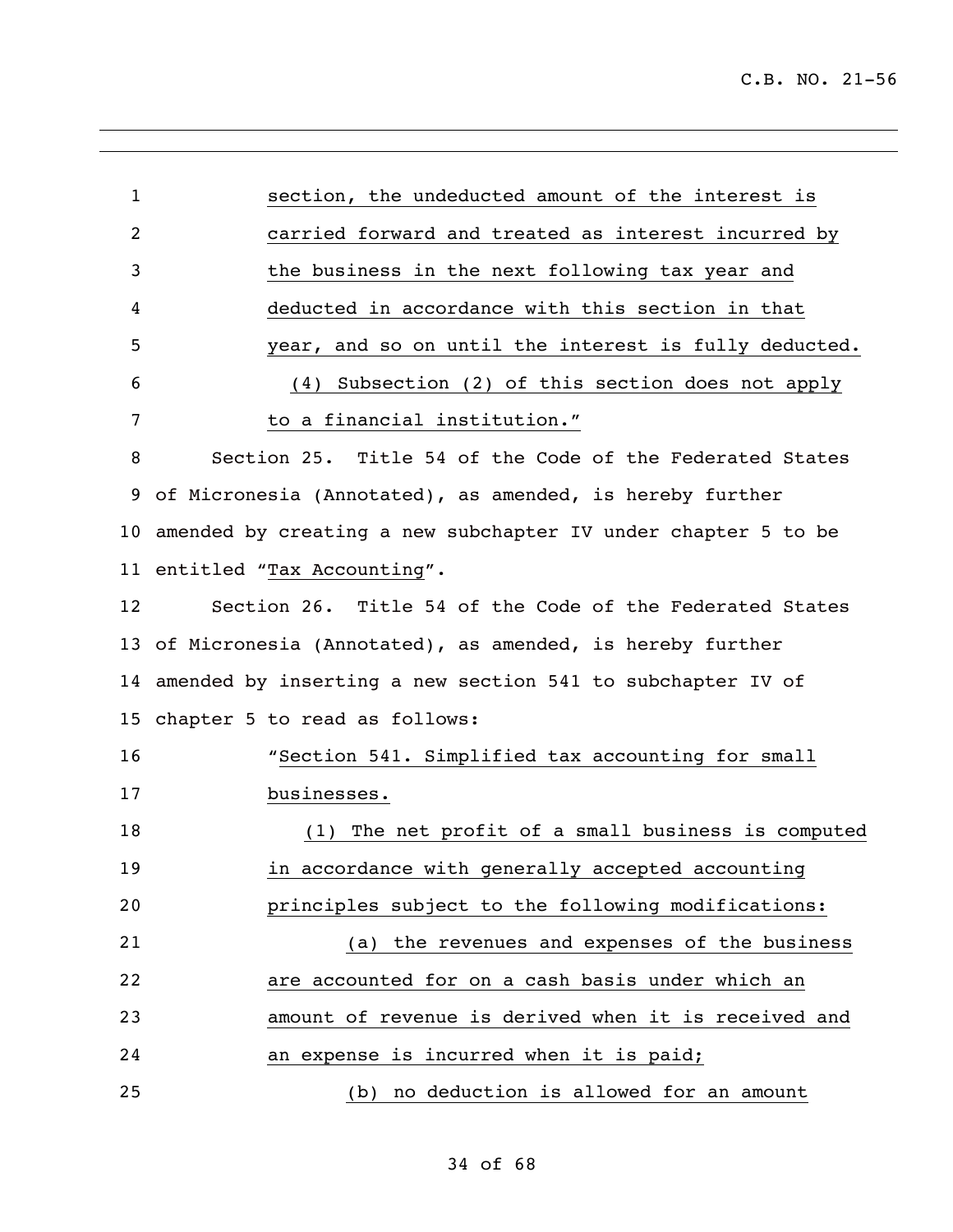| $\mathbf{1}$ | specified in section 535 of this title;                       |
|--------------|---------------------------------------------------------------|
| 2            | (c) subject to paragraph (e) of this section,                 |
| 3            | the amount allowed for the depreciation of                    |
| 4            | depreciable assets or the amortization of intangibles         |
| 5            | is computed in accordance with sections 536 and 537           |
| 6            | of this title;                                                |
| 7            | (d) the amount allowed as a deduction under                   |
| 8            | section $534(1)(b)$ of this title for a tax year is the       |
| 9            | total amount paid by the business for the cost of             |
| 10           | inventory acquired during the year and section 544 of         |
| 11           | this title does not apply; and                                |
| 12           | (e) an intangible that is a prepayment of a                   |
| 13           | business expense is deductible in the tax year in             |
| 14           | which it is paid."                                            |
| 15           | (2) Reserved.                                                 |
| 16           | Section 27. Title 54 of the Code of the Federated States      |
| 17           | of Micronesia (Annotated), as amended, is hereby further      |
|              | 18 amended by inserting a new section 542 to subchapter IV of |
|              | 19 chapter 5 to read as follows:                              |
| 20           | "Section 542. Tax accounting for businesses other             |
| 21           | than small businesses.                                        |
| 22           | The net profit of a business (other than a<br>(1)             |
| 23           | small business) is computed in accordance with                |
| 24           | generally accepted accounting principles subject to           |
| 25           | the following modifications:                                  |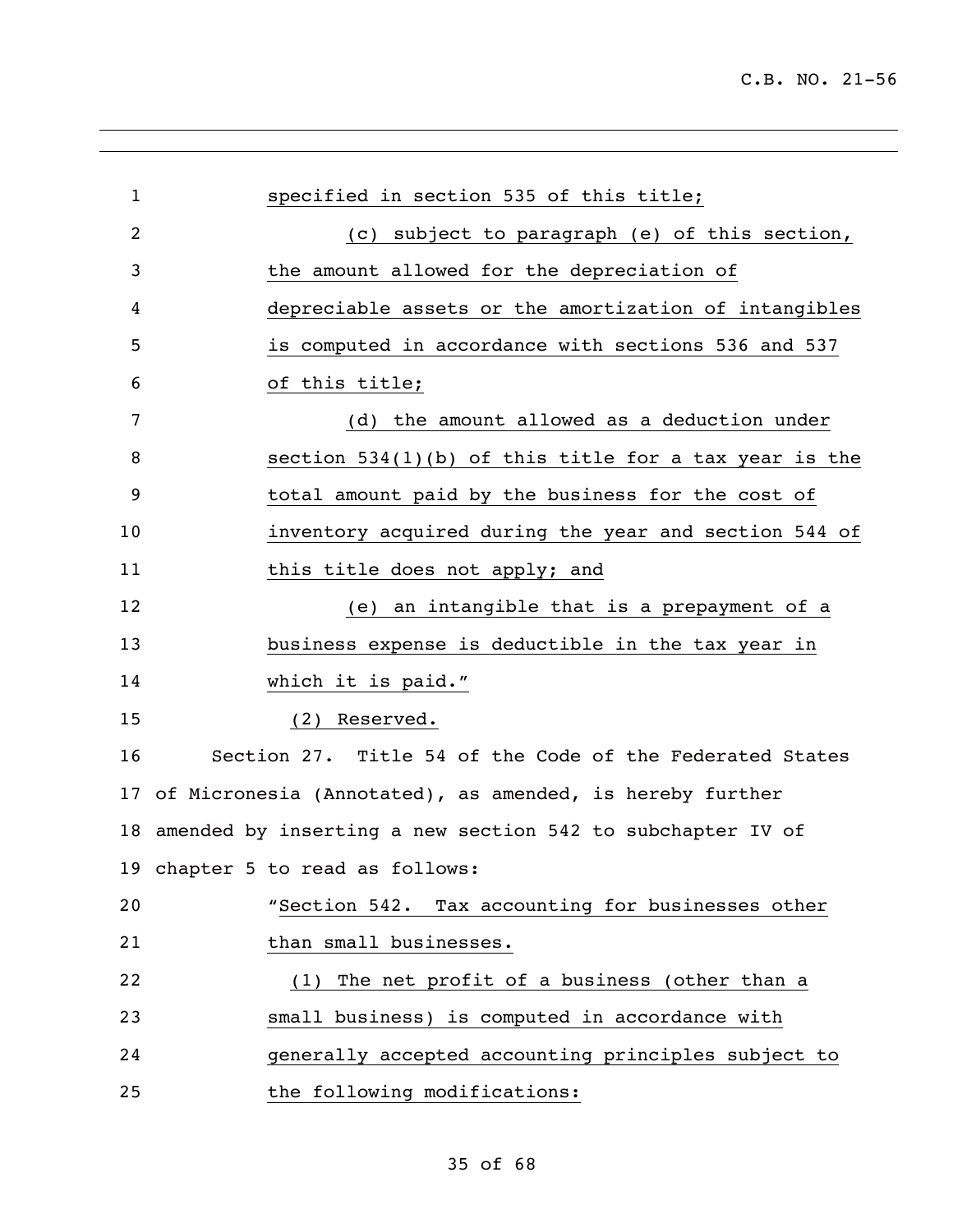| $\mathbf{1}$ | the revenues and expenses of the business<br>(a)      |
|--------------|-------------------------------------------------------|
| 2            | are accounted for on an accrual basis under which an  |
| 3            | amount of revenue is derived when it is due and an    |
| 4            | expense is incurred when it is payable;               |
| 5            | no deduction is allowed for any amount<br>(b)         |
| 6            | specified in section 535 of this title;               |
| 7            | the amount allowed for the depreciation of<br>(C)     |
| 8            | depreciable assets or the amortization of intangibles |
| 9            | is computed in accordance with sections 536 and 537   |
| 10           | of this title;                                        |
| 11           | the deduction allowed for inventory is<br>(d)         |
| 12           | computed in accordance with section 544 of this       |
| 13           | title;                                                |
| 14           | the gross revenues and expenses arising<br>(e)        |
| 15           | under a long-term contract are determined under       |
| 16           | section 545 of this title;                            |
| 17           | a finance lease is treated as the<br>(f)              |
| 18           | equivalent of a sale and purchase of the leased asset |
| 19           | in accordance with section 546 of this title; and     |
| 20           | (g) a deduction for a bad debt is allowed in          |
| 21           | accordance with section 547 of this title.            |
| 22           | (2) For the purposes of subsection $(1)(a)$ of this   |
| 23           | section:                                              |
| 24           | an amount is due when the business is<br>(a)          |
| 25           | entitled to receive it even if the time for discharge |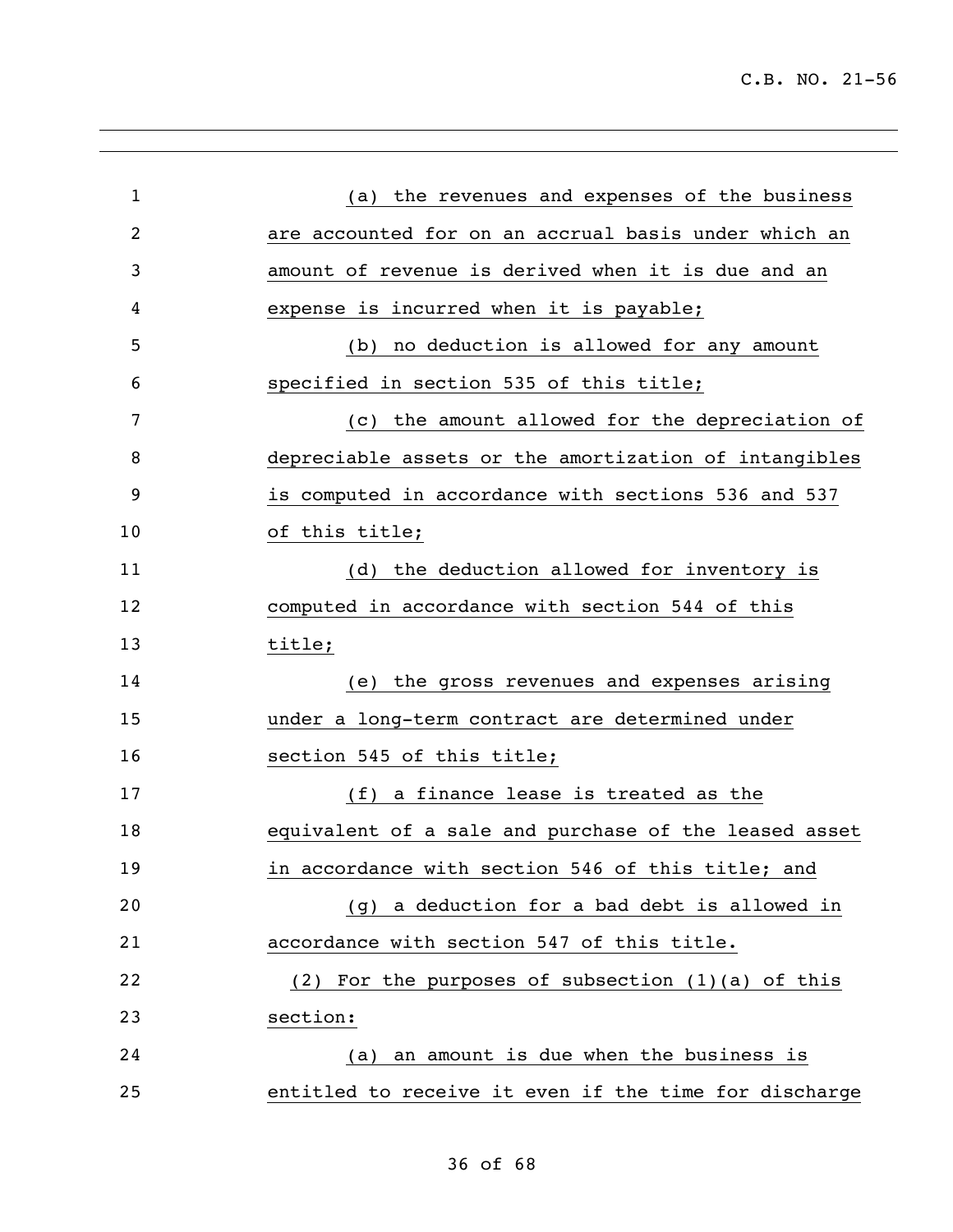| 1  | of the entitlement is postponed or the amount is              |
|----|---------------------------------------------------------------|
| 2  | payable by installments; and                                  |
| 3  | (b) an amount is payable when all the events                  |
| 4  | that determine liability have occurred and the amount         |
| 5  | of the liability can be determined with reasonable            |
| 6  | accuracy, but not before economic performance occurs.         |
| 7  | (3) For the purposes of subsection (2) of this                |
| 8  | section, economic performance occurs:                         |
| 9  | (a) in the case of the acquisition of services                |
| 10 | or assets, at the time the services are provided or           |
| 11 | assets delivered;                                             |
| 12 | (b) in the case of the use of assets, at the                  |
| 13 | time assets are used; and                                     |
| 14 | (c) in any other case, at the time payment is                 |
| 15 | made in full satisfaction of the liability."                  |
| 16 | Section 28. Title 54 of the Code of the Federated States      |
| 17 | of Micronesia (Annotated), as amended, is hereby further      |
|    | 18 amended by inserting a new section 543 to subchapter IV of |
|    | 19 chapter 5 to read as follows:                              |
| 20 | "Section 543. Change in tax accounting method.                |
| 21 | If a business that is a small business ceases<br>(1)          |
| 22 | to be a small business or a business that is not a            |
| 23 | small business becomes a small business, the business         |
| 24 | shall apply, in writing, to the CEO for a change in           |
| 25 | the method of accounting used by the business in              |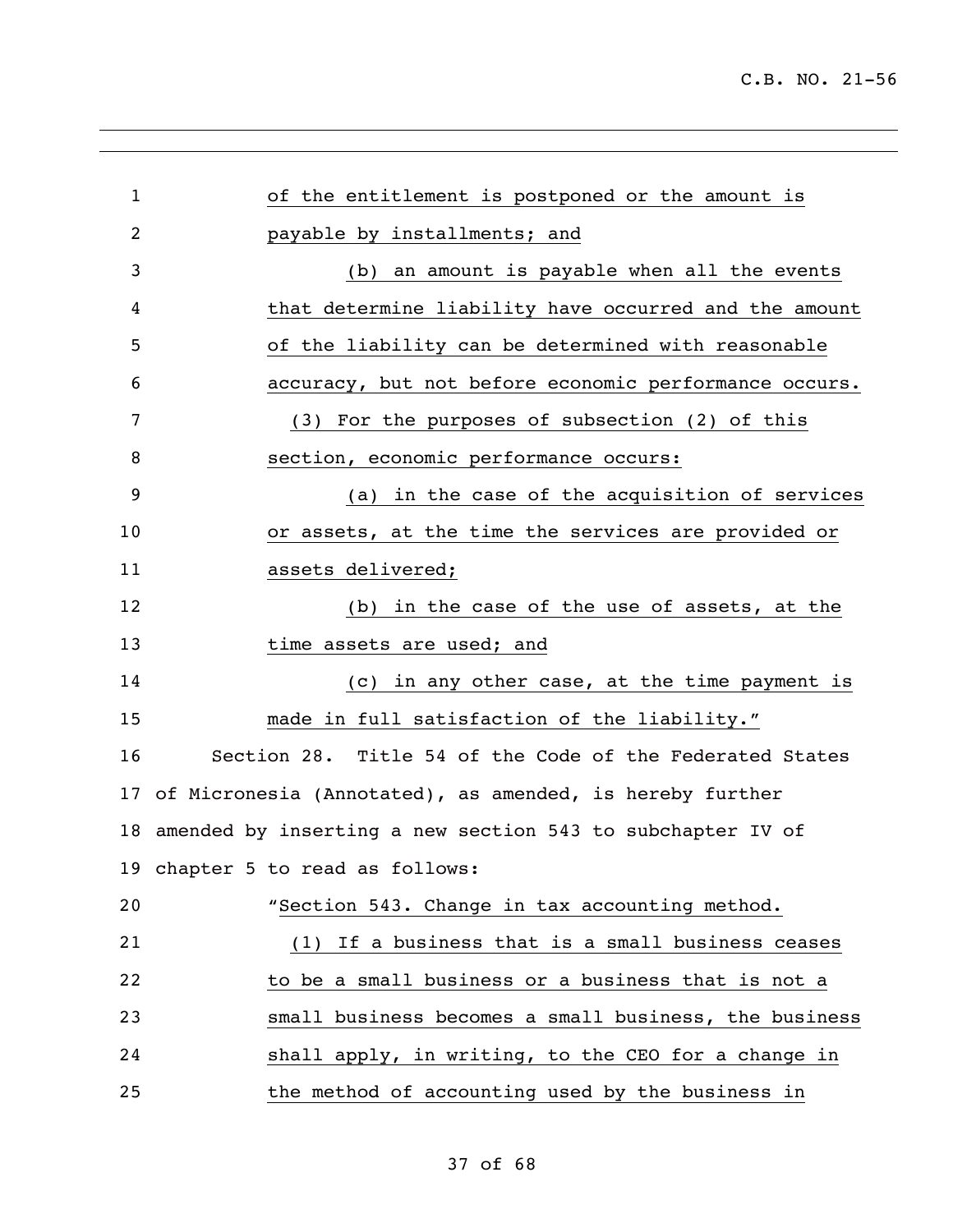| $\mathbf{1}$ | computing the net profit of the person's business and         |
|--------------|---------------------------------------------------------------|
| 2            | the CEO shall in writing, approve or disapprove the           |
| 3            | application.                                                  |
| 4            | (2) If the method of accounting used by a business            |
| 5            | in computing the net profit of a business changes,            |
| 6            | adjustments must be made in the tax year of change to         |
| 7            | items of revenue, deduction, or credit, or to any             |
| 8            | other items affected by the change so that no item is         |
| 9            | omitted and no item is taken into account more than           |
| 10           | once."                                                        |
| 11           | Section 29. Title 54 of the Code of the Federated States      |
|              | 12 of Micronesia (Annotated), as amended, is hereby further   |
|              | 13 amended by inserting a new section 544 to subchapter IV of |
|              | 14 chapter 5 to read as follows:                              |
| 15           | "Section 544. Inventory.                                      |
| 16           | The amount allowed as a deduction under section<br>(1)        |
| 17           | $534(1)(b)$ of this title for a tax year to a business        |
| 18           | accounting for net profits tax on an accrual basis            |
| 19           | for the cost of inventory is the cost of inventory            |
| 20           | disposed of during the year as computed under this            |
| 21           | section.                                                      |
| 22           | (2) The cost of inventory disposed of by a business           |
| 23           | during a tax year is computed in accordance with the          |
| 24           | following formula:                                            |
| 25           | $(A + B) - C$                                                 |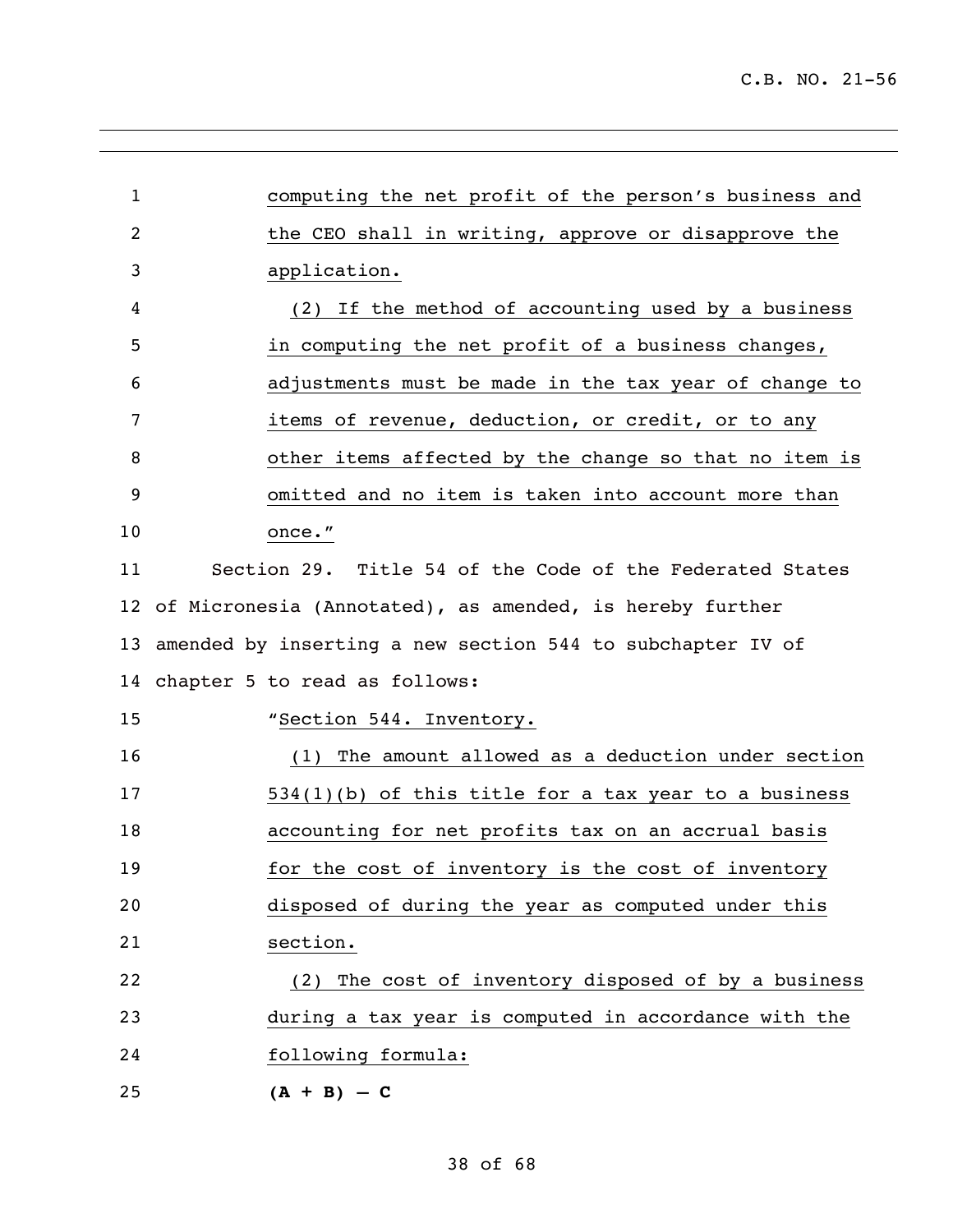| $\mathbf{1}$ | Where:                                                        |
|--------------|---------------------------------------------------------------|
| 2            | is the opening value of the inventory for the<br>$\mathbf{A}$ |
| 3            | tax year;                                                     |
| 4            | is the cost of inventory acquired during the<br>B             |
| 5            | tax year; and                                                 |
| 6            | is the closing value of inventory for the tax<br>$\mathbf C$  |
| 7            | year.                                                         |
| 8            | The opening value of inventory for a tax year:<br>(3)         |
| 9            | (a) is the cost of inventory on hand at the                   |
| 10           | end of the previous tax year; or                              |
| 11           | (b) if the business commenced during the year,                |
| 12           | the cost of inventory (if any) acquired by the owner          |
| 13           | of the business prior to commencement of the                  |
| 14           | business.                                                     |
| 15           | (4) The closing value of inventory for a tax year             |
| 16           | is the lower of cost or fair market value of                  |
| 17           | inventory on hand at the end of the tax year.                 |
| 18           | (5) The cost of inventory on hand at the end of a             |
| 19           | tax year is computed under the absorption-cost                |
| 20           | The absorption-cost method is the generally<br>method.        |
| 21           | accepted accounting principle under which the cost of         |
| 22           | an item of inventory is the sum of direct material            |
| 23           | costs, direct labor costs, and factory overhead               |
| 24           | costs. Direct material costs are the cost of                  |
| 25           | materials that become an integral part of the                 |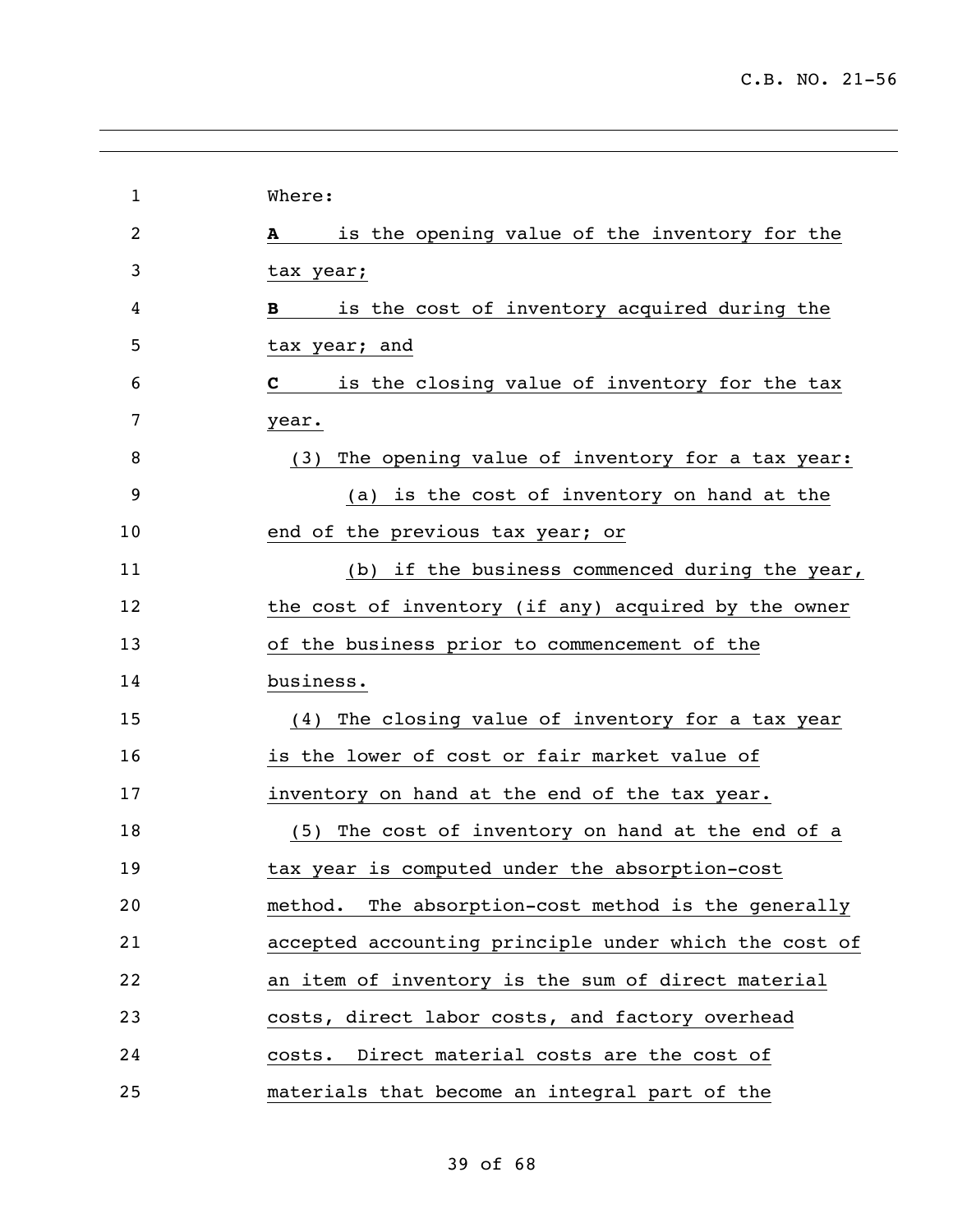| $\mathbf{1}$ | inventory manufactured or produced, or which are              |
|--------------|---------------------------------------------------------------|
| 2            | consumed in the manufacturing or production process.          |
| 3            | Direct labor costs are the labor costs directly               |
| 4            | related to the manufacture or production of                   |
| 5            | inventory. Factory overhead costs are the total costs         |
| 6            | of manufacturing or producing inventory, other than           |
| 7            | direct labor and direct material costs.                       |
| 8            | (6) If particular items of inventory are not                  |
| 9            | readily identifiable, the cost of inventory on hand           |
| 10           | at the end of a tax year must be accounted for on the         |
| 11           | first-in-first-out method. The first-in-first-out             |
| 12           | method is the generally accepted accounting principle         |
| 13           | under which the valuation of inventory is based on            |
| 14           | the assumption that inventory is sold in the order of         |
| 15           | its acquisition."                                             |
| 16           | Section 30. Title 54 of the Code of the Federated States      |
|              | 17 of Micronesia (Annotated), as amended, is hereby further   |
|              | 18 amended by inserting a new section 545 to subchapter IV of |
|              | 19 chapter 5 to read as follows:                              |
| 20           | "Section 545. Long-term contracts.                            |
| 21           | (1) A business accounting for net profit tax on an            |
| 22           | accrual basis must compute the net profit arising             |
| 23           | under a long-term contract during a tax year under            |
| 24           | the percentage of completion method. The percentage           |
| 25           | of completion method is the generally accepted                |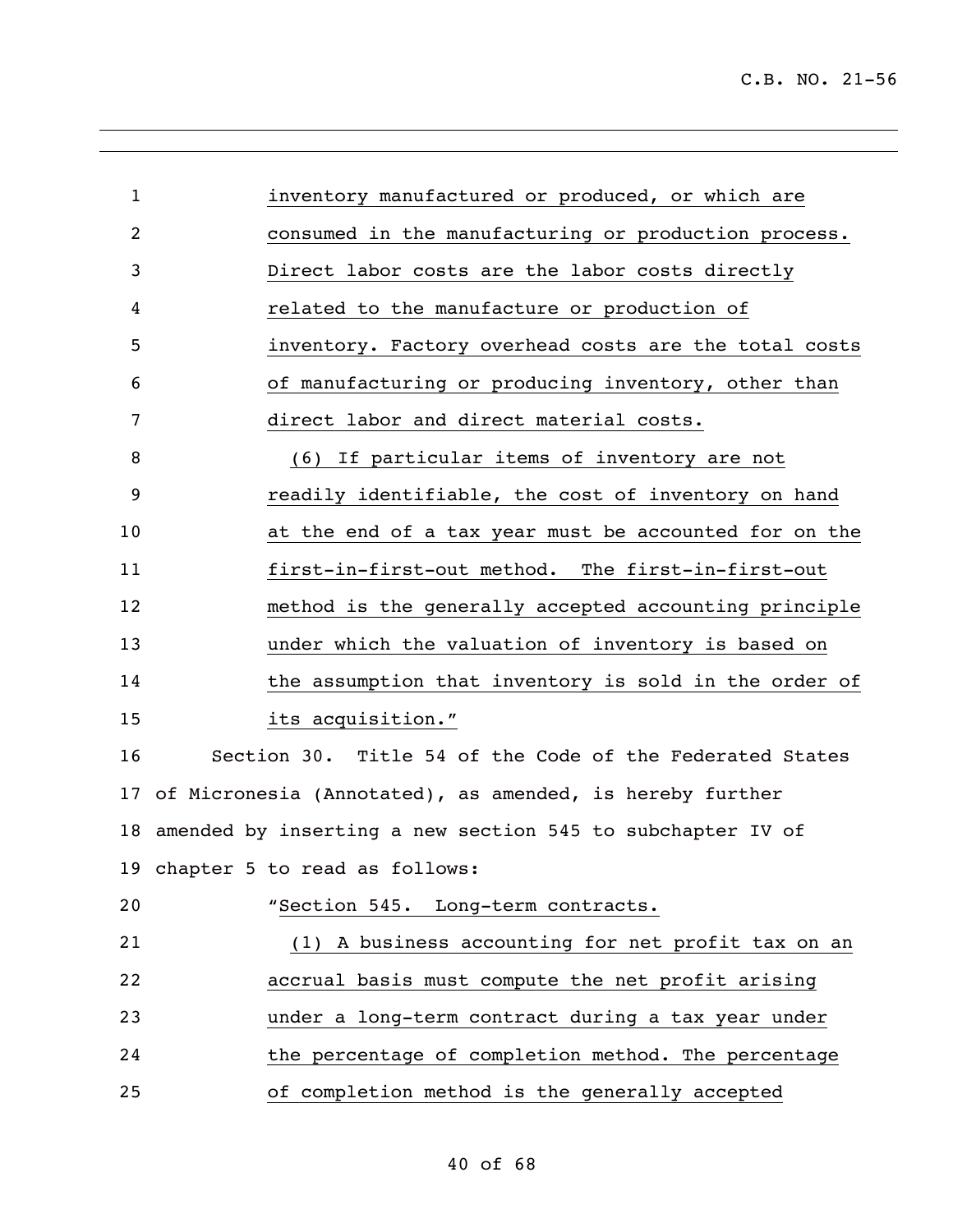| $\mathbf{1}$ | accounting principle under which revenues and               |
|--------------|-------------------------------------------------------------|
| 2            | expenditures arising under a long-term contract are         |
| 3            | recognized by reference to the stage of completion of       |
| 4            | the contract.                                               |
| 5            | (2) In this section, 'long-term contract' means a           |
| 6            | contract for manufacture, installation, or                  |
| 7            | construction, or, in relation to each, the                  |
| 8            | performance of related services, that is not                |
| 9            | completed within the tax year in which work under the       |
| 10           | contract commenced, other than a contract estimated         |
| 11           | to be completed within six months of the date on            |
| 12           | which work under the contract commenced."                   |
| 13           | Section 31. Title 54 of the Code of the Federated States    |
|              | 14 of Micronesia (Annotated), as amended, is hereby further |
| 15           | amended by inserting a new section 546 to subchapter IV of  |
|              | 16 chapter 5 to read as follows:                            |
| 17           | "Section 546. Finance leases.                               |
| 18           | If a business has entered into a finance lease,<br>(1)      |
| 19           | the net profit of the business is computed on the           |
| 20           | basis that:                                                 |
| 21           | (a) the lessee is the owner of the asset;                   |
| 22           | (b) the lessee acquired the asset at the                    |
| 23           | commencement of the lease, except in cases when the         |
| 24           | lessee already was the owner of the asset; and              |
| 25           | (c) the lessor has made a blended loan to the               |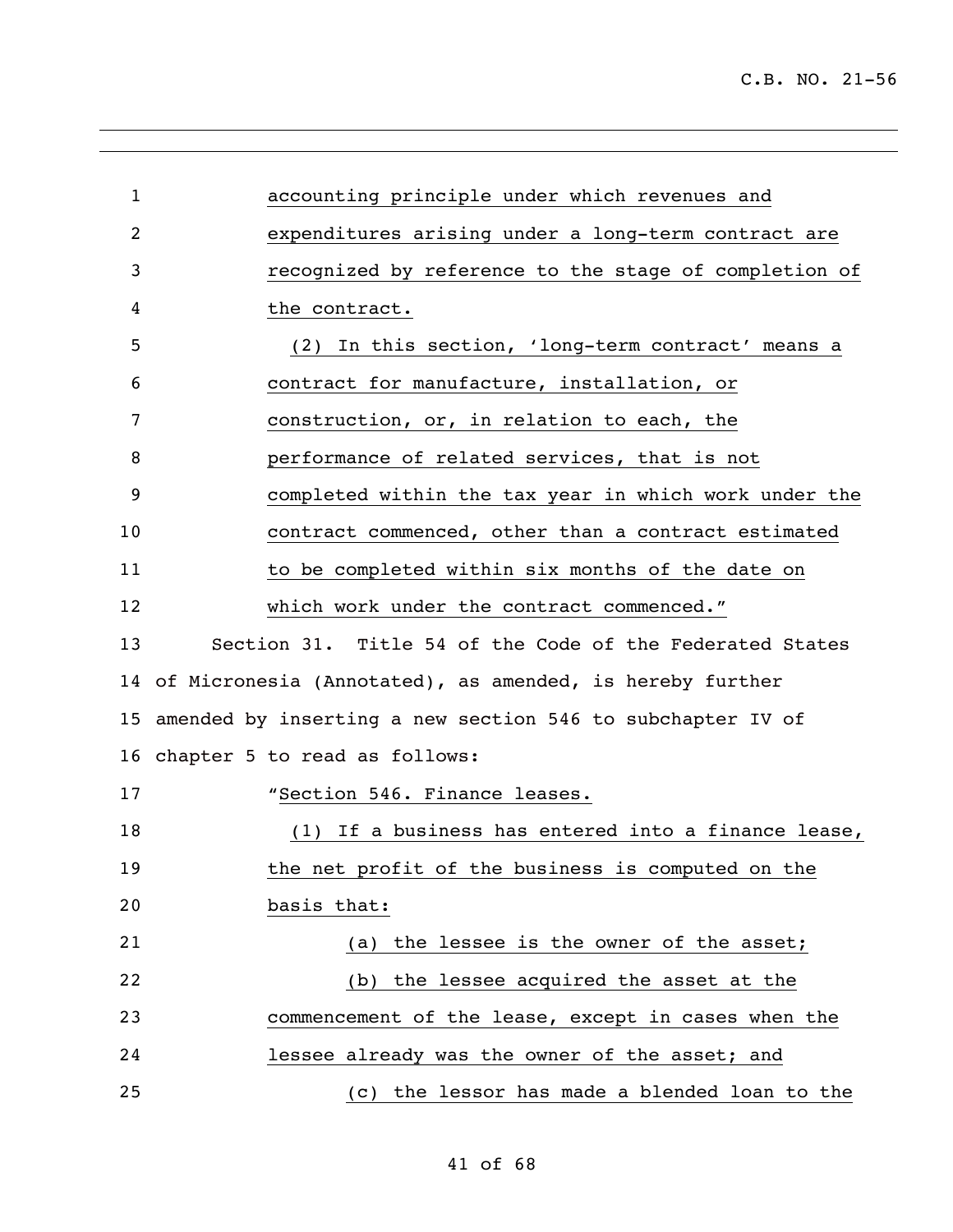| 1              | lessee at the commencement of the lease and each            |
|----------------|-------------------------------------------------------------|
| $\overline{2}$ | lease payment is in part repayment of principal and         |
| 3              | in part payment of interest under that loan.                |
| 4              | (2) The cost of an asset treated as owned by the            |
| 5              | lessee under subsection $(1)(a)$ of this section is:        |
| 6              | (a) if the lessor and lessee are not                        |
| 7              | associates and an amount is stated as the cost or           |
| 8              | value of the asset in the lease agreement, that             |
| 9              | amount; or                                                  |
| 10             | in any other case, the fair market value<br>(b)             |
| 11             | of the asset at the commencement of the lease.              |
| 12             | (3) The amount of the loan referred to in                   |
| 13             | subsection $(1)(c)$ of this section is the amount           |
| 14             | determined under subsection (2) of this section as          |
| 15             | the cost of the asset.                                      |
| 16             | (4) The interest part of each payment made under            |
| 17             | the loan is computed by reference to the interest           |
| 18             | rate implicit in the lease agreement.                       |
| 19             | (5) In this section, a blended loan is a loan under         |
| 20             | which payments by the borrower represent in part a          |
| 21             | payment of interest and in part a repayment of              |
| 22             | principal when the interest part is calculated on the       |
| 23             | principal outstanding at the time of each payment."         |
| 24             | Section 32. Title 54 of the Code of the Federated States    |
|                | 25 of Micronesia (Annotated), as amended, is hereby further |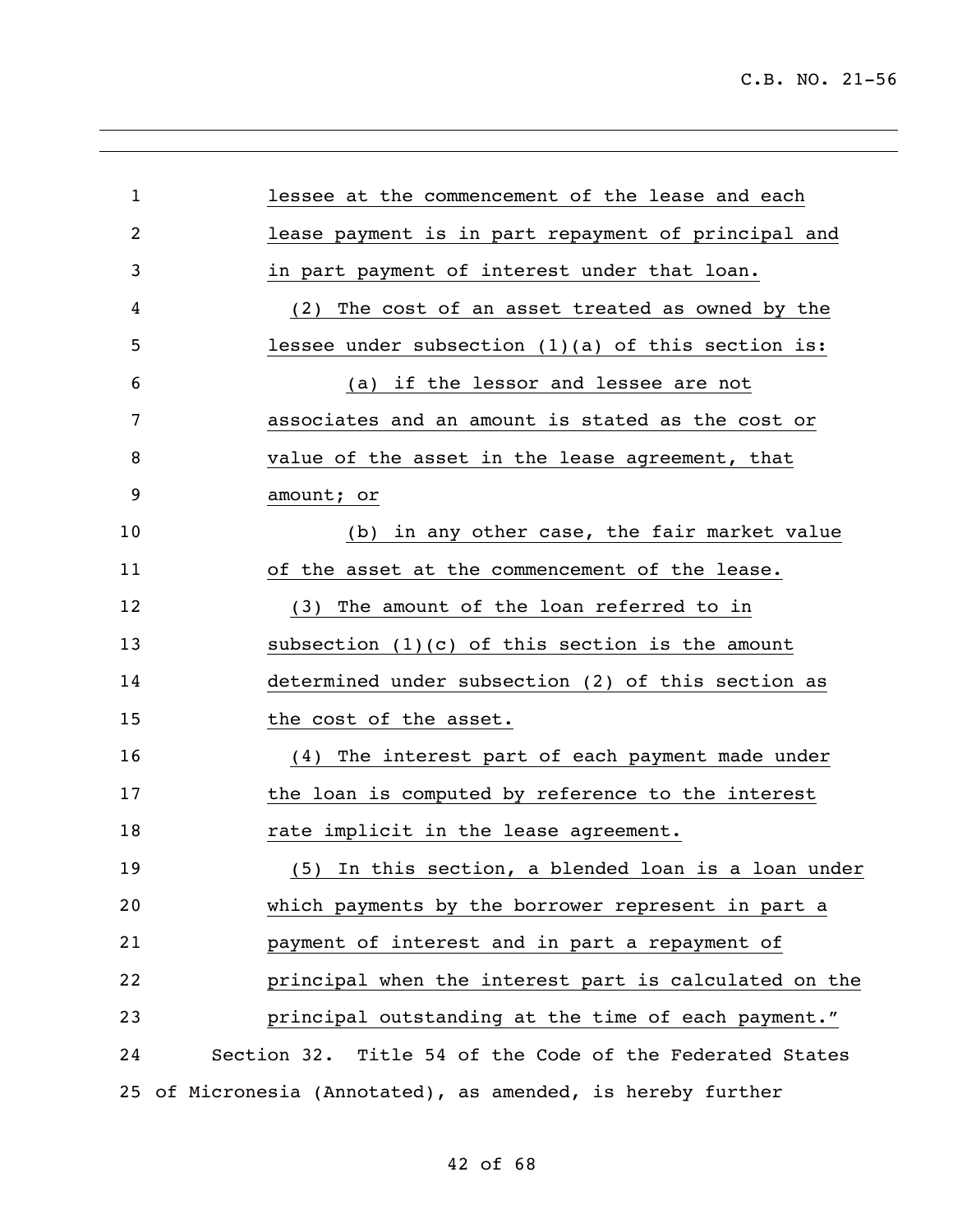|    | 1 amended by inserting a new section 547 to subchapter IV of |
|----|--------------------------------------------------------------|
| 2  | chapter 5 to read as follows:                                |
| 3  | "Section 547. Bad debts.                                     |
| 4  | (1) A deduction is allowed for a tax year for a bad          |
| 5  | debt of a business if the following conditions are           |
| 6  | satisfied:                                                   |
| 7  | the amount of the debt:<br>(a)                               |
| 8  | (i) was previously included in the gross                     |
| 9  | revenue of the business; or                                  |
| 10 | (ii) is money lent by the business in the                    |
| 11 | normal course of carrying on a business of money             |
| 12 | lending;                                                     |
| 13 | (b) the debt or part of the debt is written                  |
| 14 | off in the accounts of the business in the tax year;         |
| 15 | and                                                          |
| 16 | (c) there are reasonable grounds for believing               |
| 17 | that the debt is irrecoverable.                              |
| 18 | The amount of the deduction allowed under this<br>(2)        |
| 19 | section for a tax year must not exceed the amount of         |
| 20 | the debt written off in the accounts of the business         |
| 21 | for that year."                                              |
| 22 | Section 33. Title 54 of the Code of the Federated States     |
| 23 | of Micronesia (Annotated), as amended, is hereby further     |
| 24 | amended by creating a new subchapter V under chapter 5       |
|    | 25 entitled: "Business Assets".                              |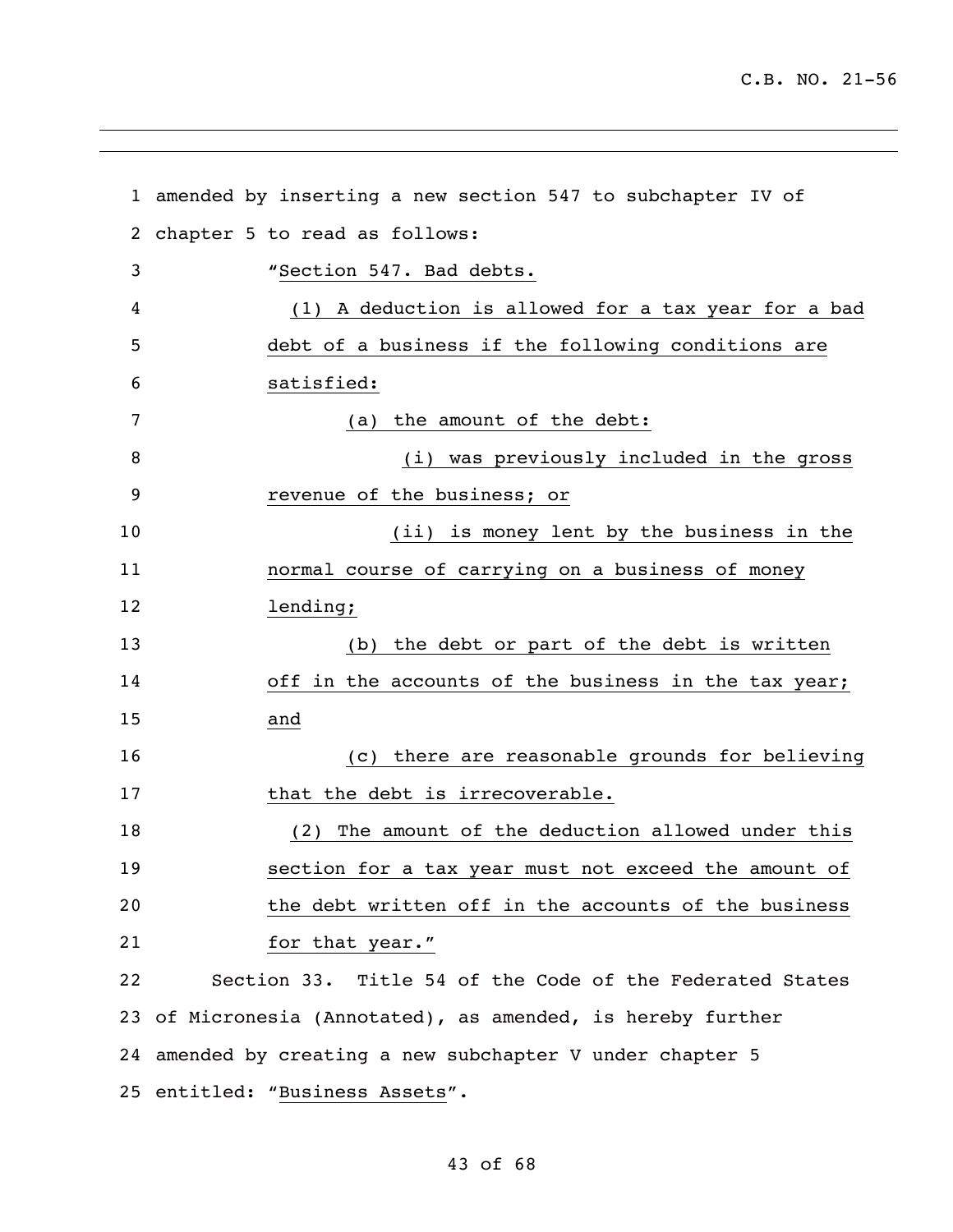| $\mathbf{1}$   | Section 34. Title 54 of the Code of the Federated States  |
|----------------|-----------------------------------------------------------|
| $\overline{2}$ | of Micronesia (Annotated), as amended, is hereby further  |
| 3              | amended by inserting a new section 551 to subchapter V of |
| 4              | chapter 5 to read as follows:                             |
| 5              | "Section 551. Disposal and acquisition of business        |
| 6              | assets.                                                   |
| 7              | (1) Except as otherwise provided in this chapter,         |
| 8              | thissection establishes when a business asset is          |
| 9              | disposed of or acquired for the purposes of this          |
| 10             | chapter.                                                  |
| 11             | (2) A business is treated as having made a disposal       |
| 12             | of an asset at the time the business parts with the       |
| 13             | ownership of the asset, including when the asset is:      |
| 14             | (a) sold, exchanged, transferred, or                      |
| 15             | distributed; or                                           |
| 16             | (b) cancelled, redeemed, relinquished,                    |
| 17             | destroyed, lost, expired, or surrendered.                 |
| 18             | (3) A disposal includes the disposal of a part of         |
| 19             | an asset.                                                 |
| 20             | (4) The transmission of an asset by succession or         |
| 21             | under a will is treated as a disposal of the asset by     |
| 22             | the deceased at the time the asset is transmitted.        |
| 23             | (5) The application of a business asset to personal       |
| 24             | or domestic use is treated as a disposal of the asset     |
| 25             | by the owner at the time the asset is so applied.         |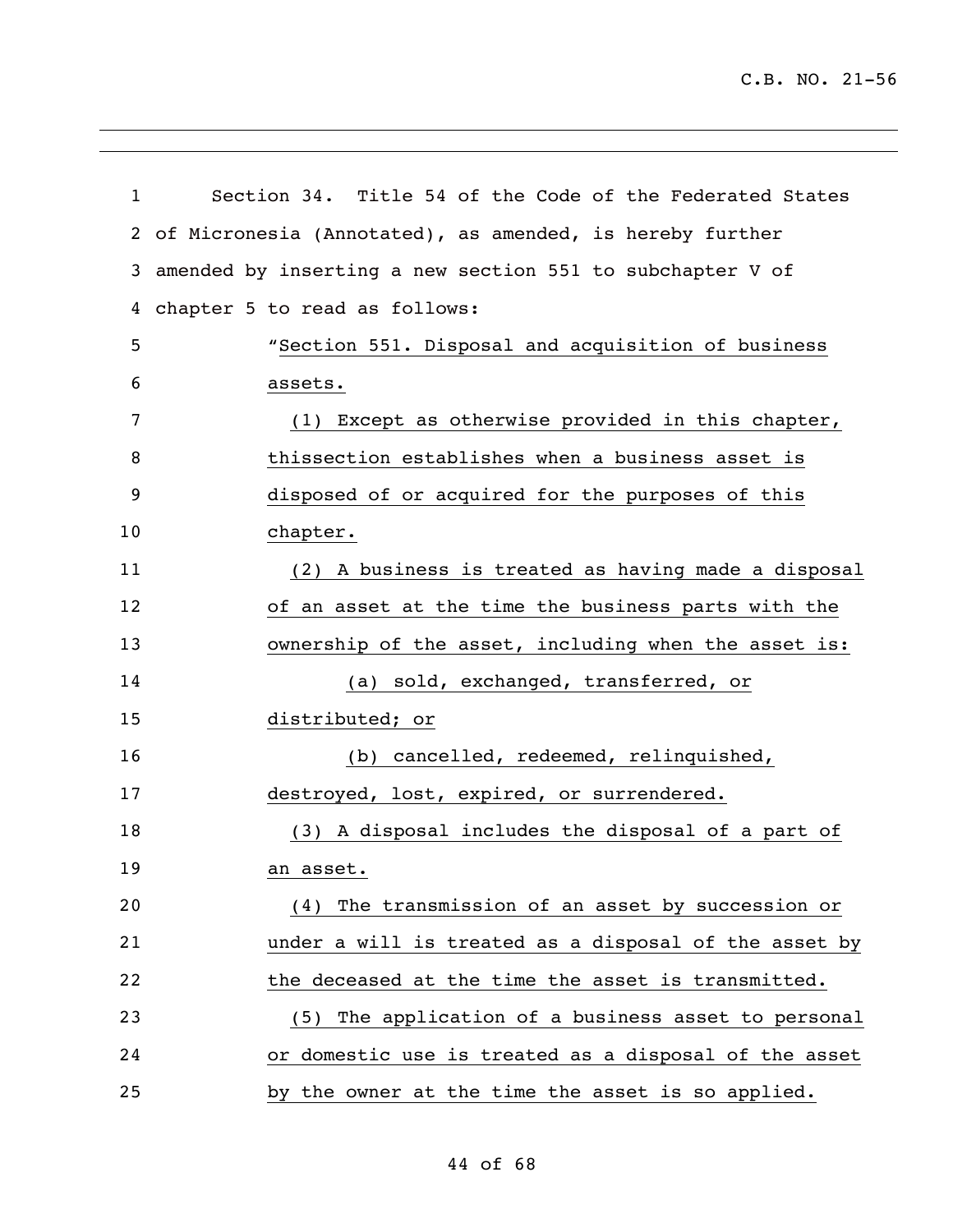| $\mathbf{1}$ | (6) A business acquires an asset at the time the          |
|--------------|-----------------------------------------------------------|
| 2            | owner of the business begins to own the asset,            |
| 3            | including at the time the owner is granted any right.     |
| 4            | The application of a personal asset by the<br>(7)         |
| 5            | owner of a business to business use is treated as an      |
| 6            | acquisition of the asset by the business at the time      |
| 7            | the asset is so used.                                     |
| 8            | (8) In this section, 'personal asset' means an            |
| 9            | asset held wholly for personal or domestic use."          |
| 10           | Section 35. Title 54 of the Code of the Federated States  |
| 11           | of Micronesia (Annotated), as amended, is hereby further  |
| 12           | amended by inserting a new section 552 to subchapter V of |
| 13           | chapter 5 to read as follows:                             |
| 14           | "Section 552. Cost.                                       |
| 15           | (1) Except as otherwise provided in this chapter,         |
| 16           | this section establishes the cost of a business asset     |
| 17           | for the purposes of this chapter.                         |
| 18           | (2) Subject to this chapter, the cost of a business       |
| 19           | asset is the sum of the following amounts:                |
| 20           | (a) the total consideration given by a                    |
| 21           | business for the asset, including the fair market         |
| 22           | value of any consideration in kind determined at the      |
| 23           | time the asset is acquired and, if the asset is           |
| 24           | constructed or developed, the cost of construction or     |
| 25           | development;                                              |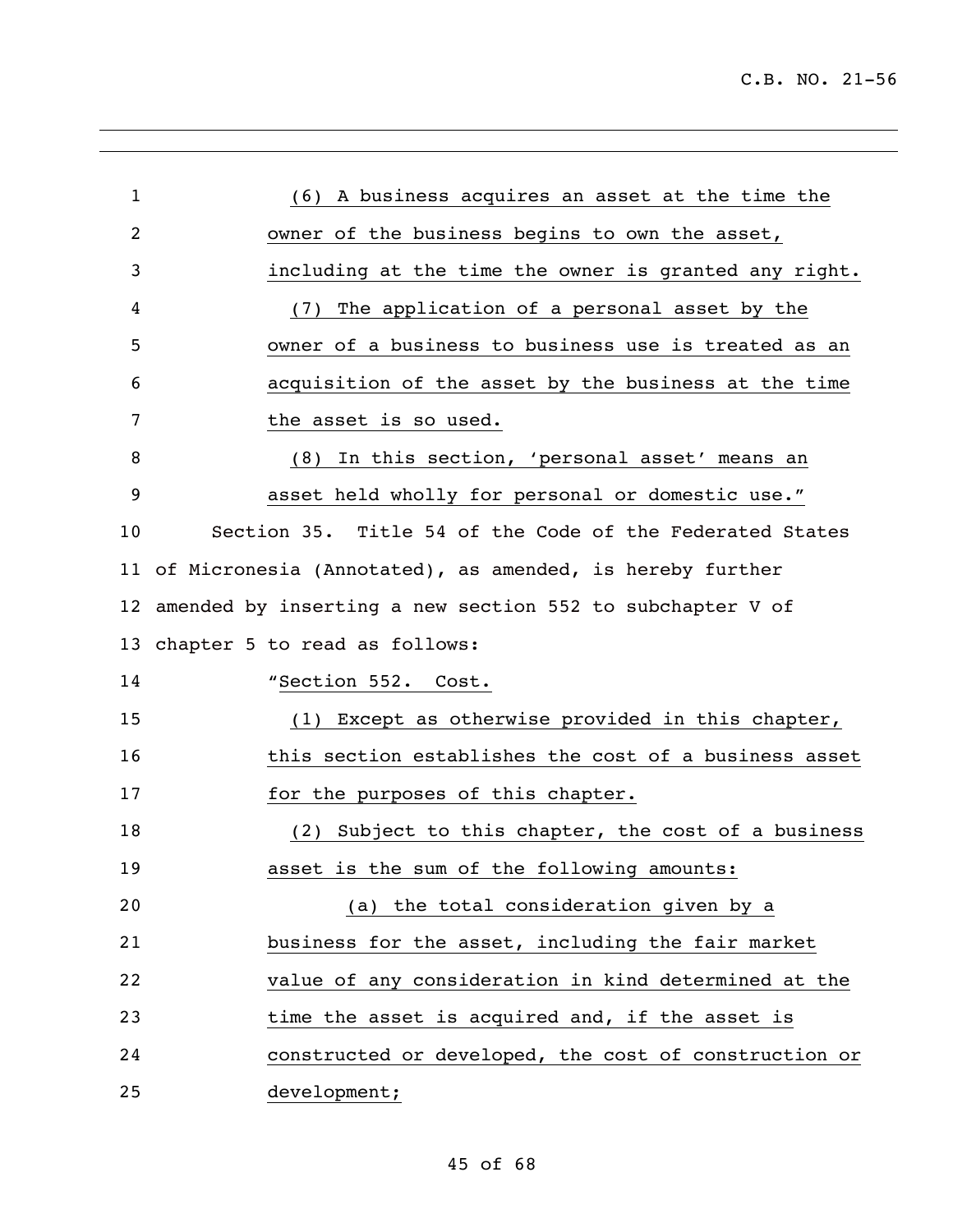| $\mathbf{1}$   | (b) any incidental expenditure incurred by the        |
|----------------|-------------------------------------------------------|
| $\overline{2}$ | business in acquiring or disposing of the asset; or   |
| 3              | any expenditure incurred by the business<br>(C)       |
| 4              | to install, alter, renew, reconstruct, or improve the |
| 5              | asset.                                                |
| 6              | (3) Subject to this chapter, the cost of a business   |
| 7              | asset that is an intangible is:                       |
| 8              | (a) in relation to an intangible referred to          |
| 9              | in paragraph (a), (b) or (c) of the definition of     |
| 10             | 'intangible' in section 512 of this title, the total  |
| 11             | expenditure incurred in acquiring, creating,          |
| 12             | improving, or renewing the intangible; or             |
| 13             | (b) in relation to an intangible referred to          |
| 14             | in paragraph (d) of the definition of 'intangible' in |
| 15             | section 512 of this title, the amount of the          |
| 16             | expenditure.                                          |
| 17             | (4) The cost of a business asset does not include     |
| 18             | an expense allowed as a deduction under section       |
| 19             | $534(1)(a)$ .                                         |
| 20             | (5) If a business disposes of a part of a business    |
| 21             | asset, the cost of the asset is apportioned between   |
| 22             | the part of the asset retained and the part disposed  |
| 23             | of in accordance with their respective fair market    |
| 24             | values determined at the time the business acquired   |
| 25             | the asset.                                            |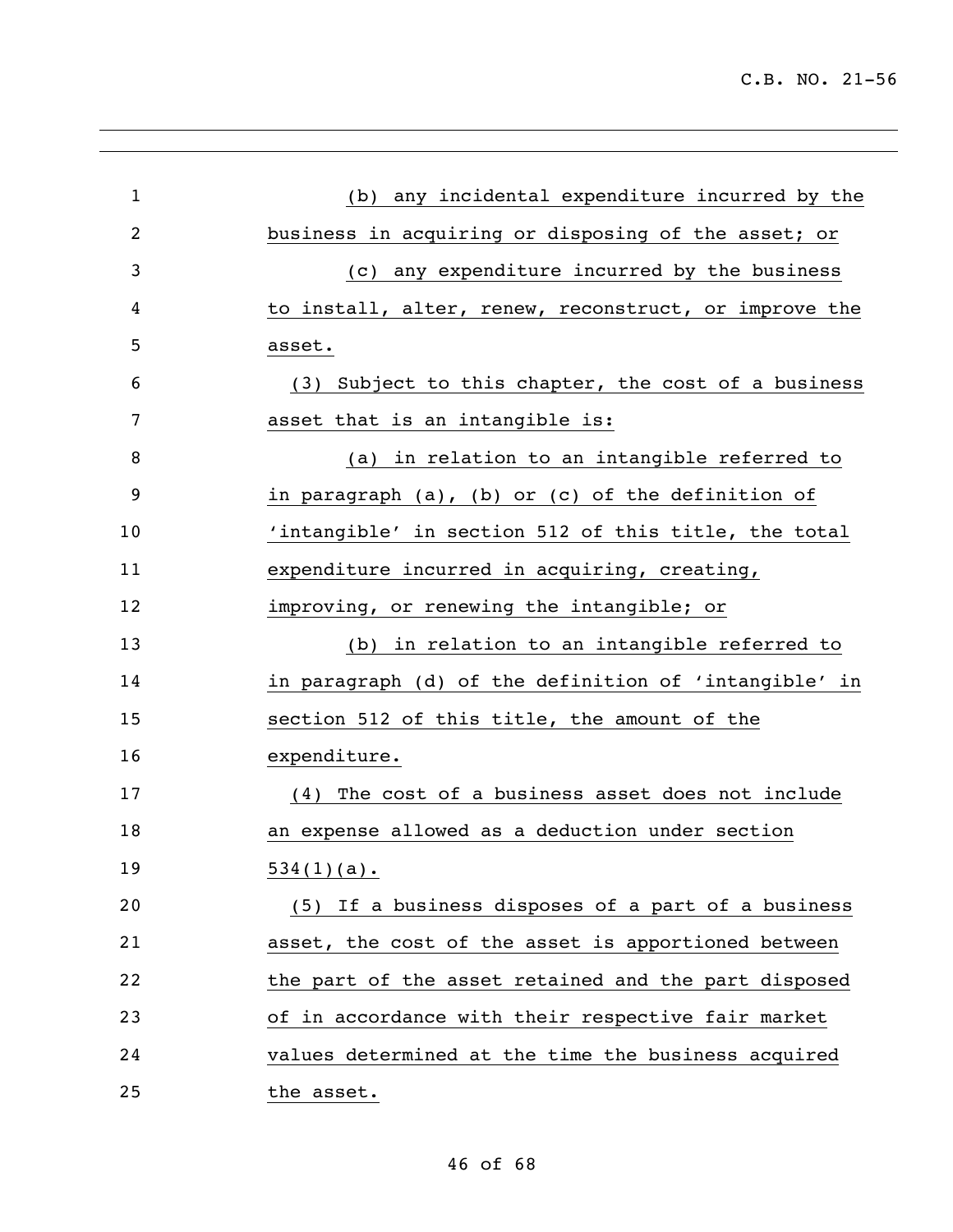| $\mathbf{1}$   | (6) The cost of a business asset does not include     |
|----------------|-------------------------------------------------------|
| $\overline{2}$ | the amount of any grant, subsidy, rebate, commission, |
| 3              | or other assistance received or receivable by a       |
| 4              | business in respect of the acquisition or holding of  |
| 5              | the asset, except to the extent to which the amount   |
| 6              | is included in the gross revenue of the business.     |
| 7              | The reference to 'other assistance' in this           |
| 8              | subsection does not include a loan repayable with or  |
| 9              | without interest.                                     |
| 10             | (7) The cost of a business asset treated as           |
| 11             | acquired under section 551(7) of this title is the    |
| 12             | fair market value of the asset determined at the date |
| 13             | it is applied to business use.                        |
| 14             | (8) If the acquisition of a business asset is the     |
| 15             | derivation of an amount included in the gross         |
| 16             | revenue of a business, the cost of the asset is the   |
| 17             | amount so included plus any amount paid by the        |
| 18             | business for the asset.                               |
| 19             | (9) If the acquisition of a business asset is the     |
| 20             | derivation of exempt income, the cost of the asset is |
| 21             | the exempt amount plus any amount paid by the         |
| 22             | business for the asset.                               |
| 23             | (10) The cost of an asset of a business must not be   |
| 24             | reduced by an impairment write down in relation to    |
| 25             | the asset made in the financial accounts of the       |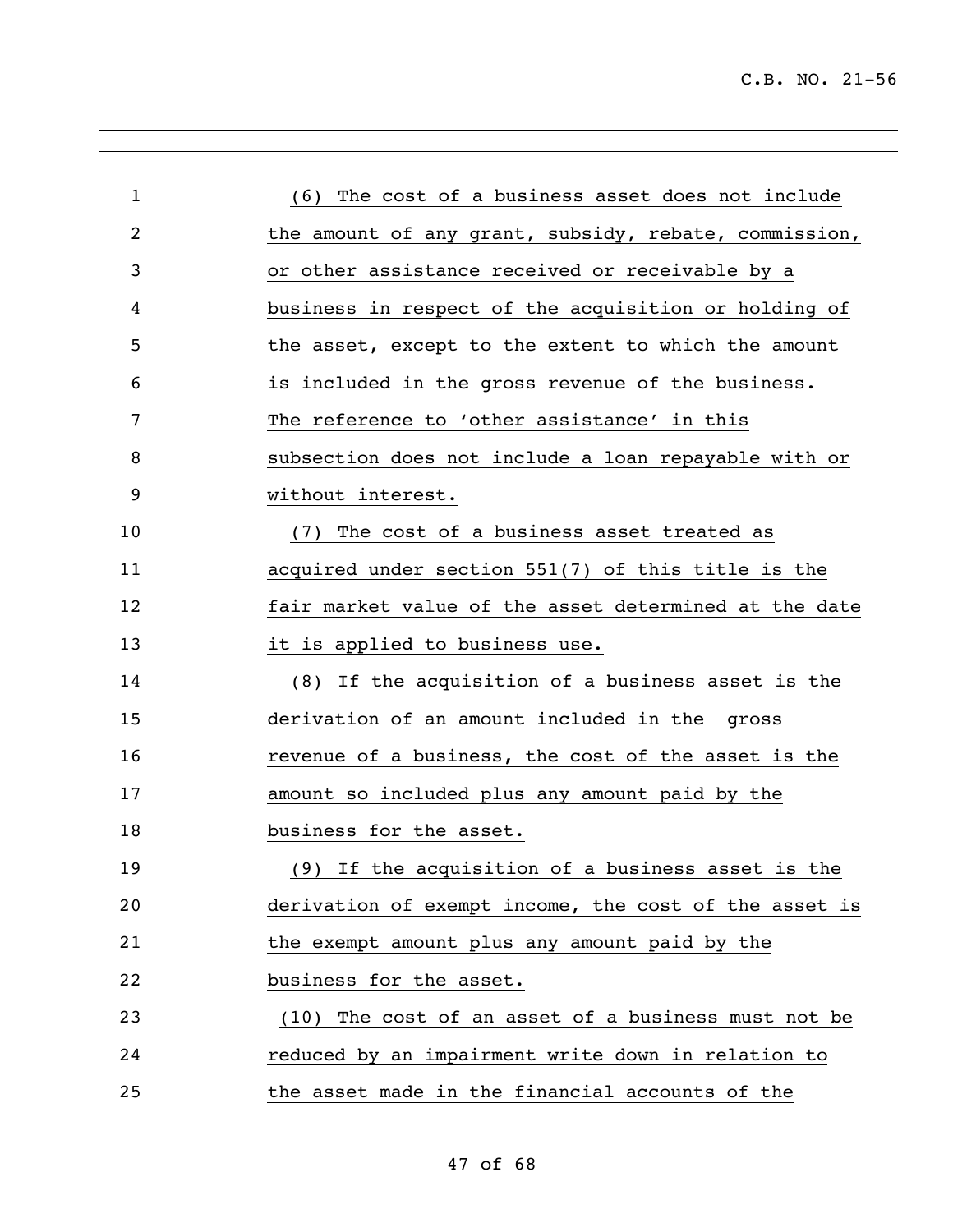| $\mathbf{1}$   | business.                                                 |
|----------------|-----------------------------------------------------------|
| $\overline{2}$ | (11) In this section, "impairment write down", in         |
| 3              | relation to an asset of a business, means the write       |
| 4              | down of the value of the asset in the financial           |
| 5              | accounts of the business because the fair market          |
| 6              | value of the asset is less than the cost of the           |
| 7              | asset."                                                   |
| 8              | Section 36. Title 54 of the Code of the Federated States  |
| 9              | of Micronesia (Annotated), as amended, is hereby further  |
| 10             | amended by inserting a new section 553 to subchapter V of |
| 11             | chapter 5 to read as follows:                             |
| 12             | "Section 553. Consideration received.                     |
| 13             | (1) Except as otherwise provided in this chapter,         |
| 14             | this section establishes the amount of consideration      |
| 15             | received on disposal of a business asset for the          |
| 16             | purposes of this chapter.                                 |
| 17             | The consideration received by a business on<br>(2)        |
| 18             | disposal of a business asset is the total amount          |
| 19             | received by the business for the asset, including the     |
| 20             | fair market value of any consideration received in        |
| 21             | kind determined at the time of disposal.                  |
| 22             | (3) If a business asset has been lost or destroyed,       |
| 23             | the consideration received by a business for the          |
| 24             | asset includes any compensation, indemnity, or            |
| 25             | damages received by the business as a result of the       |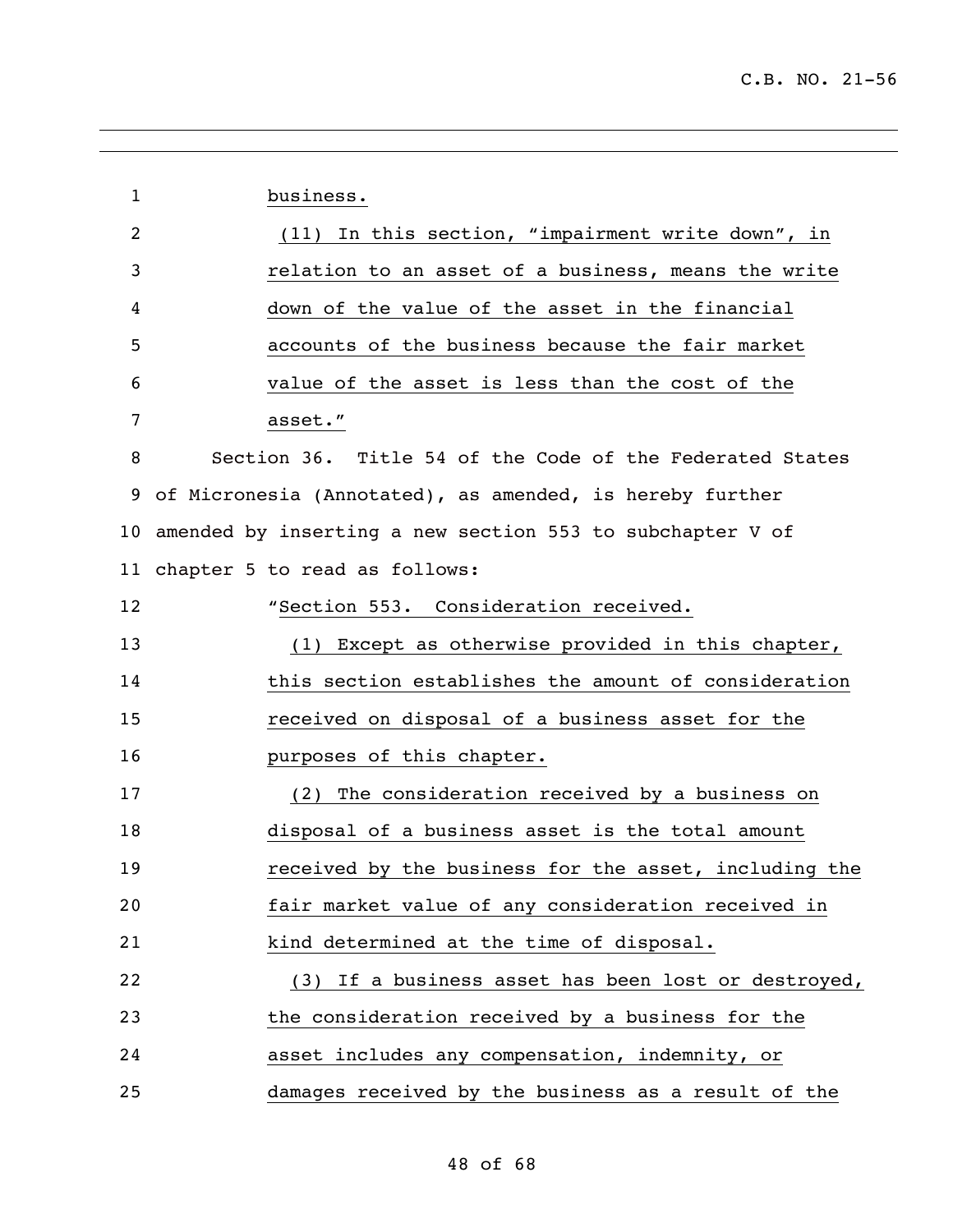| $\mathbf{1}$   | loss or destruction, including amounts received as a         |  |
|----------------|--------------------------------------------------------------|--|
|                |                                                              |  |
| $\overline{2}$ | consequence of:                                              |  |
| 3              | an insurance policy, indemnity, or other<br>(a)              |  |
| 4              | agreement;                                                   |  |
| 5              | (b) a settlement; or                                         |  |
| 6              | (c) a judicial decision.                                     |  |
| 7              | The consideration received for a business asset<br>(4)       |  |
| 8              | treated as disposed of under section 551(5) of this          |  |
| 9              | title is the fair market value of the asset                  |  |
| 10             | determined at the time it is applied to personal or          |  |
| 11             | domestic use.                                                |  |
| 12             | (5) If two or more business assets are disposed of           |  |
| 13             | by a business in a single transaction and the                |  |
| 14             | consideration received for each asset is not                 |  |
| 15             | specified, the total consideration received by the           |  |
| 16             | business is apportioned among the assets disposed of         |  |
| 17             | in proportion to their respective fair market values         |  |
| 18             | determined at the time of the transaction."                  |  |
| 19             | Section 37. Title 54 of the Code of the Federated States     |  |
|                | 20 of Micronesia (Annotated), as amended, is hereby further  |  |
|                | 21 amended by inserting a new section 554 to subchapter V of |  |
|                | 22 chapter 5 to read as follows:                             |  |
| 23             | "Section 554. Non-arm's length transaction.                  |  |
| 24             | (1) For the purposes of this chapter, if a                   |  |
| 25             | business asset is disposed of in a non-arm's length          |  |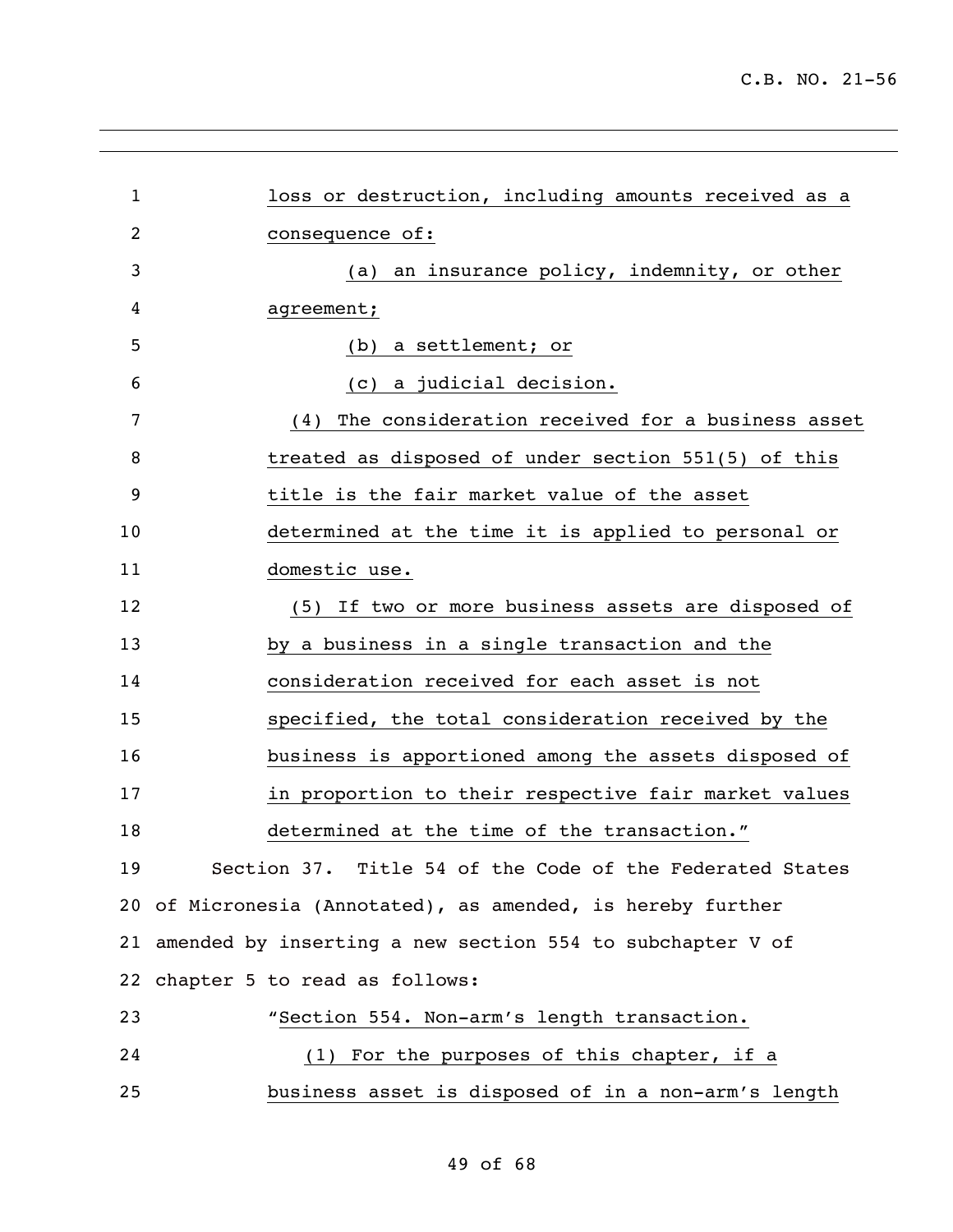| $\mathbf{1}$    | transaction:                                                |
|-----------------|-------------------------------------------------------------|
| $\overline{2}$  | (a) the business disposing of the asset is                  |
| 3               | treated as having received consideration equal to the       |
| 4               | fair market value of the asset determined at the time       |
| 5               | the asset is disposed of; and                               |
| 6               | the business acquiring the asset is<br>(b)                  |
| 7               | treated as having a cost equal to the amount                |
| 8               | determined under paragraph (a) of this section.             |
| 9               | Reserved. "<br>(2)                                          |
| 10              | Section 38. Title 54 of the Code of the Federated States    |
|                 | 11 of Micronesia (Annotated), as amended, is hereby further |
| 12 <sub>2</sub> | amended by inserting a new section 555 to subchapter V of   |
| 13              | chapter 5 to read as follows:                               |
| 14              | "Section 555. Gain or loss not recognized.                  |
| 15              | (1) For the purposes of this chapter and subject to         |
| 16              | subsection (2) of this section, no gain or loss is          |
| 17              | taken to arise on the disposal of a business asset:         |
| 18              | between spouses as part of a divorce<br>(a)                 |
| 19              | settlement or under an agreement to live apart, but         |
| 20              | only if the asset is used by the recipient spouse in        |
| 21              | carrying on a business;                                     |
| 22              | (b) by reason of the transmission of the asset              |
| 23              | on the death of a person to an executor or                  |
| 24              | beneficiary, but only if the asset is used by the           |
| 25              | executor or beneficiary in carrying on a business; or       |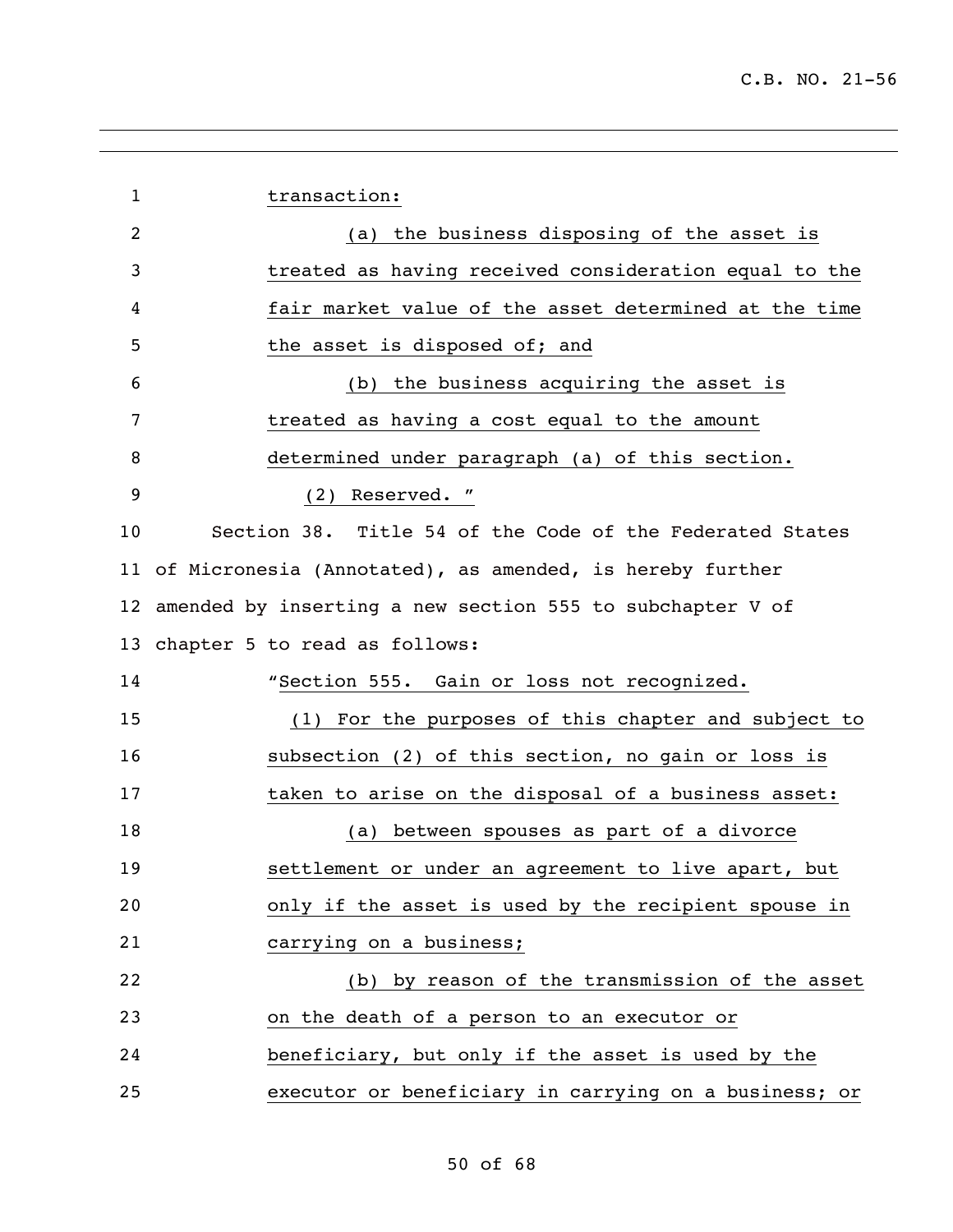| $\mathbf{1}$   | by reason of the compulsory acquisition of<br>(C)           |
|----------------|-------------------------------------------------------------|
| $\overline{2}$ | the asset under any law if the consideration received       |
| 3              | for the disposal is reinvested by the recipient in an       |
| 4              | asset of a like kind (referred to as a 'replacement         |
| 5              | asset') within one year of the disposal.                    |
| 6              | (2) Subsection (1) of this section does not apply           |
| 7              | if the person acquiring the asset (including a              |
| 8              | replacement asset) is a non-resident person at the          |
| 9              | time of the acquisition.                                    |
| 10             | $(3)$ If subsection $(1)(a)$ or $(b)$ of this section       |
| 11             | applies, the person acquiring the asset is treated as       |
| 12             | acquiring an asset of the same character as the             |
| 13             | person disposing of the asset for an amount equal to        |
| 14             | the cost of the asset for the person disposing of the       |
| 15             | asset at the time of the disposal.                          |
| 16             | (4) A person's cost of a replacement asset referred         |
| 17             | to in subsection $(1)(c)$ of this section is the cost       |
| 18             | of the asset at the time it is compulsorily acquired        |
| 19             | plus the amount by which any consideration given by         |
| 20             | the person for the replacement asset exceeds the            |
| 21             | consideration received by the person for the asset          |
| 22             | compulsorily acquired."                                     |
| 23             | Section 39. Title 54 of the Code of the Federated States    |
|                | 24 of Micronesia (Annotated), as amended, is hereby further |

amended by creating a new subchapter VI under chapter 5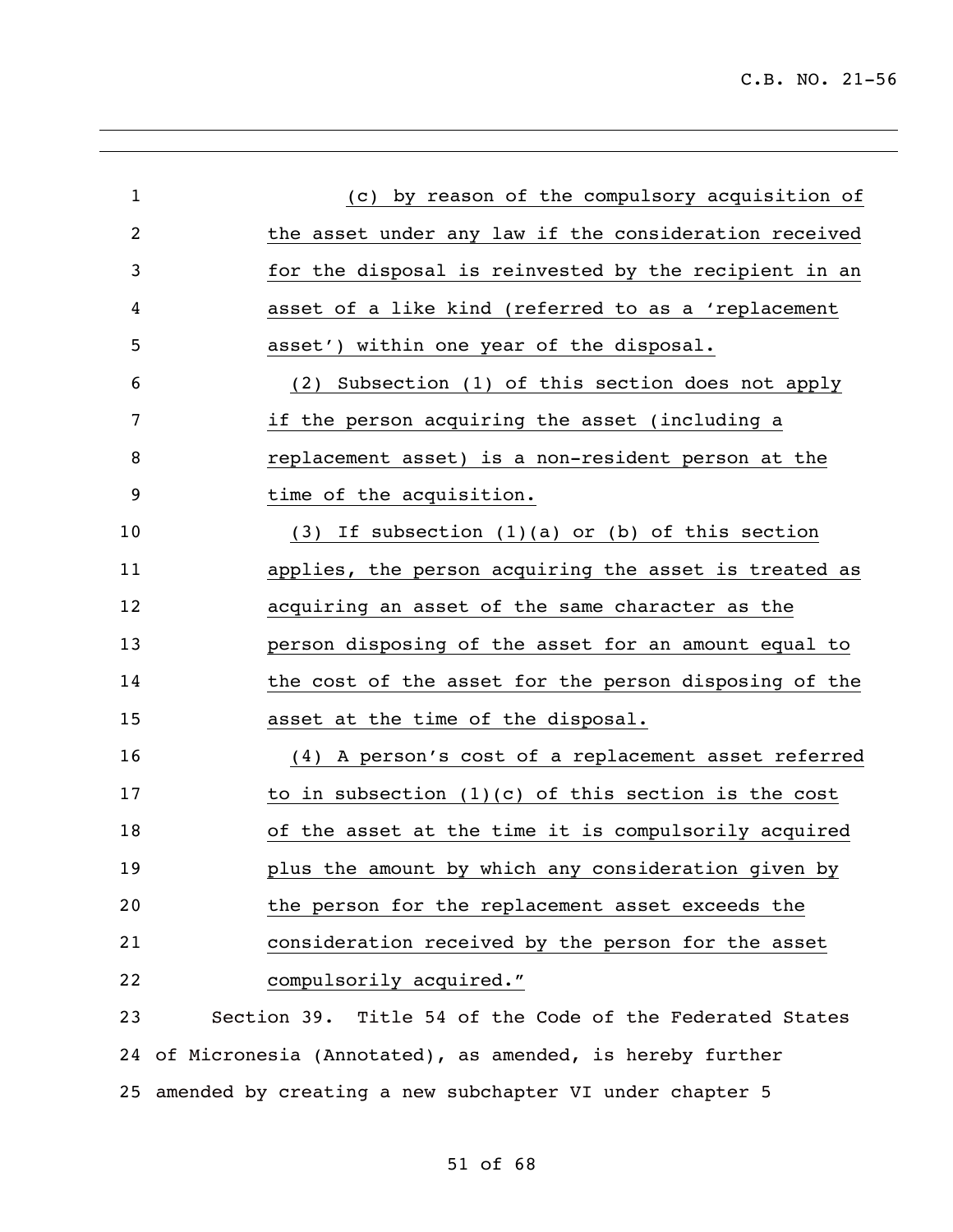entitled: "Anti-avoidance". Section 40. Title 54 of the Code of the Federated States of Micronesia (Annotated), as amended, is hereby further amended by inserting a new section 561 to subchapter VI of chapter 5 to read as follows: "Section 561. Transfer pricing. (1) The CEO may distribute, apportion, or allocate revenue and expenses between businesses as is necessary to reflect the outcome that would have arisen in a transaction between independent persons dealing with each other at arm's length in respect of: (a) a transaction between businesses carried on by persons who are associates; or (b) a transaction between businesses carried on by the same person. (2) In applying subsection (1) of this section, the CEO may be guided by international standards, case law, and guidelines on transfer pricing issued by international organizations concerned with taxation." Section 41. Title 54 of the Code of the Federated States of Micronesia (Annotated), as amended, is hereby further amended by inserting a new section 562 to subchapter VI of subchapter 5 to read as follows: "Section 562. General anti-avoidance provision.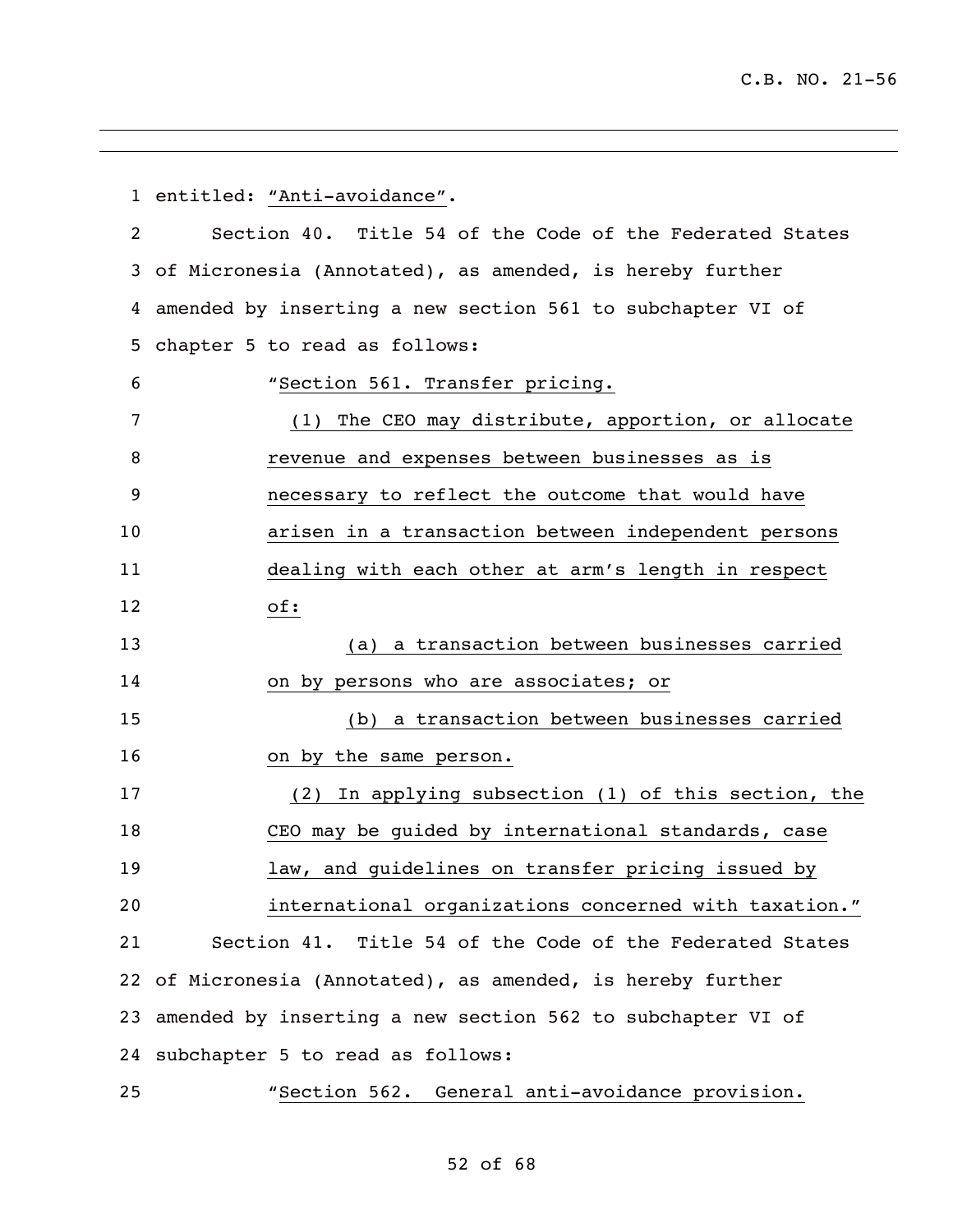| $\mathbf{1}$   | (1) In this section, 'tax avoidance scheme' means           |
|----------------|-------------------------------------------------------------|
| $\overline{2}$ | any transaction or arrangement where one of the main        |
| 3              | purposes of a person in entering into the transaction       |
| 4              | or arrangement is the avoidance or reduction of the         |
| 5              | tax liability of a business under this chapter.             |
| 6              | (2) For the purposes of determining the tax                 |
| 7              | liability of a business under this chapter, the CEO         |
| 8              | may:                                                        |
| 9              | determine the character of a transaction<br>(a)             |
| 10             | or an element of a transaction that was entered into        |
| 11             | as part of a tax avoidance scheme;                          |
| 12             | (b) disregard a transaction that does not have              |
| 13             | substantial economic effect;                                |
| 14             | (c) determine the character of a transaction                |
| 15             | if the form of the transaction does not reflect the         |
| 16             | substance; or                                               |
| 17             | (d) treat separate businesses carried on by                 |
| 18             | the same person as a single business if business            |
| 19             | activity has been fragmented under a tax avoidance          |
| 20             | scheme."                                                    |
| 21             | Section 42. Title 54 of the Code of the Federated States    |
|                | 22 of Micronesia (Annotated), as amended, is hereby further |
|                | 23 amended by creating a new subchapter VII under chapter 5 |
|                | 24 entitled: "Procedures".                                  |
| 25             | Section 43. Title 54 of the Code of the Federated States    |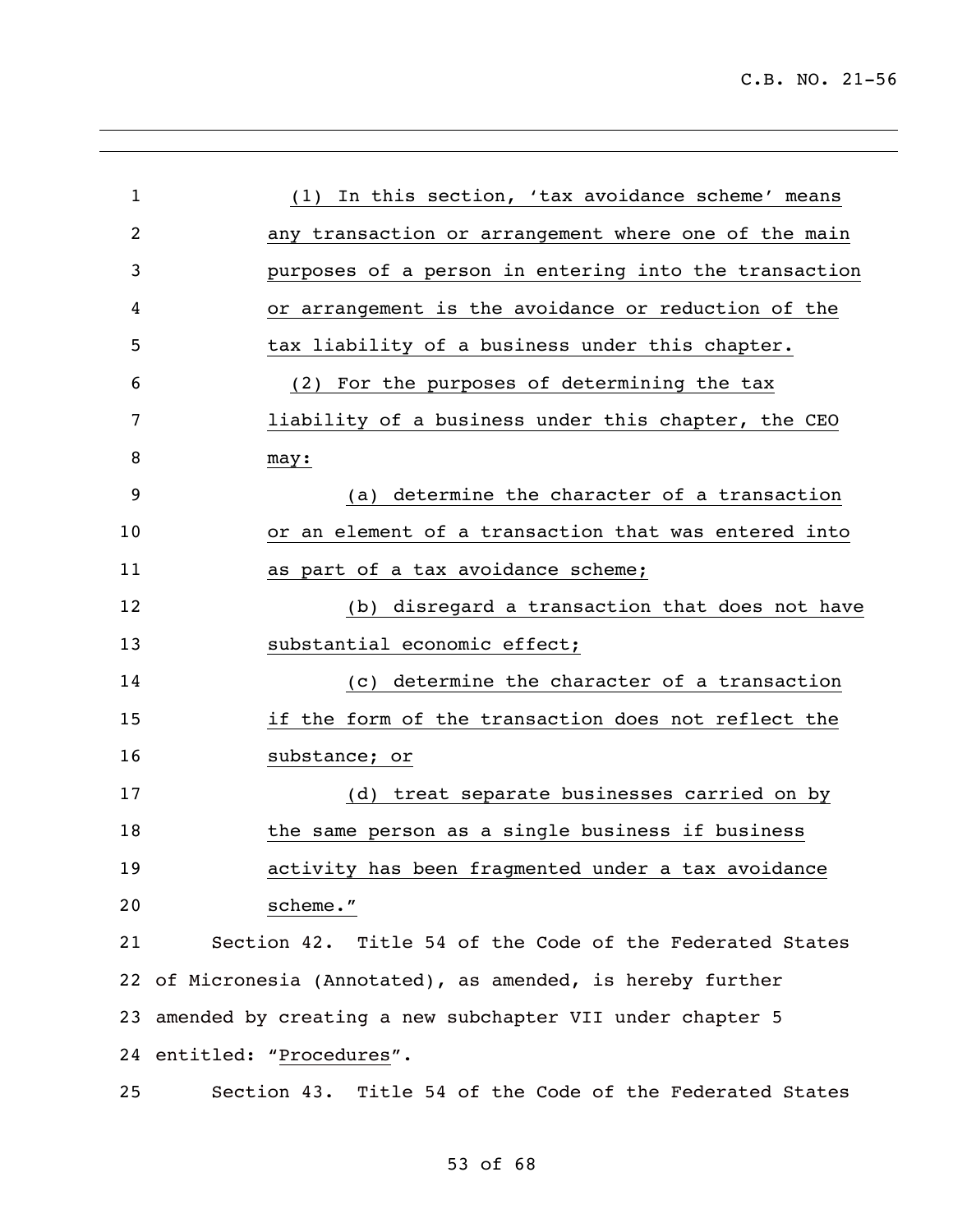|    | 1 of Micronesia (Annotated), as amended, is hereby further  |
|----|-------------------------------------------------------------|
| 2  | amended by inserting a new section 571 to subchapter VII of |
| 3  | chapter 5 to read as follows:                               |
| 4  | "Section 571. Filing of tax return.                         |
| 5  | (1) A person liable for tax under section 521 of            |
| 6  | this title in respect of a business must file a net         |
| 7  | profit tax return for the business for each tax year        |
| 8  | within three months after the end of the tax year.          |
| 9  | (2) A person liable for tax under section 522 of            |
| 10 | this title in respect of a business must file a             |
| 11 | presumptive tax return for the business for each tax        |
| 12 | year within three months after the end of the tax           |
| 13 | year.                                                       |
| 14 | (3) A tax return must be in the approved form and           |
| 15 | filed in the prescribed manner."                            |
| 16 | Section 44. Title 54 of the Code of the Federated States    |
| 17 | of Micronesia (Annotated), as amended, is hereby further    |
| 18 | amended by inserting a new section 572 to subchapter VII of |
|    | 19 chapter 5 to read as follows:                            |
| 20 | "Section 572. Self-assessment of net profit tax or          |
| 21 | presumptive tax due.                                        |
| 22 | (1) A person that files a net profit tax return in          |
| 23 | respect of a business for a tax year is treated as          |
| 24 | having made a self-assessment of:                           |
| 25 | (a) if the business has a net profit for the                |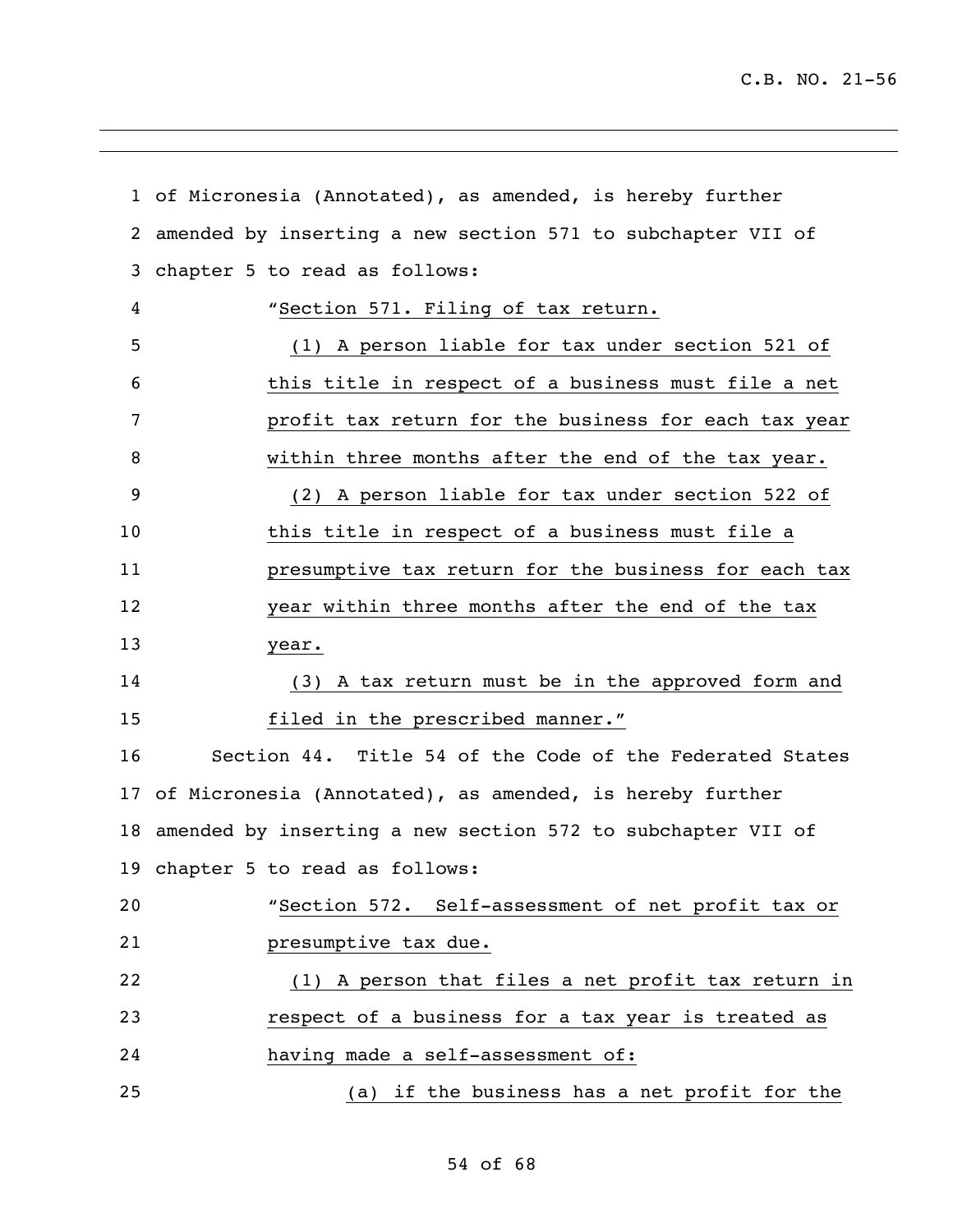| 1              | year, the amount of the net profit of the business             |
|----------------|----------------------------------------------------------------|
| $\overline{2}$ | and the net profit tax payable thereon as specified            |
| 3              | in the return; or                                              |
| 4              | (b) if the business has made a net loss for                    |
| 5              | the year, the amount of the net loss of the business           |
| 6              | as specified in the return.                                    |
| 7              | (2) A person that files a presumptive tax return in            |
| 8              | respect of a business for a tax year is treated as             |
| 9              | having made a self-assessment of the presumptive tax           |
| 10             | payable for the year as specified in the return."              |
| 11             | Section 45. Title 54 of the Code of the Federated States       |
|                | 12 of Micronesia (Annotated), as amended, is hereby further    |
|                | 13 amended by inserting a new section 573 to subchapter VII of |
|                | 14 chapter 5 to read as follows:                               |
| 15             | "Section 573. Payment of tax.                                  |
| 16             | The net profit tax or presumptive tax payable by a             |
| 17             | person for a tax year in respect of a business                 |
| 18             | carried on by the person is payable by the date that           |
| 19             | the tax return of the business for the year is due."           |
| 20             | Section 46. Title 54 of the Code of the Federated States       |
|                | 21 of Micronesia (Annotated), as amended, is hereby further    |
|                | 22 amended by inserting a new section 574 to subchapter VII of |
|                | 23 chapter 5 to read as follows:                               |
| 24             | "Section 574. Installments of tax.                             |
| 25             | (1) A person must pay installments of net profit               |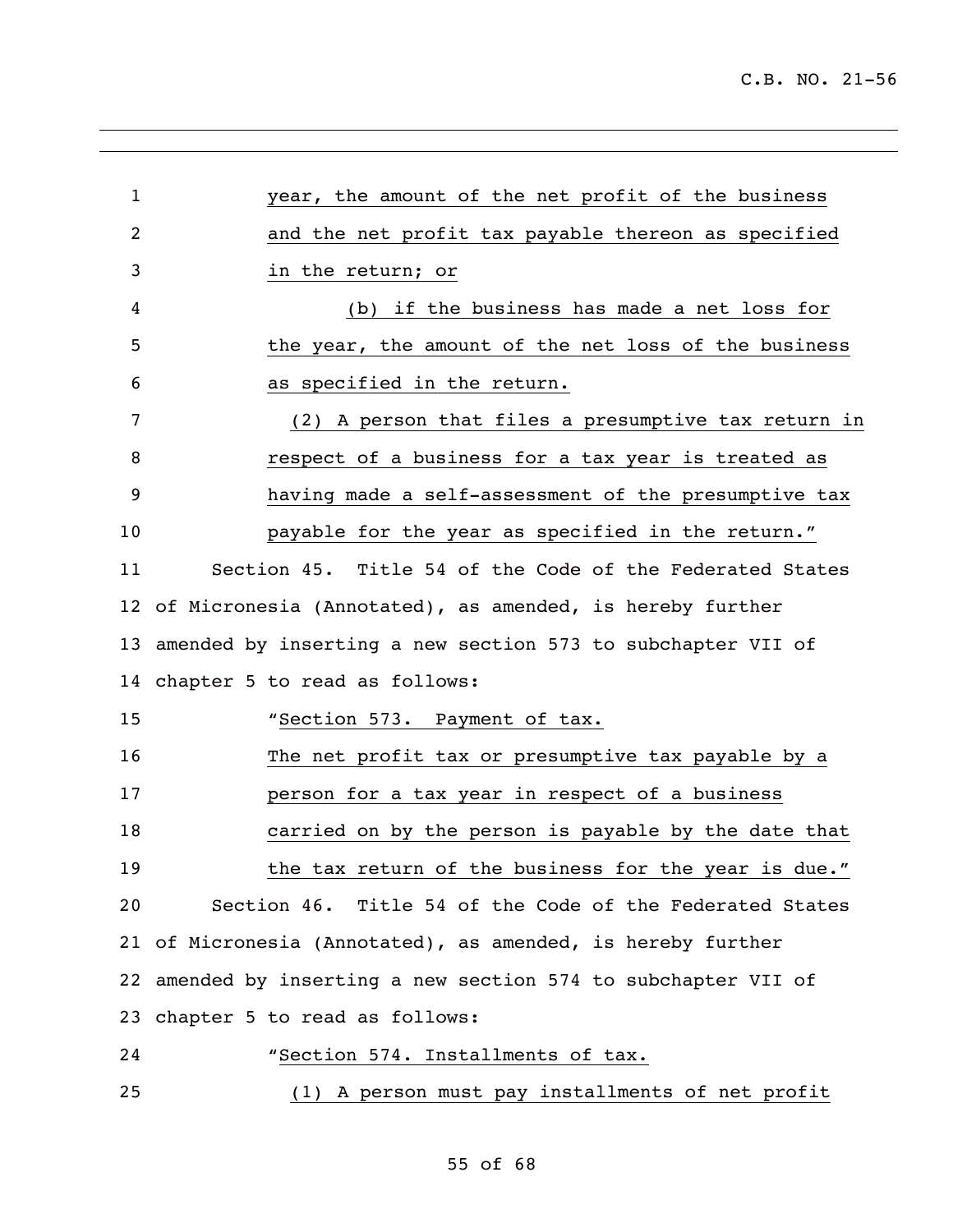| $\mathbf{1}$ | tax for a tax year in respect of a business carried   |
|--------------|-------------------------------------------------------|
| 2            | on by the person on the last working day of the       |
| 3            | third, sixth, ninth, and twelfth months of the tax    |
| 4            | year.                                                 |
| 5            | The amount of each installment is one-quarter<br>(2)  |
| 6            | of the amount of net profits tax estimated by the     |
| 7            | person to be payable in respect of the business for   |
| 8            | the tax year. An estimate of net profit tax payable   |
| 9            | by the person for a tax year in respect of a business |
| 10           | must be filed with the CEO by the due date for        |
| 11           | payment of the first installment for the year.        |
| 12           | (3) An estimate filed by a person under subsection    |
| 13           | (2) of this section remains in force for the whole of |
| 14           | the tax year unless a revised estimate is filed with  |
| 15           | the CEO. A revised estimate applies to the            |
| 16           | calculation of installments of net profit tax for a   |
| 17           | tax year due both before and after the date the       |
| 18           | revised estimate was filed. The amount of any         |
| 19           | underpayment of installments made prior to filing the |
| 20           | revised estimate must be paid by the person together  |
| 21           | with the first installment due after the revised      |
| 22           | estimate is filed. The amount of any overpaid         |
| 23           | installments is applied against future net profit tax |
| 24           | installments due.                                     |
| 25           | (4) If a person fails to file an estimate of net      |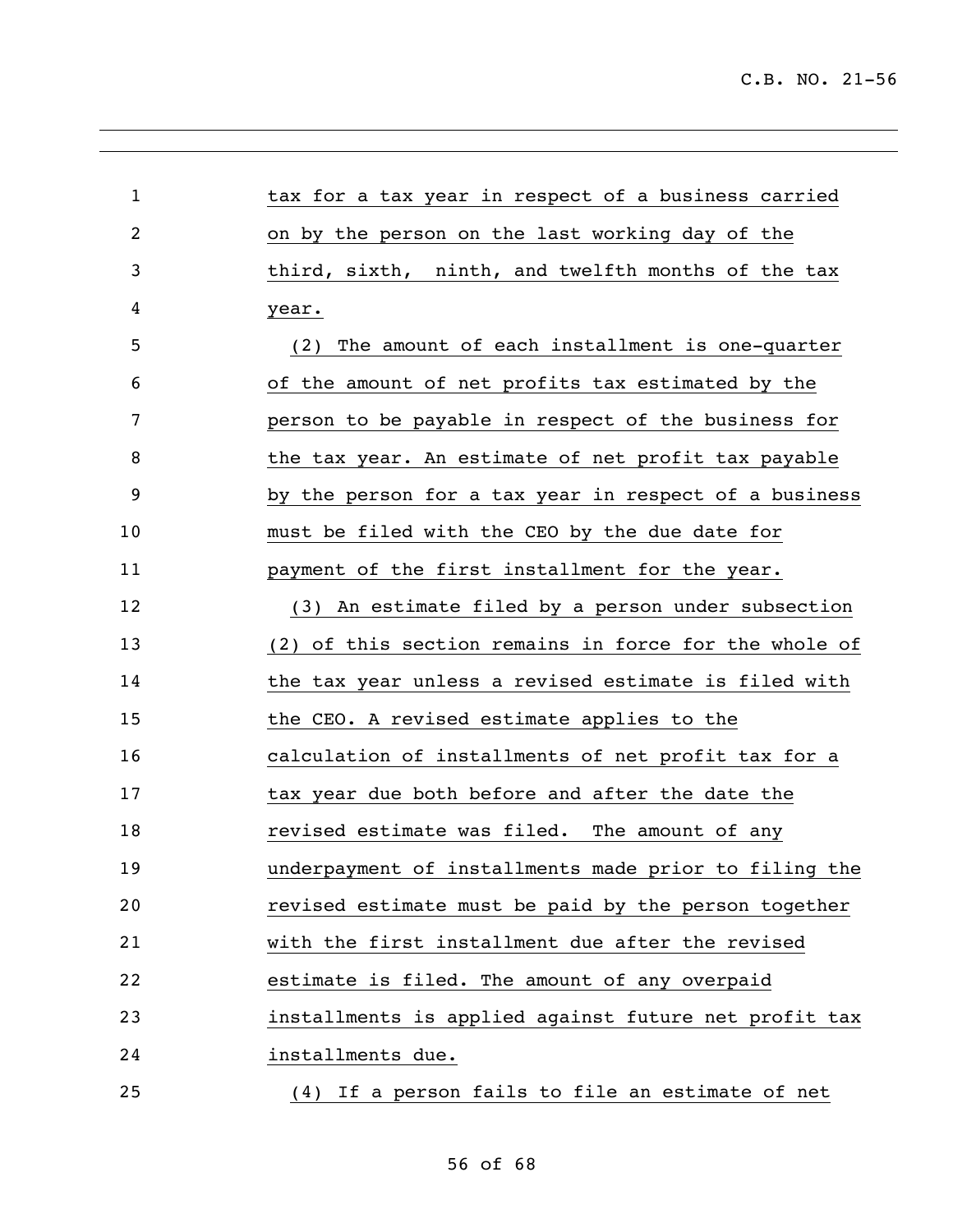| 1                       | profit tax in respect of a business as required under |
|-------------------------|-------------------------------------------------------|
| $\overline{\mathbf{c}}$ | subsection (2) of this section, the estimated net     |
| 3                       | profit tax payable in respect of the business for the |
| 4                       | tax year is such amount as estimated by the CEO. The  |
| 5                       | CEO's estimate remains in force for the whole of the  |
| 6                       | tax year unless revised by the business in accordance |
| 7                       | with subsection (3) of this section.                  |
| 8                       | (5) Each installment of net profit tax paid by a      |
| 9                       | person in respect of a business during a tax year is  |
| 10                      | credited against the assessed net profit tax of the   |
| 11                      | business for the year. If the amount of the credit    |
| 12                      | allowed exceeds the net profit tax due for the year,  |
| 13                      | the amount of the excess is credited against the      |
| 14                      | assessed net profit tax liability of the person in    |
| 15                      | relation to any other business carried on by the      |
| 16                      | person. Any remaining excess is refunded to the       |
| 17                      | person, or at the person's election, may be credited  |
| 18                      | against the next year's tax assessment.               |
| 19                      | (6) If the estimate (including any revised            |
| 20                      | estimate) of net profit tax payable by a person in    |
| 21                      | respect of a business for a tax year is less than     |
| 22                      | ninety percent (90%) of the assessed net profit tax   |
| 23                      | liability of the person in respect of the business    |
| 24                      | for the year (the difference is referred to as the    |
| 25                      | 'installment shortfall'), the business is liable for  |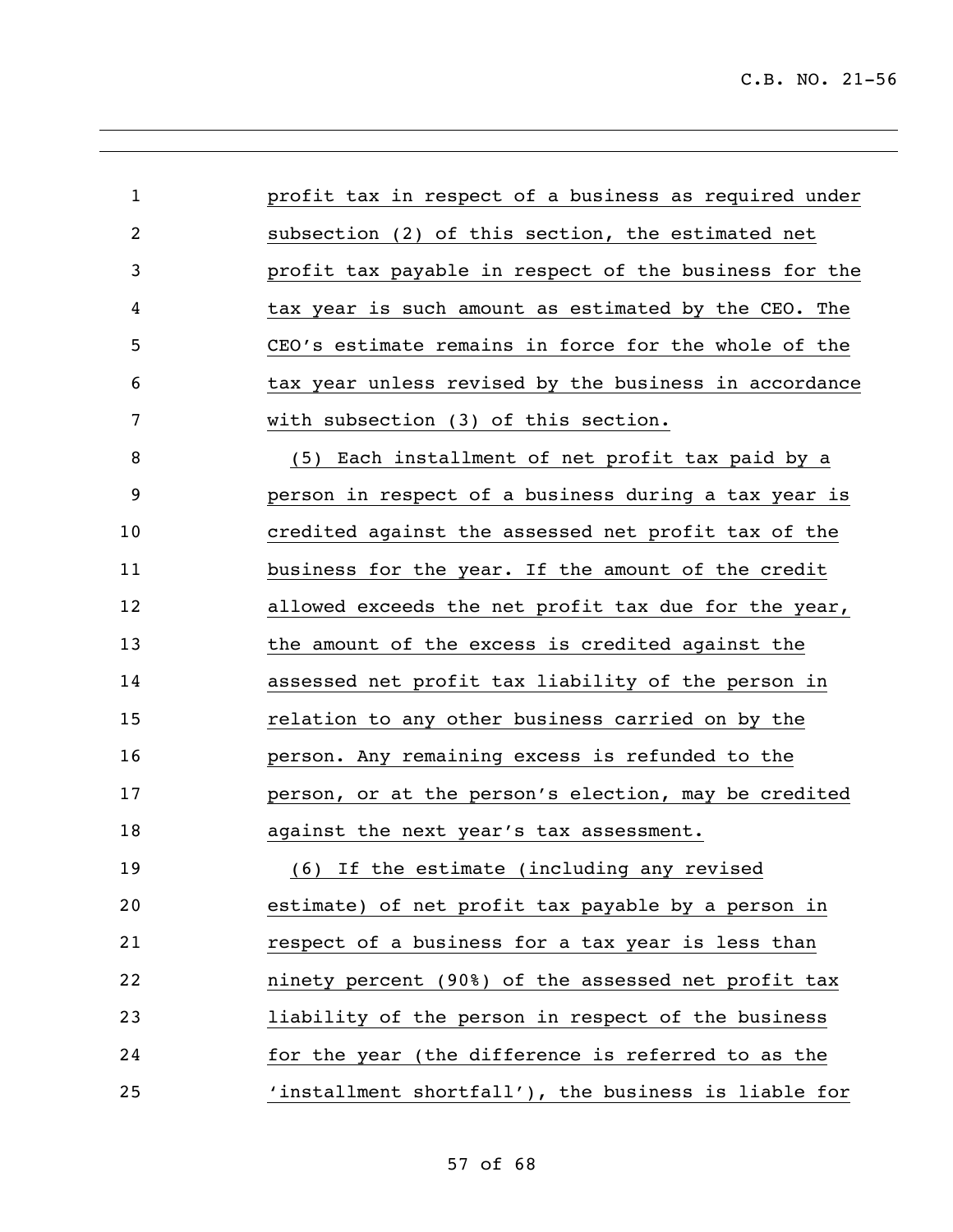| 1  | a penalty equal to:                                            |
|----|----------------------------------------------------------------|
| 2  | (a) if the under-estimate is due to fraud or                   |
| 3  | willful neglect, fifty percent (50%) of the                    |
| 4  | installment shortfall; or                                      |
| 5  | (b) in any other case, ten percent (10%) of the                |
| 6  | installment shortfall.                                         |
| 7  | (7) No penalty is imposed under subsection (6)(b)              |
| 8  | of this section if the CEO is satisfied that the               |
| 9  | reason for the installment shortfall was due to                |
| 10 | circumstances beyond the control of the business               |
| 11 | (such as a significant price fluctuation) and all              |
| 12 | reasonable care was taken in making the estimate."             |
| 13 | Section 47. Title 54 of the Code of the Federated States       |
|    | 14 of Micronesia (Annotated), as amended, is hereby further    |
|    | 15 amended by inserting a new section 575 to subchapter VII of |
|    | 16 chapter 5 to read as follows:                               |
| 17 | "Section 575. Collection of tax from non-resident              |
| 18 | ship owners or charterers.                                     |
| 19 | (1) Subject to subsection (3) of this section,                 |
| 20 | before the departure of a ship owned or chartered by           |
| 21 | a non-resident person from a port in the FSM:                  |
| 22 | (a) the master or FSM agent of the ship must                   |
| 23 | file with the CEO a return showing the gross revenue           |
| 24 | derived from the carriage of passengers, livestock,            |
| 25 | mail, merchandise, or goods embarked in the FSM in             |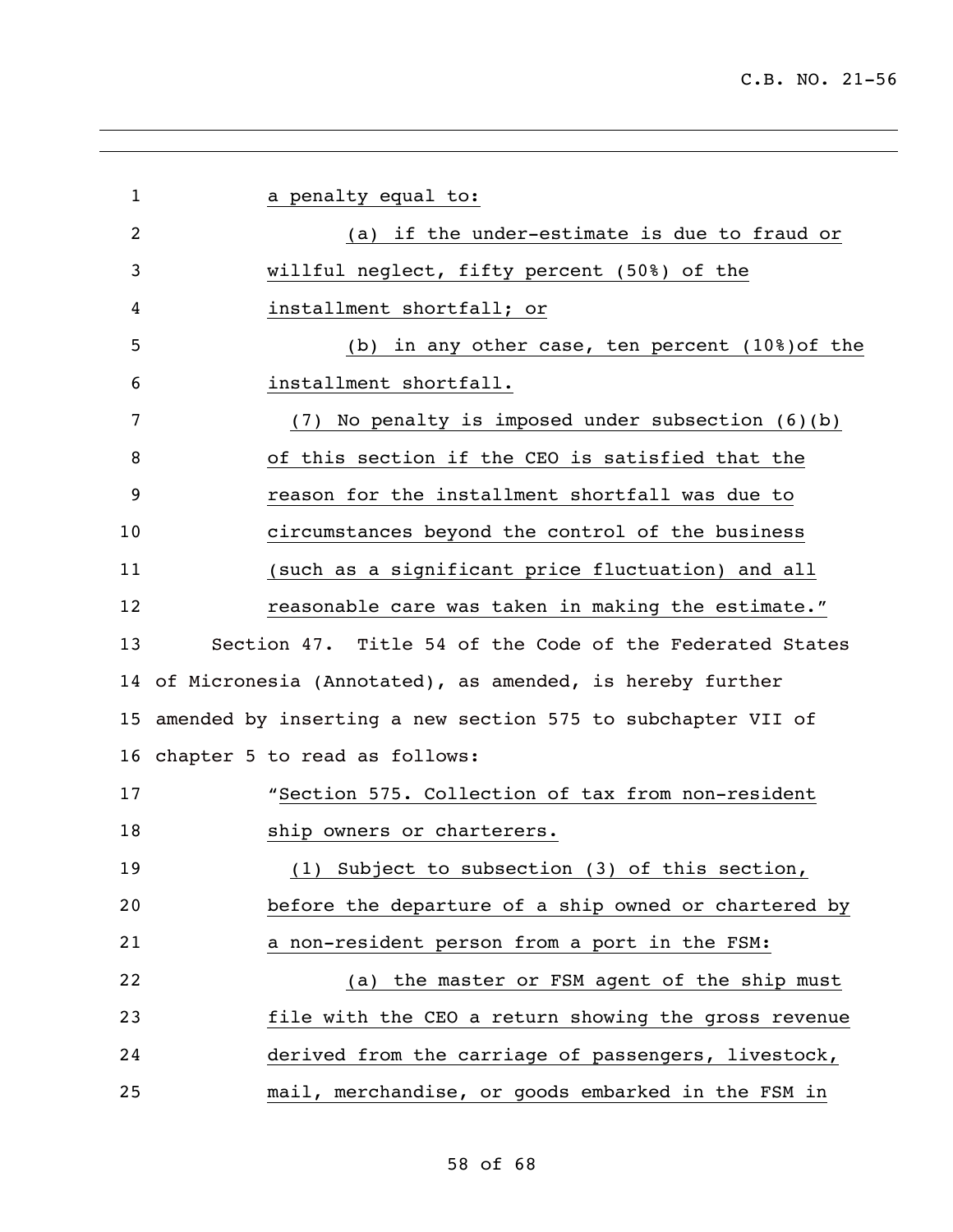| $\mathbf{1}$ | respect of the ship; and                                |
|--------------|---------------------------------------------------------|
| 2            | (b) the CEO must determine the amount of tax            |
| 3            | due under section 524 of this title in respect of the   |
| 4            | ship and pursuant to regulatory guidelines, notify      |
| 5            | the master or FSM agent, in writing, of the amount      |
| 6            | due.                                                    |
| 7            | The return required under subsection $(1)(a)$ of<br>(2) |
| 8            | this section must be in the approved form and filed     |
| 9            | in the prescribed manner.                               |
| 10           | (3) The master or FSM agent of a ship is liable for     |
| 11           | the tax notified under subsection $(1)(b)$ of this      |
| 12           | section.                                                |
| 13           | (4) If the CEO is satisfied that the master or FSM      |
| 14           | agent of a ship or the owner or charterer of the ship   |
| 15           | is unable to file the return required under             |
| 16           | subsection $(1)(a)$ of this section before the          |
| 17           | departure of the ship from the FSM, the CEO may allow   |
| 18           | the return to be filed within 30 days after departure   |
| 19           | of the ship provided the non-resident owner or          |
| 20           | charterer has made satisfactory arrangements for the    |
| 21           | payment of the tax due under section 524 of this        |
| 22           | title in respect of the ship.                           |
| 23           | (5) The CEO must not grant a port clearance for a       |
| 24           | ship owned or chartered by a non-resident person        |
| 25           | until satisfied that any tax due under section 524 of   |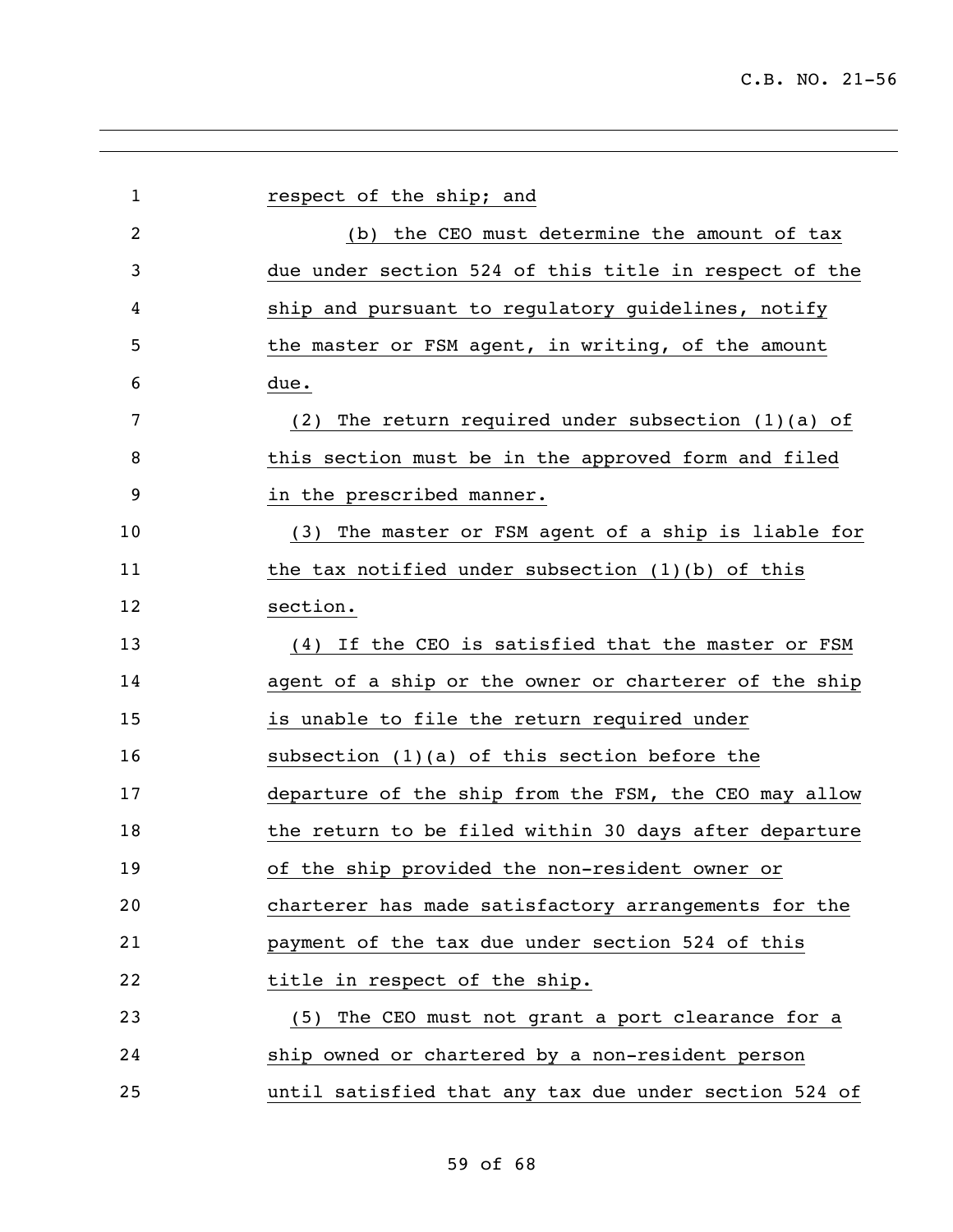| $\mathbf{1}$    | this title in respect of the ship has been paid or          |
|-----------------|-------------------------------------------------------------|
| $\overline{2}$  | that arrangements for its payment have been made to         |
| 3               | the satisfaction of the CEO.                                |
| 4               | (6) This section does not relieve the owner or              |
| 5               | charterer of the ship from liability to pay any             |
| 6               | amount due under section 524 of this title that is          |
| 7               | not paid by the master or FSM agent of the ship."           |
| 8               | Section 48. Title 54 of the Code of the Federated States    |
| 9               | of Micronesia (Annotated), as amended, is hereby further    |
| 10 <sub>o</sub> | amended by inserting a new section 576 to subchapter VII of |
| 11 <sub>1</sub> | chapter 5 to read as follows:                               |
| 12              | "Section 576. Collection of tax from non-resident           |
| 13              | aircraft owners or charterers.                              |
| 14              | (1) The owner or charterer of an aircraft liable            |
| 15              | for tax under section 524 of this title must file a         |
| 16              | return with the CEO for each quarter within fifteen         |
| 17              | days after the end of the quarter.                          |
| 18              | The return required under subsection (1) of<br>(2)          |
| 19              | this section must be in the approved form and filed         |
| 20              | in the prescribed manner.                                   |
| 21              | (3) A person that files a tax return under                  |
| 22              | subsection (1) of this section is treated as having         |
| 23              | made a self-assessment of the gross revenue derived         |
| 24              | for the carriage of passengers, livestock, mail,            |
| 25              | merchandise, or goods embarked in the FSM during the        |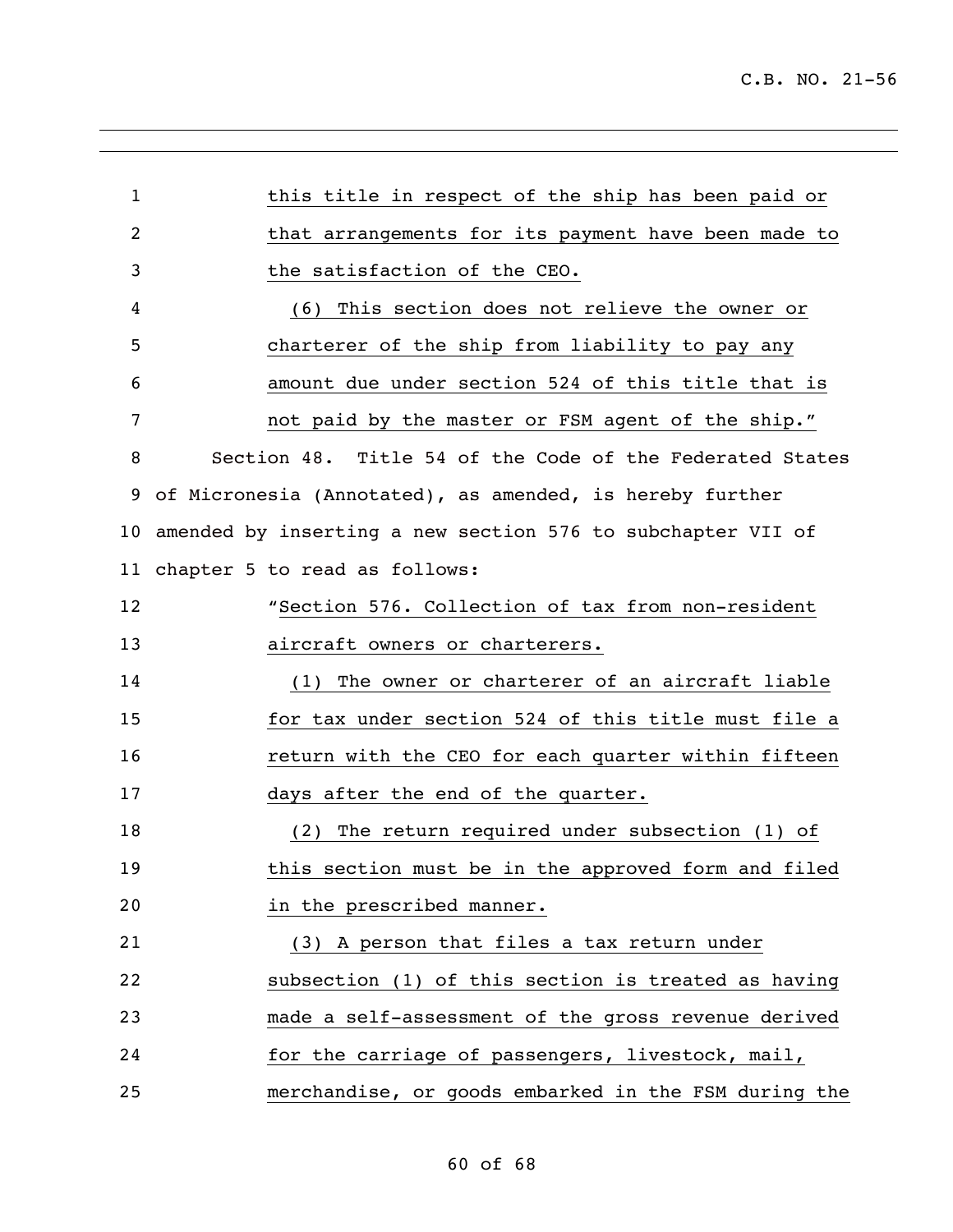| $\mathbf 1$ | quarter and the tax payable thereon under section 524          |
|-------------|----------------------------------------------------------------|
| 2           | of this title as specified in the return.                      |
| 3           | (4) The tax payable by the non-resident person                 |
| 4           | under section 524 of this title is collected                   |
| 5           | quarterly and is due on the due date for filing the            |
| 6           | return for each quarter.                                       |
| 7           | (5) If the tax payable for a quarter is not paid               |
| 8           | within three months of the due date, the CEO may               |
| 9           | issue to the relevant airport authority a certificate          |
| 10          | specifying the name of the non-resident person and             |
| 11          | the amount of tax due, and the relevant airport                |
| 12          | authority must refuse clearance from any airport in            |
| 13          | the FSM to any aircraft owned or chartered by the              |
| 14          | person until the tax due has been paid."                       |
| 15          | Section 49. Title 54 of the Code of the Federated States       |
|             | 16 of Micronesia (Annotated), as amended, is hereby further    |
|             | 17 amended by inserting a new section 577 to subchapter VII of |
| 18          | chapter 5 to read as follows:                                  |
| 19          | "Section 577. Records.                                         |
| 20          | (1) A person carrying on a business must:                      |
| 21          | (a) keep such accounts, documents, and records                 |
| 22          | as enable the computation of the net profit of the             |
| 23          | business for a tax year; and                                   |
| 24          | (b) retain the records required under                          |
| 25          | paragraph (a) of this subsection for six (6) years             |

# of 68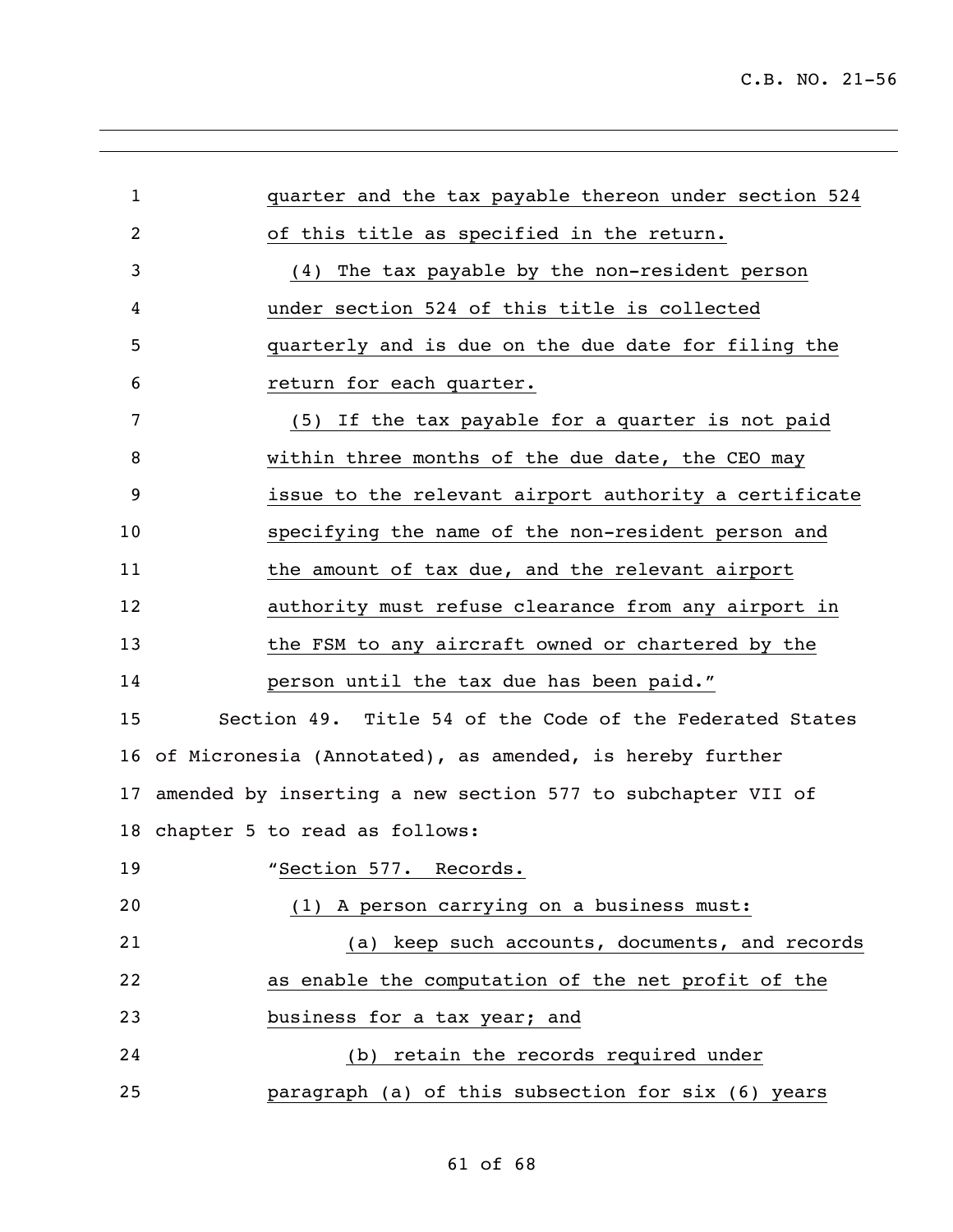| 1              | after the end of the tax year to which they relate.          |
|----------------|--------------------------------------------------------------|
| $\overline{2}$ | The records that must be maintained by a person<br>(2)       |
| 3              | liable to pay presumptive tax or tax under section           |
| 4              | 524 of this title may be prescribed.                         |
| 5              | The CEO may disallow a claim for a deduction<br>(3)          |
| 6              | for an expense if a business is unable, without              |
| 7              | reasonable excuse, to produce a receipt or other             |
| 8              | record of the expense, or to produce evidence                |
| 9              | relating to the circumstances giving rise to the             |
| 10             | claim for the deduction."                                    |
| 11             | Section 50. Title 54 of the Code of the Federated States     |
| 12             | of Micronesia (Annotated), as amended, is hereby further     |
| 13             | amended by creating a new subchapter VIII under chapter 5    |
|                | 14 entitled: "Withholding Tax".                              |
| 15             | Section 51. Title 54 of the Code of the Federated States     |
|                | 16 of Micronesia (Annotated), as amended, is hereby further  |
| 17             | amended by inserting a new section 581 to subchapter VIII of |
|                | 18 chapter 5 to read as follows:                             |
| 19             | "Section 581. Withholding of tax from payments to            |
| 20             | non-resident persons.                                        |
| 21             | (1) A person paying interest, a royalty, natural             |
| 22             | resource amount, insurance premium, or management fee        |
| 23             | that is liable to tax under section 525 of this title        |
| 24             | must withhold tax at the rate of:                            |
| 25             | in the case of an insurance premium, five<br>(a)             |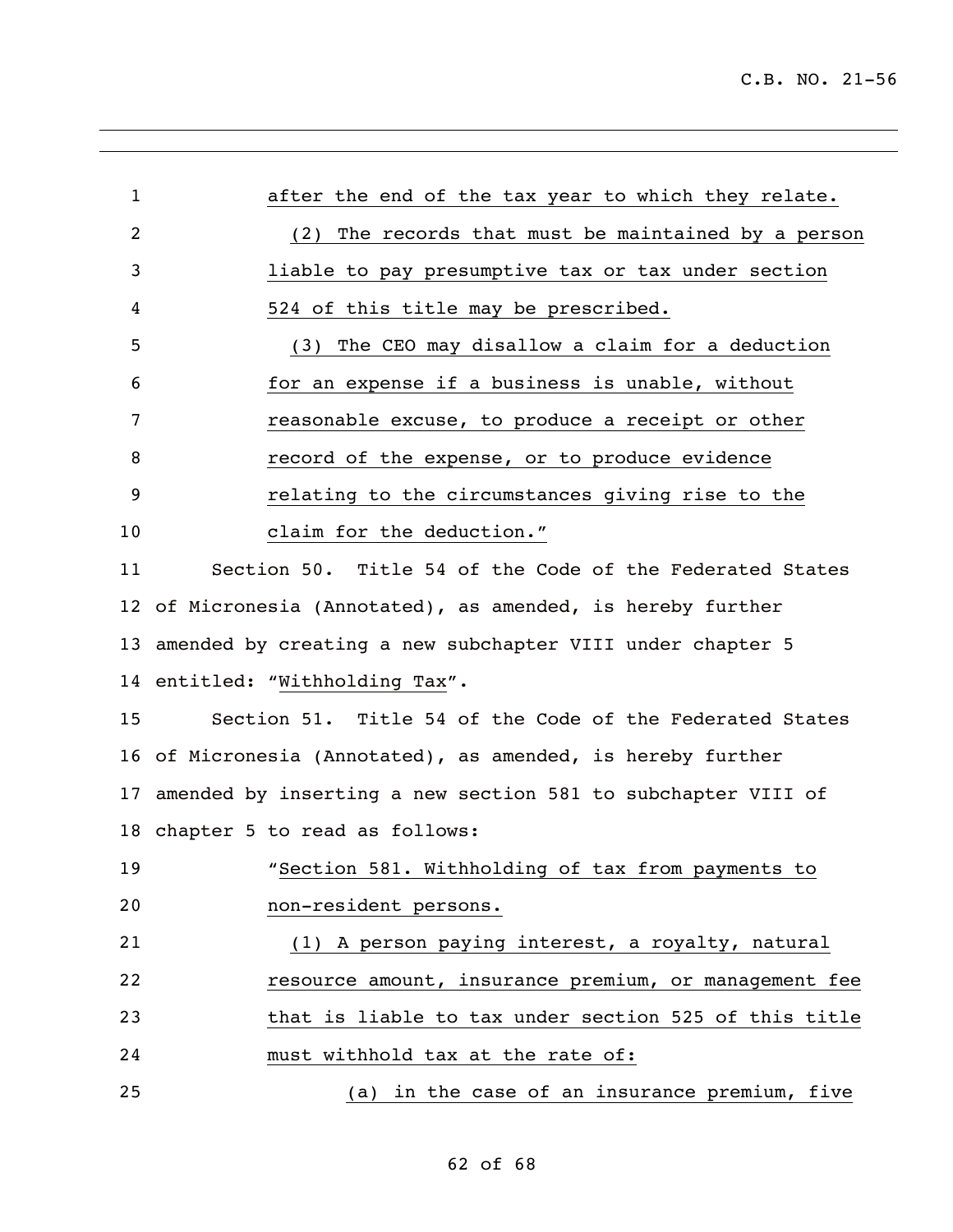| $\mathbf{1}$ | percent (5%) of the gross amount of the premium; or  |
|--------------|------------------------------------------------------|
| 2            | (b) in any other case, fifteen percent (15%)         |
| 3            | of the gross amount of the payment.                  |
| 4            | (2) A person must withhold tax from the gross        |
| 5            | amount paid at the rate of ten percent (10%) if:     |
| 6            | a person is liable to pay a fee to a<br>(a)          |
| 7            | non-resident person for the rendering of independent |
| 8            | services;                                            |
| 9            | the fee is derived by the non-<br>(b)                |
| 10           | resident person from sources in the FSM; and         |
| 11           | the fee is not attributable to a<br>(C)              |
| 12           | business carried on by the non-resident person       |
| 13           | through a permanent establishment of the person in   |
| 14           | the FSM.                                             |
| 15           | (3) Tax required to be withheld by a person under    |
| 16           | this section must be paid to the CEO within 15 days  |
| 17           | after the end of the month in which the person was   |
| 18           | required to withhold the tax.                        |
| 19           | (4) A person is personally liable to pay the amount  |
| 20           | of the tax to the CEO if that person:                |
| 21           | (a) fails to withhold tax as required under          |
| 22           | this section; or                                     |
| 23           | (b) having withheld tax fails to pay the tax to      |
| 24           | the CEO as required under this section.              |
| 25           | (5) A person personally liable for an amount of tax  |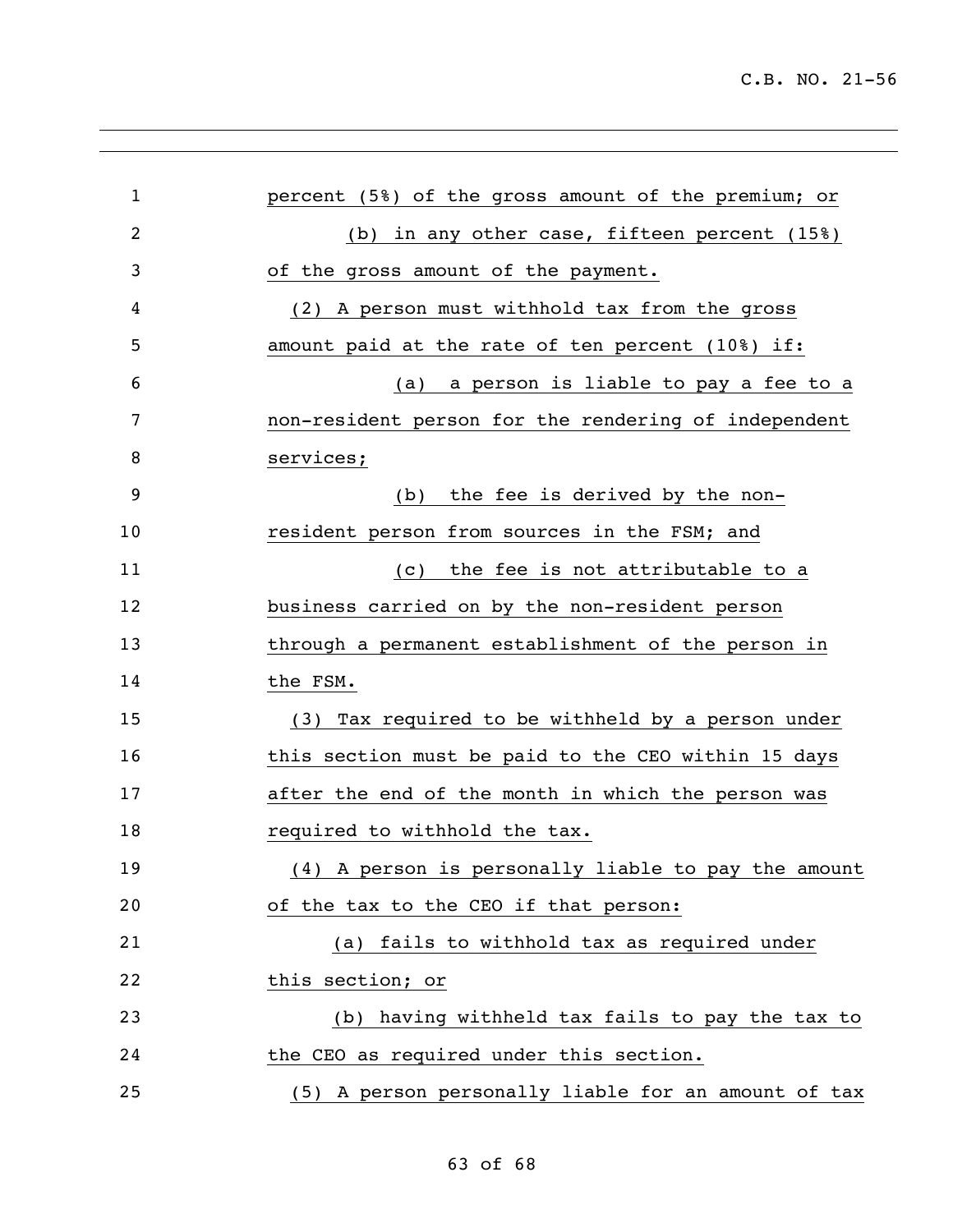| 1               | under subsection (4) of this section as a result of          |
|-----------------|--------------------------------------------------------------|
| 2               | failing to withhold the tax is entitled to recover           |
| 3               | the tax from the recipient of the payment.                   |
| 4               | (6) A person who has withheld tax from a payment             |
| 5               | under this section and paid the tax to the CEO is            |
| 6               | indemnified against any claim by the recipient for           |
| 7               | payment of the withheld amount."                             |
| 8               | Section 52. Title 54 of the Code of the Federated States     |
| 9               | of Micronesia (Annotated), as amended, is hereby further     |
| 10 <sub>1</sub> | amended by inserting a new section 582 to subchapter VIII of |
|                 | 11 chapter 5 to read as follows:                             |
| 12              | "Section 582. Withholding tax documentation.                 |
| 13              | (1) A person withholding tax under section 581 of            |
| 14              | this title must give to the recipient of the payment         |
| 15              | a tax withholding certificate as prescribed.                 |
| 16              | (2) A non-resident person required to file a net             |
| 17              | profit tax return for a tax year must attach to the          |
| 18              | return any tax withholding certificate received for          |
| 19              | the applicable tax period.                                   |
| 20              | (3) A person withholding tax under section 581 of            |
| 21              | this title shall, within two months after the end of         |
| 22              | the calendar year, file with the CEO an annual               |
| 23              | withholding tax statement as prescribed."                    |
| 24              | Section 53. Title 54 of the Code of the Federated States     |
| 25              | of Micronesia (Annotated), as amended, is hereby further     |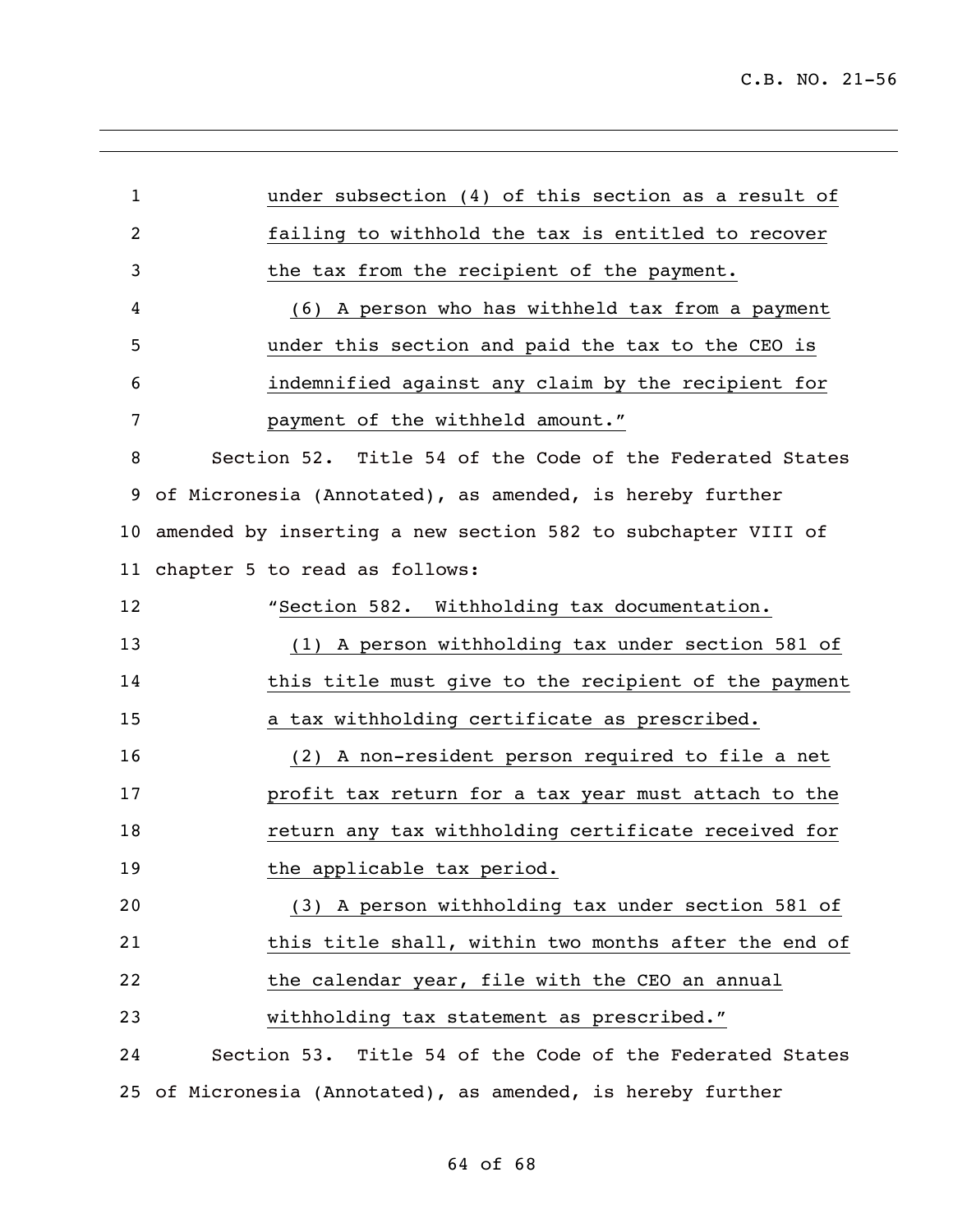|    | 1 amended by inserting a new section 583 to subchapter VIII of  |
|----|-----------------------------------------------------------------|
| 2  | chapter 5 to read as follows:                                   |
| 3  | "Section 583. Priority of tax withheld.                         |
| 4  | (1) Tax withheld from a payment by a person under               |
| 5  | section 581 of this title:                                      |
| 6  | (a) is held by the person in trust for                          |
| 7  | the National Government; and                                    |
| 8  | (b) is not subject to attachment in respect of                  |
| 9  | any debt or liability of the person.                            |
| 10 | (2) In the event of the liquidation or bankruptcy               |
| 11 | of a person who has withheld tax under section 581 of           |
| 12 | this title, any amount withheld does not form part of           |
| 13 | the estate of the person in liquidation or bankruptcy           |
| 14 | and the CEO has first claim for that amount before              |
| 15 | any distribution of property is made.                           |
| 16 | (3) An amount that a person is required to withhold             |
| 17 | from a payment under section 581 of this title is:              |
| 18 | (a) a first charge on the payment; and                          |
| 19 | (b) deducted prior to any other amount that                     |
| 20 | the person may be required to deduct from the payment           |
| 21 | by virtue of an order of any Court or under any other           |
| 22 | $1$ aw. $''$                                                    |
| 23 | Section 54. Title 54 of the Code of the Federated States        |
|    | 24 of Micronesia (Annotated), as amended, is hereby further     |
|    | 25 amended by inserting a new section 584 to subchapter VIII of |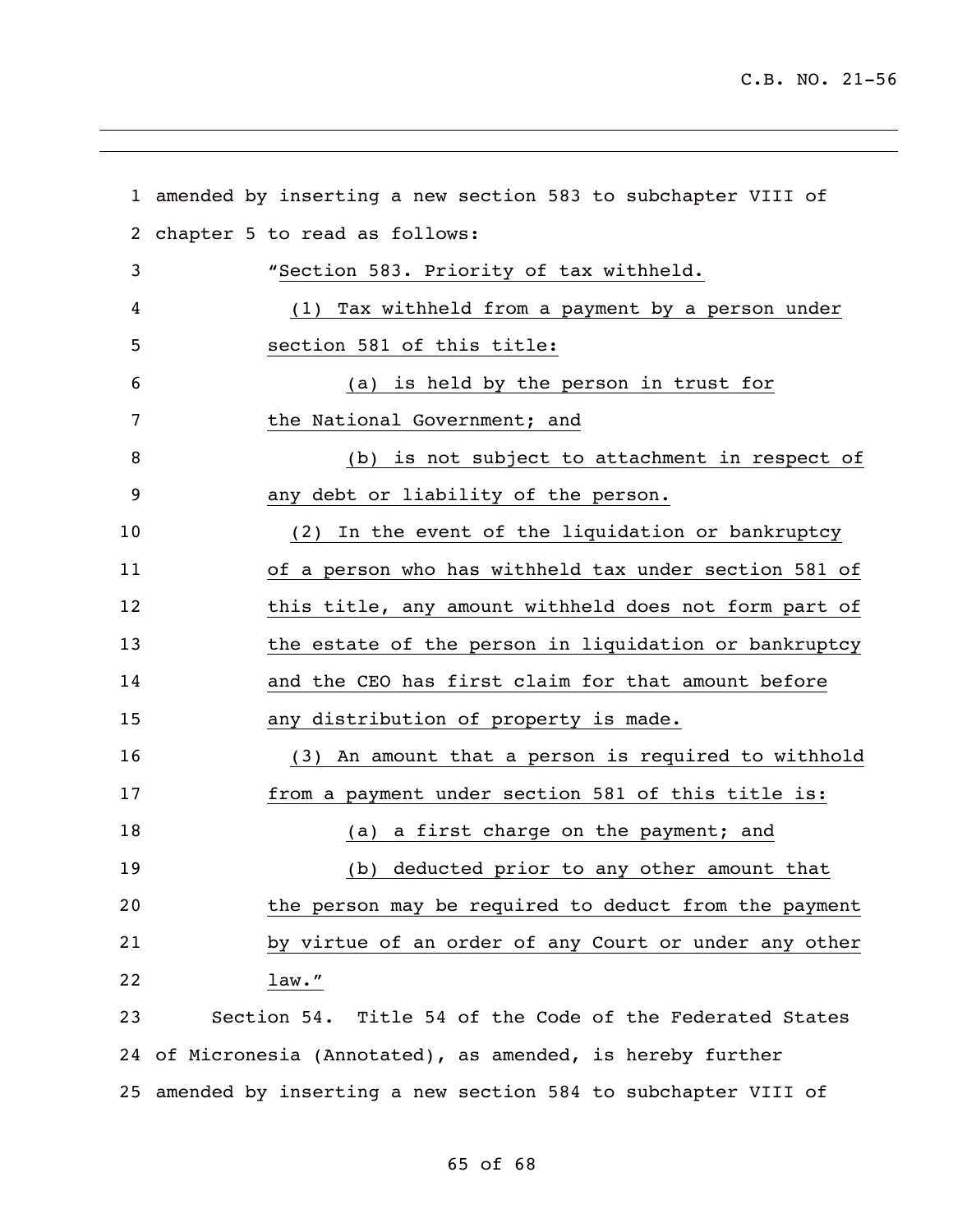chapter 5 to read as follows: "Section 584. Credit for tax withheld. (1) If tax has been withheld under section 581(2) of this title: (a) the gross revenue of the non-resident person deriving the fee is the amount of the fee before the withholding of the tax; and (b) the non-resident person deriving the fee is allowed a credit for that tax against the net profit tax payable by the person for the tax year in which the tax was withheld. (2) If the amount of the credit allowed under subsection (1)(b) of this section for a tax year exceeds the net profit tax due for the year, the amount of the excess must be refunded to the non- resident person." Section 55. Title 54 of the Code of the Federated States of Micronesia (Annotated), as amended, is hereby further amended by creating a new subchapter IX under chapter 5 entitled: "Final Provisions". Section 56. Title 54 of the Code of the Federated States of Micronesia (Annotated), as amended, is hereby further amended by inserting a new section 591 to subchapter IX of chapter 5 to read as follows: "Section 591. Regulations.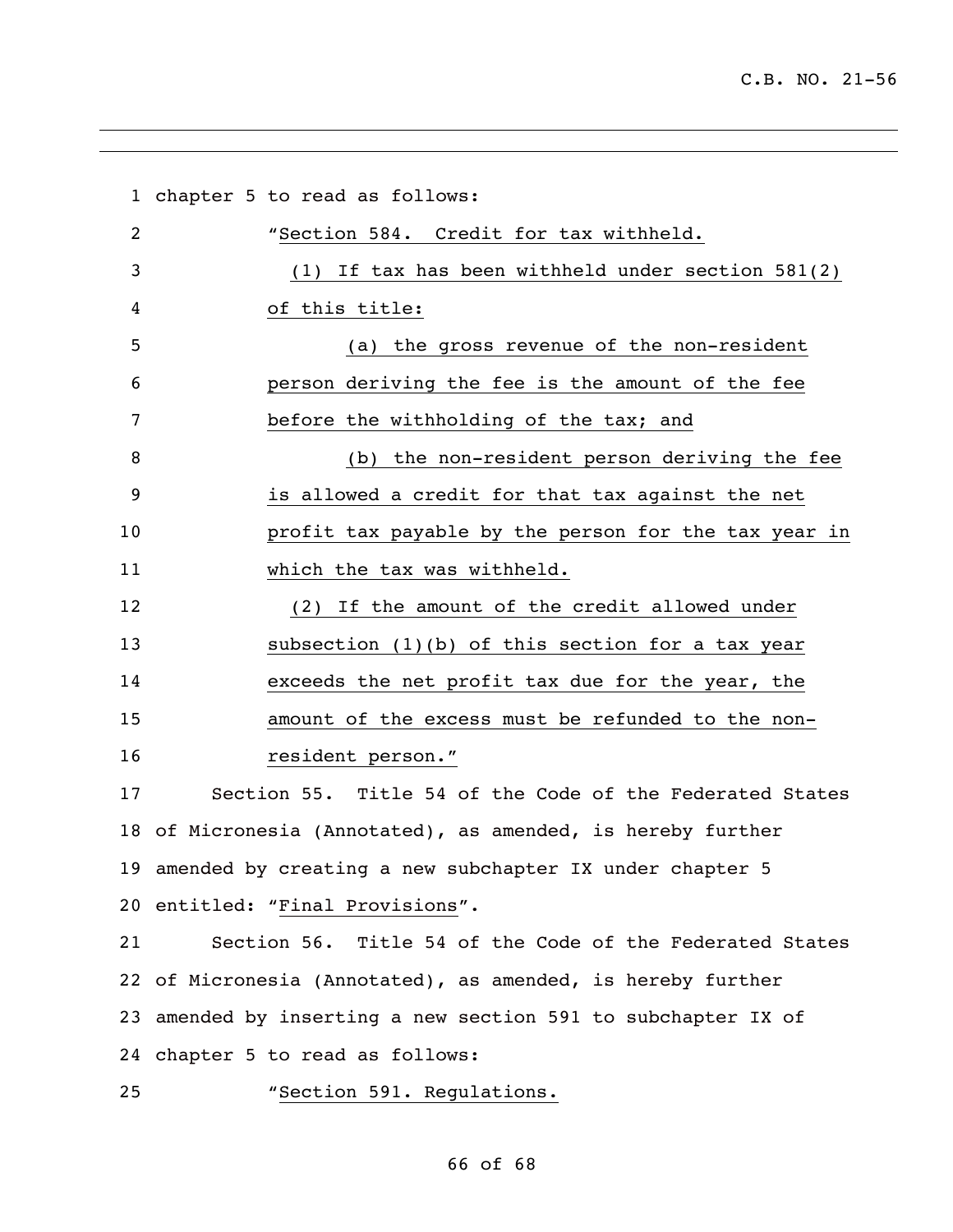| $\mathbf{1}$    | (1) The Secretary shall, subject to approval of the           |
|-----------------|---------------------------------------------------------------|
| $\overline{2}$  | President, prescribe and have printed reasonable              |
| 3               | regulations for the enforcement of this chapter and           |
| 4               | such regulations shall have the force and effect of           |
| 5               | law if they are not in conflict with the express              |
| 6               | provisions of this chapter or other laws of the FSM.          |
| 7               | The regulations shall also provide for matters<br>(2)         |
| 8               | prescribed under the chapter to be made by                    |
| 9               | regulation.                                                   |
| 10              | (3) Such regulations shall be promulgated in                  |
| 11              | accordance with law."                                         |
| 12              | Section 57. Title 54 of the Code of the Federated States      |
| 13              | of Micronesia (Annotated), as amended, is hereby further      |
|                 | 14 amended by inserting a new section 592 to subchapter IX of |
| 15 <sub>1</sub> | chapter 5 to read as follows:                                 |
| 16              | "Section 592. Transition.                                     |
| 17              | Any tax liability that arose before this chapter came         |
| 18              | into force may be recovered under chapter 8 of this           |
| 19              | title, but without prejudice to any action already            |
| 20              | taken for the recovery of the tax."                           |
| 21              | Section 58. Title 54 of the Code of the Federated States      |
|                 | 22 of Micronesia (Annotated), as amended, is hereby further   |
|                 | 23 amended by inserting a new section 593 to subchapter IX of |
|                 | 24 chapter 5 to read as follows:                              |
| 25              | "Section 593. Commencement of administration.                 |

### of 68